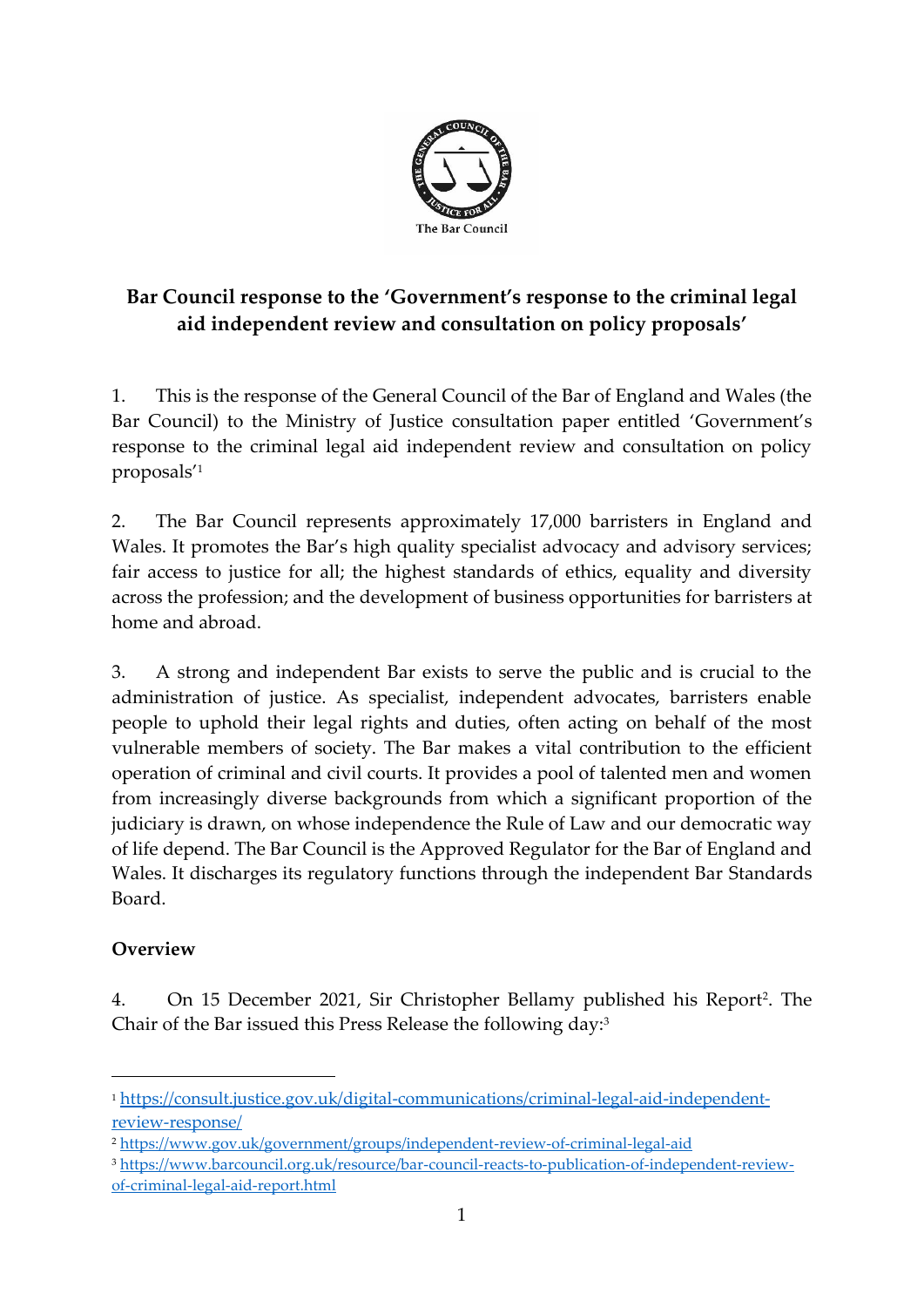*"The report contains a comprehensive analysis of the underfunding of the criminal justice system over decades and its dire consequences, not just for lawyers, but for defendants, victims of crime and witnesses. The conclusion could not be clearer; urgent additional funding is needed if the entire system is not to face collapse with the profound societal problems and loss of confidence in the justice system that this would cause.*

*The Bar Council welcomes the call for significant additional funding, a general uplift in fees and a restructuring of legal aid to ensure that work undertaken is remunerated appropriately and paid without delay. The report sets out minimum requirements for extra investment; more will be needed if the Government is to achieve its ambitious targets in relation to tackling serious crime and reducing the backlog.* 

*We urge the Lord Chancellor to respond without delay and to make a commitment to additional funding and the establishment of an Advisory Board, as the report strongly recommends. We look forward to working with the Government to implement other recommendations in a way which will make a positive difference to all who work in or come before the criminal courts."*

5. The Bar Council considers the Response of the Government to this review as inadequate. In particular, Sir Christopher proposed an immediate 15% increase to legal aid fees and that "further sums may be necessary in the future to meet these public interest objectives". Whereas the Government response is proposing 15% as a full and final sum, with an Advisory Board which would have terms of reference preventing it from recommending future investment.

6. Several of the proposals for changes to the fees scheme are proposed only on the basis that they are "cost neutral". The Bar Council supports investment that is evidence-based. For the Government to state that further changes must be cost-neutral is saying that the Government will ignore the evidence.

7. It should also be noted that any investment, if it were to be linked to the date of a Representation Order will only come to advocates many months or even years after Sir Christopher recommended it, with inflation having eroded the benefit of any increase.

8. The Government should take account of the consultation responses and adjust its proposals accordingly.

9. We now turn to answer the individual questions in the consultation.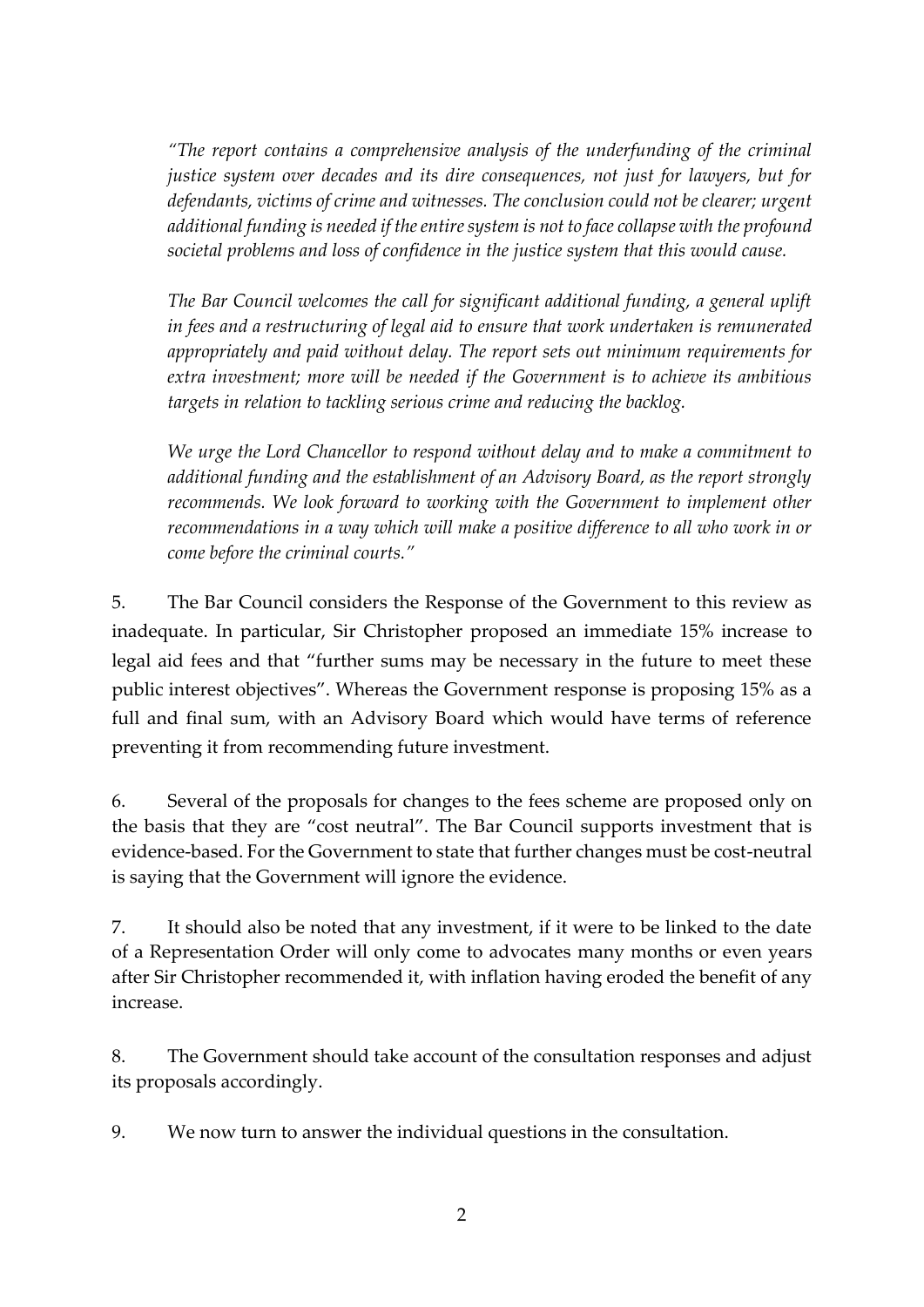#### **An Advisory Board**

## **Question 1. Do you agree with our proposal for an Advisory Board? Please give reasons for your answers.**

ans.) The Bar Council gives a qualified welcome to the establishment of an Advisory Board. The Terms of Reference and membership are key. We are concerned that paragraph 33 refers to it simply as an "engagement forum". The Advisory Board needs to be more than just a talking shop. We welcome that the Board would look at important areas which impact adversely on the diversity of those practising criminal law at the Bar. However, the consultation currently proposes that the Board should not advise on "the uprating of criminal legal aid fees" (para 35). If it is not to advise on fees, how is the sustainability of the criminal justice system going to be ensured, particularly given inflation? The Government has previously resisted index linking of legal aid fees. There needs to be some mechanism – such as index linking - to break the cycle of lurching from crisis to crisis every few years over fees, as fees fail to be uprated. The MOJ acknowledges (para 29) bilateral negotiations between the MOJ and provider groups are not the best way forward. If the MOJ are saying that the Advisory Board should not address fees, and it is not offering index linking, then what is left apart from bilateral negotiations?

Also, fee schemes need periodic adjustments with changes to the legal system. How can these be made if the Advisory Board is forbidden from addressing fees? And if the numbers of barristers specialising in criminal legal aid work continues to decline, which can only be reversed by paying advocates properly, the Advisory Board, which is supposed to be monitoring the system, should be permitted to point this out and make recommendations for addressing the problem.

## **Question 2. Do you have any views on what the Advisory Board's Terms of Reference should cover?**

ans.) The terms of reference should include:

1. That the Advisory Board should include representatives from the solicitor's profession, the Criminal Bar Association (CBA), the Bar Council, independent members, representatives from MOJ, Legal Aid Agency (LAA) and potentially a judicial representative.

2. There must be specific provision for ongoing data-sharing. The MOJ, Bar Council, the LAA and Law Society have spent the last three years working closely together under a Data Sharing Agreement to develop a database of criminal legal aid practitioners, including such fields as payment schedules and amounts, case volumes, and personal characteristics of practitioners. This data formed the basis of the Data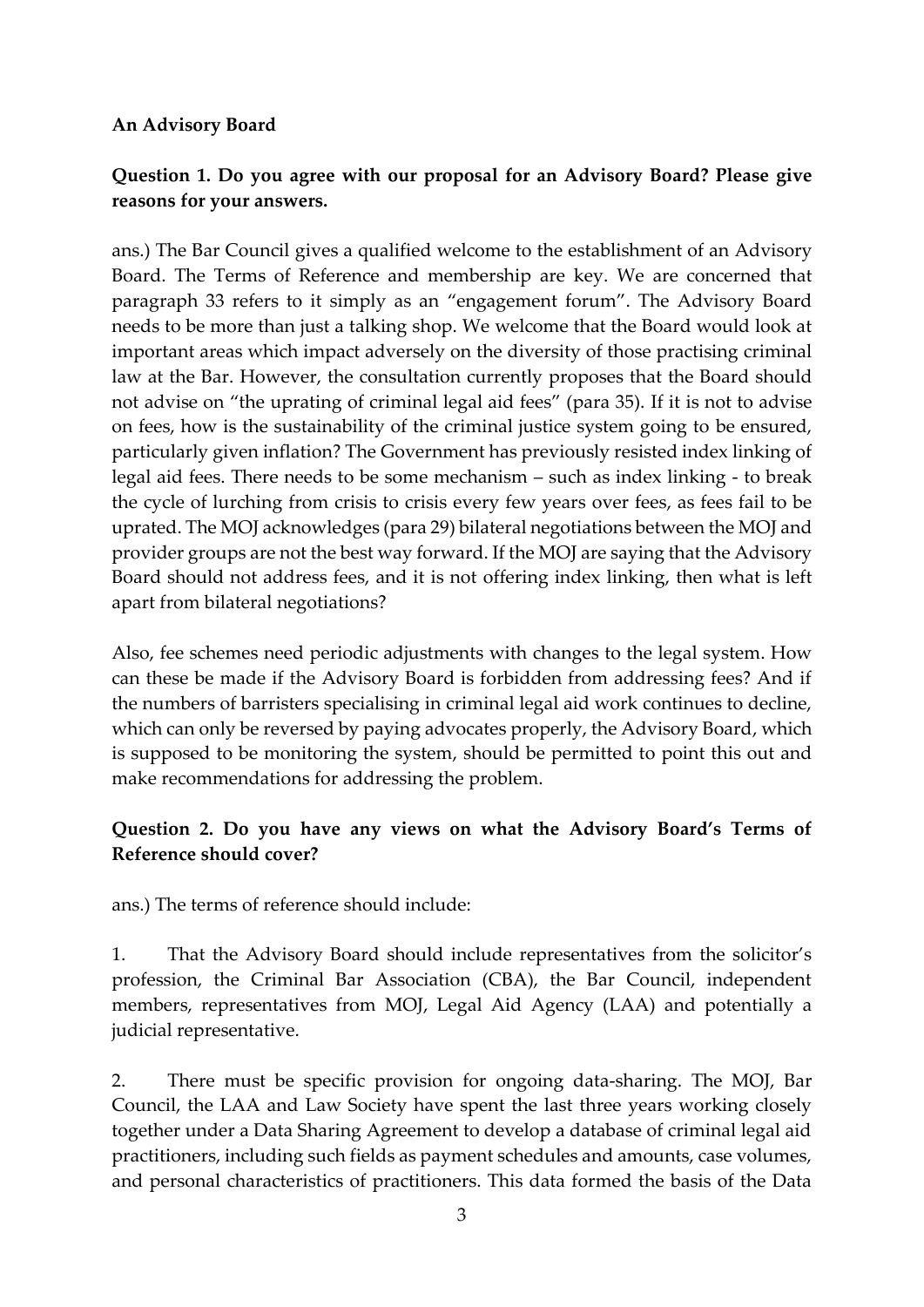Compendium, which was the primary evidential basis for Sir Christopher Bellamy's Independent Review.

Now the database has been created it could be updated annually with limited effort, and reports provided on the pool of criminal legal aid practitioners. It would seem to be an essential component of the information available to the Advisory Board to make decisions on the sustainability of the sector to maintain this data sharing relationship. The Bar Council is very happy to support this ongoing informational relationship and would strongly encourage this to be considered and resourced as a central part of the discussions around the formation of the Advisory Board.

3. A role involving review of the fees, to include an annual review of fees taking into account RPI / CPI. This will avoid the perpetual problem of gradual attrition of fees and ensure that the scheme is viable in the future without the risk of repeated attempts at reform every few years. Failure to include this element means that the whole system will end up failing.

4. The system must be designed so that there is a power that recommendations (such as fee increases and amendments to fee structures) can be implemented by the simple variation of details or figures within the fee schemes, without having to go through lengthy consultation periods.

**Question 3. Do you believe existing criminal justice system governance structures (such as the National Criminal Justice Board) could be utilised so a new Advisory Board was not required? Please outline your reasons.**

ans.) No. See answer to Question 1, the Board needs to be able to advise on fees.

**Unmet need and innovation**

**Question 4. What are your views on our proposal to expand the Public Defender Service on a limited basis to provide additional capacity (and how much capacity) or where the criminal legal aid market has potential unmet need, risk of markets failing or being disrupted or could possibly provide greater value for money – for example to provide remote advice in police stations, particularly in rural areas and to have a presence in the market for in more Very High Cost Cases (VHCCs)?**

ans.) Low legal aid fees have led to solicitor firms leaving the market and gaps in provision. The solution is not to expand the PDS to fill the gaps, but to pay fees at a sustainable level so that providers do not exit the market in the first place. The MOJ suggests (paragraph 49) that the PDS be "providing the defence in some VHCCs". This would go against the fundamental principle that a person accused of a crime should be entitled to choose their legal representation.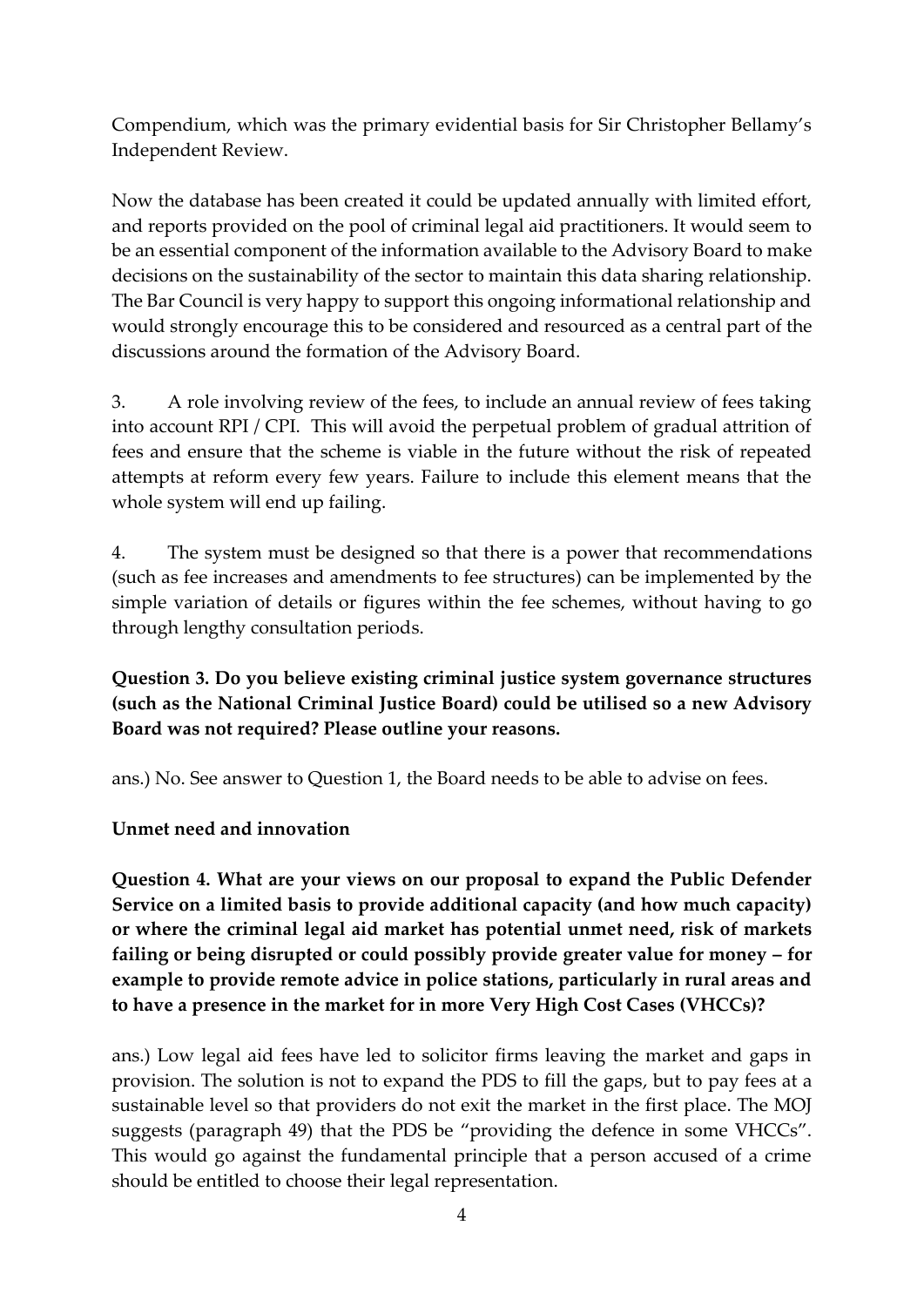## **Question 5. What are your views on the benefits and disadvantages of requiring a provider to have a physical office to be a member of a duty scheme?**

ans.) The Bar Council defers to our colleagues at the Law Society to answer.

## **Question 6. Do you have any views on how non-traditional forms of provider and new ways of working such as holistic models and not-for-profit providers might best play a part in the criminal defence market?**

ans.) Broadening the provider base may have merits, but a situation where fees are so low that only the charity sector is able to provide legal services is not the solution.

## **Training and accreditation grant programmes**

## **Question 7. What are your views on a training and accreditation grant programme? How can it make it more attractive to pursue a career in criminal defence?**

ans.) The Bar Council would support training grants for those beginning a career in criminal defence. The grants should be available to those starting as solicitors in legal aid firms and barristers beginning a legal aid focussed pupillage in chambers. However, as we indicate in our answer to Q.10., there is little point providing funding to enter a criminal legal aid career, if the legal aid rates are so low that such a career is unsustainable.

## **Question 8. How can the Government best support solicitors to gain higher rights of audience?**

ans.) There would first need to be an equivalent level of training for solicitors and barristers gaining higher rights of audience. The Government should not promote only one side of the profession when there is not currently a level playing field. The Justice Secretary commissioned Sir Bill Jeffrey to undertake an "Independent criminal advocacy in England and Wales" review. In that Review, Sir Bill concluded:

*"The disparity in mandatory training requirements expected of barristers and solicitor advocates reflects historic differences in the main focus of the two sides of the profession. But it is no reflection on the many highly capable solicitor advocates to observe that it is so marked as to be almost impossible to defend. To be called to the Bar, a barrister needs to have completed 120 days of specific advocacy training. A qualified solicitor can practise in the Crown Court (subject to accreditation) with as few as 22 hours such training. […] As it exists now, the market could scarcely be argued to be operating competitively or in such a way as to optimise quality. The group of providers who are*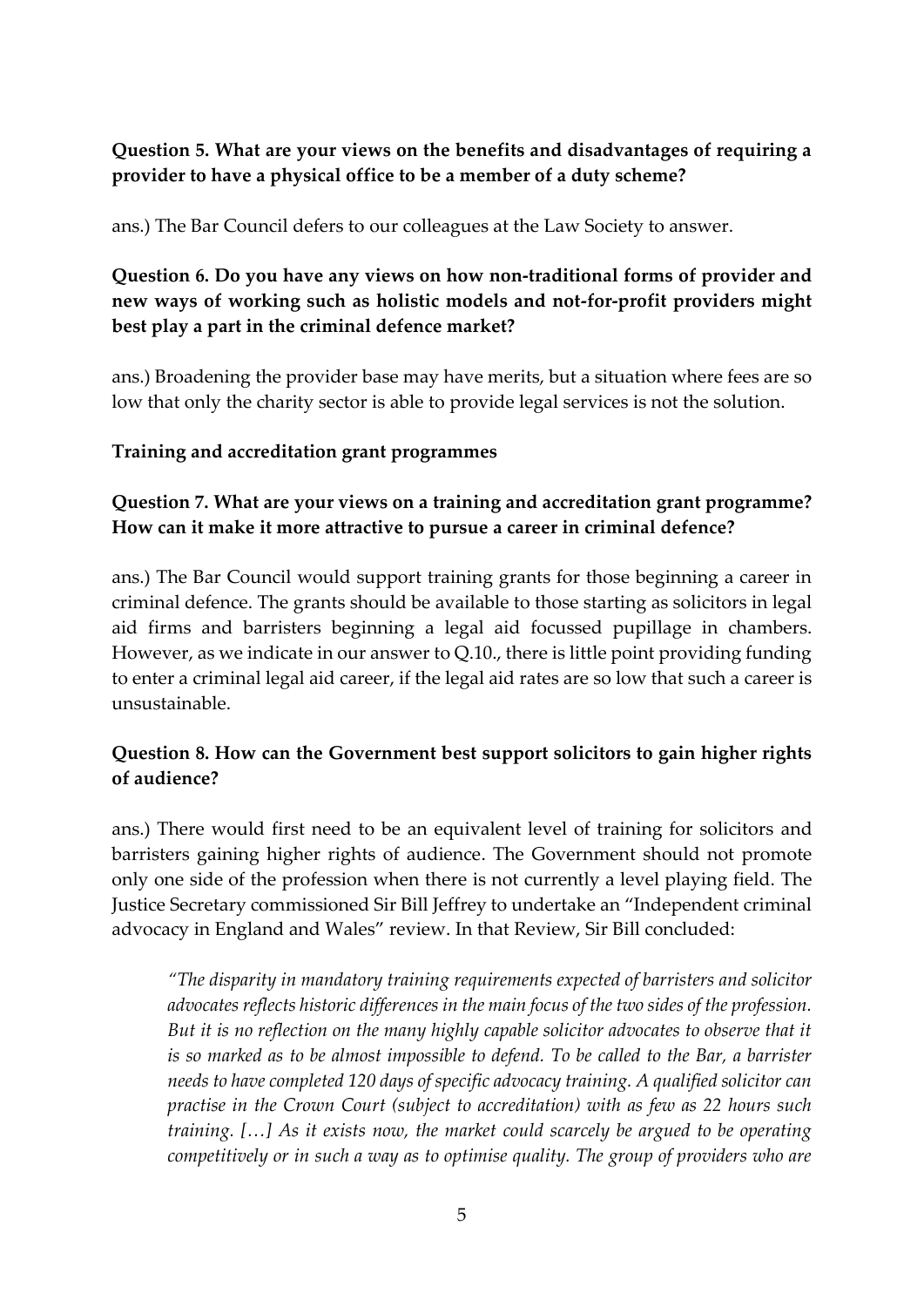*manifestly better trained as specialist advocates are taking a diminishing share of the work, and are being beaten neither on price nor on quality".* (Pages 5-7).

The MOJ have so far ignored the findings of its own review. Rather than address the disparity, they have left this issue in the 'too difficult box', not wishing to upset the solicitor profession. The playing field is not level now. The Government should address the unfairness rather than promote it and make it worse.

#### **Disparity in barrister's income**

### **Question 9. In your experience do you consider that it is the case that female barristers are more likely to be assigned lower fee cases, such as RASSO? Do you have any evidence to support this?**

ans.) The Bar Council has carried out a detailed analysis of RASSO case volume by sex. Using source AGFS data RASSO cases were identified as those in AGFS groups D and J (old scheme) or types 4 and 5 (new scheme). Using the identifying flag and restricting attention to Trials, Cracks, Pleas and Committals for Sentence (to capture substantial work) the data were then processed in the usual way and matched to Bar Council records aggregating case numbers for each year. The figures below all relate to Implied Full Crime barristers as defined in the Data Compendium.

RASSO cases are a significant part of the case volume for both men and women. Over half of criminal barristers undertake some RASSO cases. However, these cases comprise a more substantial part of the total AGFS caseload for women than for men (typically they constitute 5 per cent more of the total for women than men). The proportion of cases that are RASSO has declined for both women and men in the last two years. We suspect this is in part because those cases are disproportionately stuck in the Crown Court backlog. For women, the proportion of cases that were RASSO has declined from 20-22 per cent in 2015/16 and 2016/17 to 15-16 per cent in 2019/20 and 2021/22. For men, the equivalent figures are 13-15 per cent to 11 per cent.

In terms of fees, RASSO cases are a more important differentiator of earnings for women than for men. Whereas men who do RASSO cases have 50-70 per cent higher fee earnings that those who do not, women who do RASSO cases have 100-200 per cent higher fees than those who do not. The majority of implied full crime barristers (around two thirds) do some RASSO cases, and this is very similar for women and men. Overall, it appears therefore that women are more dependent on RASSO cases both in terms of volume of work and the fees those cases generate. Hence, any decline in RASSO cases due to the pandemic, or inadequacy of fees relative to other case types will impact women more than men. This evidence from the data suggests that the assumption in the question is wrong, but that if the government wishes to equalise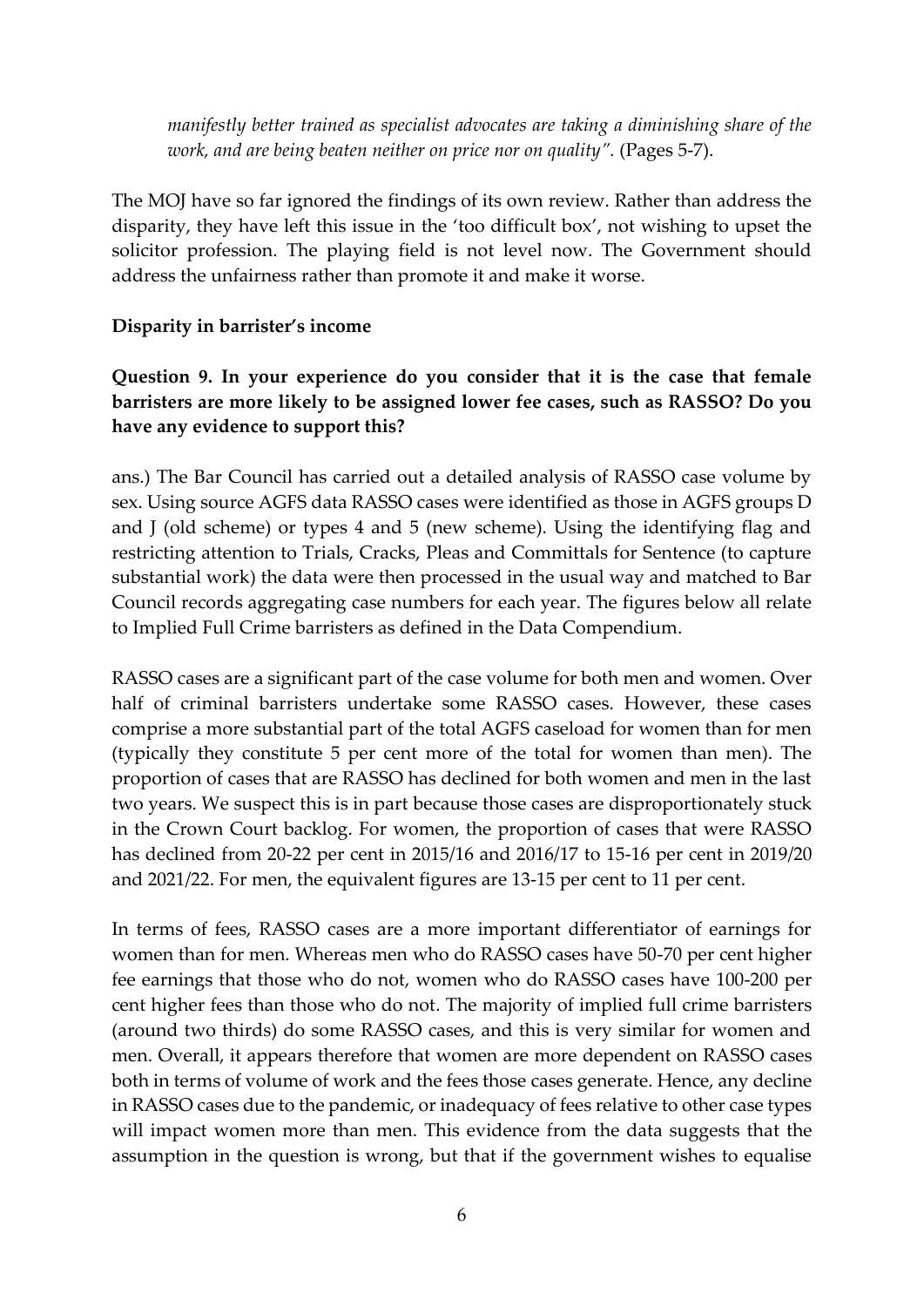remuneration for women at the criminal Bar, a focus on RASSO cases including a review of s28 workload and payments would appear a sensible place to start.

Other things (experience, age, seniority) equal, women are 5 per cent more likely to do RASSO cases than their male counterparts and 3 per cent less likely to do Murder cases than their male counterparts. Considering the equalities impact of the structure of the fee schemes, particularly in regard to the relative value of different case types, should therefore be highly relevant. We note that paragraph 63 of the consultation proposes that the Advisory Board look into the disparities of income due to the fee schemes. This contradicts paragraph 35 of the consultation that the Advisory Board should not recommend fee increases. If the gender disparity is at least partly related to the lower fees for RASSO cases, the Advisory Board should be able to recommend fee increases to such cases.

## **Diversity**

## **Question 10. Would training grants for criminal legal aid chambers in your view help with recruitment and retention issues? If yes, how could such an initiative best be targeted to support diversity?**

ans.) Such proposals deflect from the fundamental problem which is not to do with access to the profession, as we recently identified in our '*Race at the Bar: A Snapshot Report'*. <sup>4</sup> Retention problems are caused in large part by poor remuneration and working conditions within the profession.

Whilst grants for criminal pupils would, of course, be appreciated by some, this will not address the retention crisis. We fear that such grants would ultimately simply be an expensive gesture and consider that resources which otherwise would be available for legal aid fees should not be diverted into such grants. The root cause needs to be tackled - we need higher fees for the work done, and fees for advocacy in the magistrates' court need to be paid to the advocate who undertakes the hearing. (See also our answer to question 48).

## **Question 11. What do you think the Government can do to improve diversity within the independent professions?**

ans.) The biggest impact that the Government can have on improving diversity within the independent professions, is to ensure that the legally aided work is properly paid. Women and barristers from ethnic minority backgrounds practicing in crime are

<sup>4</sup> [https://www.barcouncil.org.uk/uploads/assets/d821c952-ec38-41b2-a41ebeea362b28e5/Race-at-the-](https://www.barcouncil.org.uk/uploads/assets/d821c952-ec38-41b2-a41ebeea362b28e5/Race-at-the-Bar-Report-2021.pdf)[Bar-Report-2021.pdf](https://www.barcouncil.org.uk/uploads/assets/d821c952-ec38-41b2-a41ebeea362b28e5/Race-at-the-Bar-Report-2021.pdf)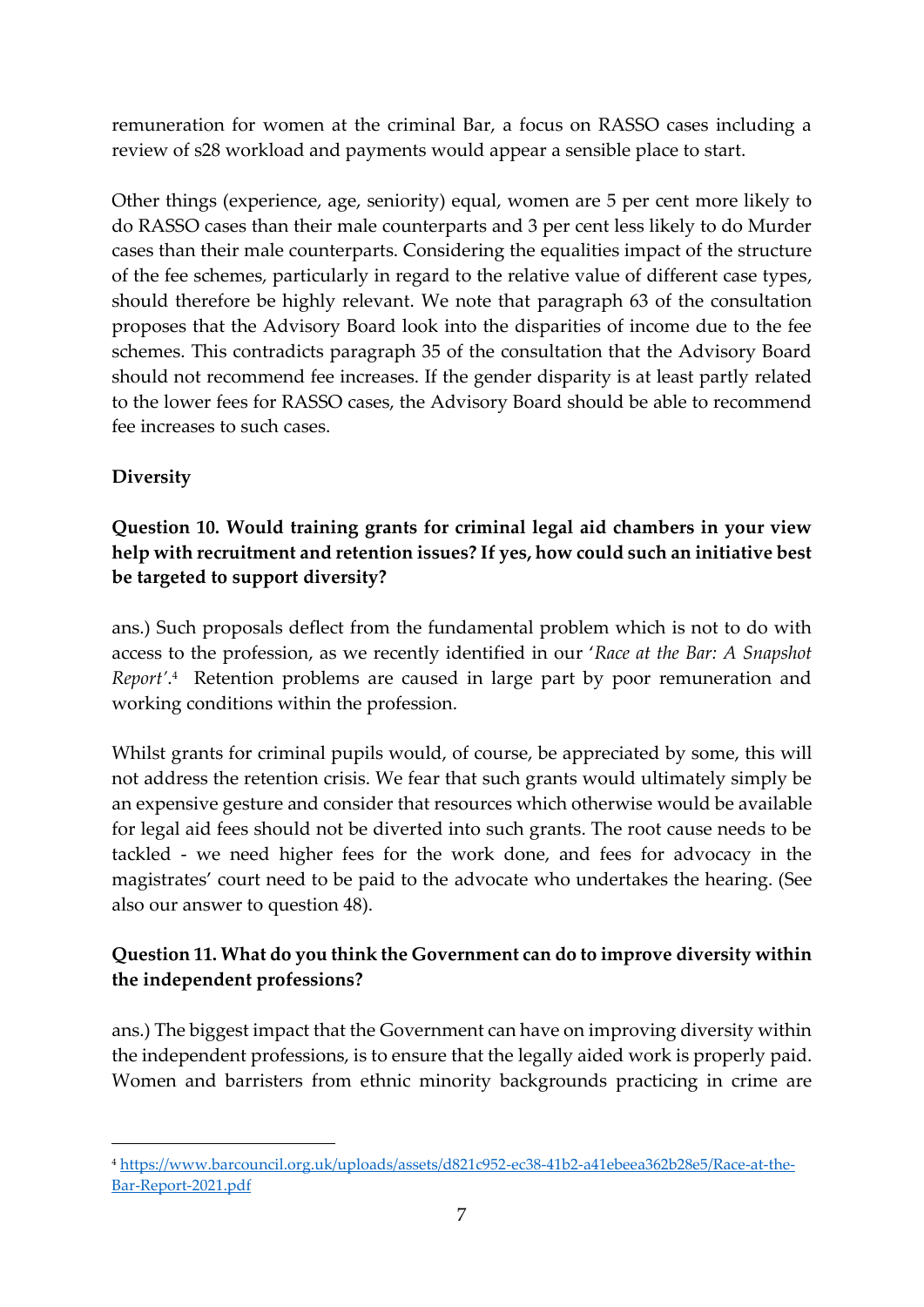increasingly unable to sustain their practice and either move into other areas, or leave the Bar entirely, thereby effecting the overall diversity of the profession.

Therefore, it is critical that fees are raised so that those without independent means can afford to sustain a career doing publicly funded work, enabling access to justice.

There are variations of advantage within the Bar. If, for example, we take private education as an indication of social privilege we know that more male barristers report having been educated at independent schools than female barristers (43 per cent and 29 per cent respectively).<sup>5</sup> We also know that more white barristers than black barristers report having been educated at independent schools. Family background then intersects with other factors such as caring responsibility and spousal income to influence an adults' financial security. We know that women and barristers from ethnic minority communities/backgrounds are more likely to have caring responsibilities.

Those at the self-employed Bar with less financial security, who are more likely to be female and/or from ethnic minority communities / backgrounds, find it more difficult to sustain precarious and poorly paid self-employment, particularly when times are hard. This can be seen in analysis of data on the criminal Bar from the pandemic, when we saw that the number of black/black British barristers practising full time in criminal work was down by 18 per cent; the number of Asian/Asian British barristers was down by 17 per cent. The number of white barristers was down by 10 per cent.

Financial hardship is compounded by certain working practices. The practice of Warned Lists is particularly damaging to those for whom caring responsibilities mean they have less flexibility, which particularly impacts women. Four in ten female barristers (41 per cent) were the main carer for children under the age of 18, compared with one in four male barristers (25 per cent). In addition, despite more male barristers being of an age that might suggest they are more likely to have elderly relatives to care for, more female barristers report having regular caring responsibilities for elderly relatives or other adults with care needs (17 per cent, compared with 13 per cent of male barristers). Warned Lists mean that a barrister must block out diary time in the event of court time becoming available to try a case, turning down other work to do so. In the event that a case is not heard during the diarised time, a barrister may then not be able to source other work at short notice. It often also results in duplicated/wasted preparation time that is unpaid.

Another issue around working practices that recurs is Extended/Flexible/Covid Operating Hours, as they have variously been known. 94 per cent of criminal

<sup>5</sup> [https://www.barcouncil.org.uk/uploads/assets/9a8ceb20-ba5e-44f8-9b3f765be564ea15/e3cd5fe0-6fe2-](https://www.barcouncil.org.uk/uploads/assets/9a8ceb20-ba5e-44f8-9b3f765be564ea15/e3cd5fe0-6fe2-405e-8f5a9996ebbd7c01/Barristers-Working-Lives-report-2021.pdf) [405e-8f5a9996ebbd7c01/Barristers-Working-Lives-report-2021.pdf](https://www.barcouncil.org.uk/uploads/assets/9a8ceb20-ba5e-44f8-9b3f765be564ea15/e3cd5fe0-6fe2-405e-8f5a9996ebbd7c01/Barristers-Working-Lives-report-2021.pdf)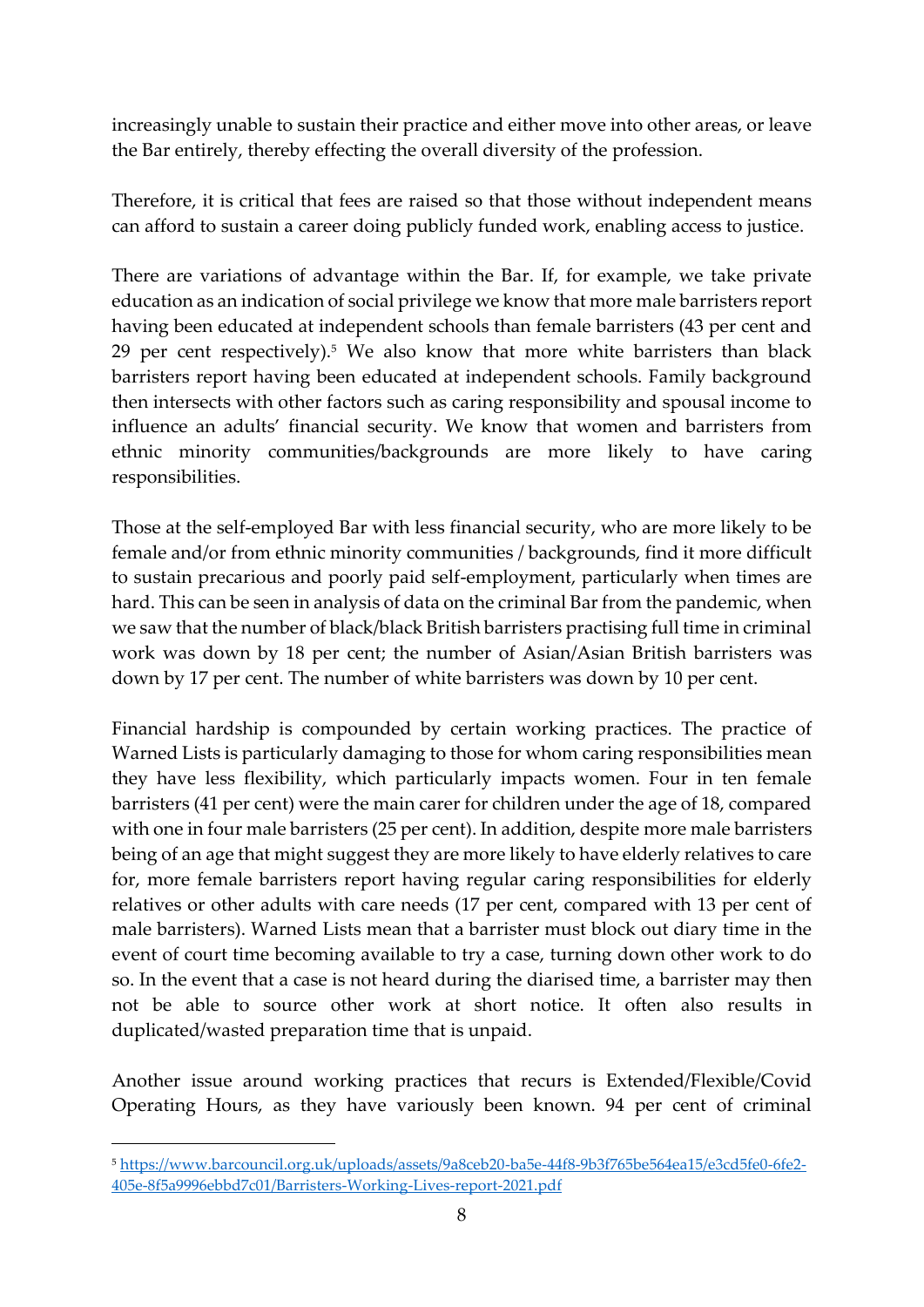barristers are opposed to Extended Operating Hours in any form.<sup>6</sup> Significant concerns have been raised about the disproportionate impact of EOH on those with caring responsibilities.

On the other hand, where it is in the interests of justice, barristers are generally positive about remote hearings, which support reasonable working conditions and fair access to work. 64 per cent of barristers tell us they want more remote working in the future. <sup>7</sup> There should be a continued emphasis on remote hearings in the criminal courts according to the new Protocol.<sup>8</sup> This position should be evaluated and reviewed in the interests of allowing equal access to work opportunities, particularly for those barristers with disabilities.

The government can also look at its own briefing practices, for example those instructing the Crown Prosecution Service, Serious Fraud Office, Treasury Solicitors and Attorney General's Panel work, should ensure that women and barristers from ethnic minority communities, get equal access to quality and higher remunerated work. Detailed analysis by HHJ Emma Nott revealed systemic under-briefing of female counsel, with gender disparity on briefing by top firms ranging from 0-27 % of briefings going to women.<sup>9</sup>

## **Question 12. What do you think the professional bodies can do to improve diversity within the independent professions?**

ans.) There is a limit to what these initiatives can achieve if structural pay and conditions remain poor.

In the Bar Council's most recent survey of the profession, only four percent of barristers told us that they would like us to do more than we are currently doing to offer support on diversity issues.<sup>10</sup>

We continue to develop policy and practice, and to run an extensive range of programmes to support Equality Diversity and Inclusion (EDI). Activity focuses on identified challenges with respect to Access to the Bar (where the focus is on aspiring

<sup>6</sup> [https://www.barcouncil.org.uk/uploads/assets/9a8ceb20-ba5e-44f8-9b3f765be564ea15/e3cd5fe0-6fe2-](https://www.barcouncil.org.uk/uploads/assets/9a8ceb20-ba5e-44f8-9b3f765be564ea15/e3cd5fe0-6fe2-405e-8f5a9996ebbd7c01/Barristers-Working-Lives-report-2021.pdf) [405e-8f5a9996ebbd7c01/Barristers-Working-Lives-report-2021.pdf](https://www.barcouncil.org.uk/uploads/assets/9a8ceb20-ba5e-44f8-9b3f765be564ea15/e3cd5fe0-6fe2-405e-8f5a9996ebbd7c01/Barristers-Working-Lives-report-2021.pdf)

<sup>7</sup> [https://www.barcouncil.org.uk/uploads/assets/f9c5bf66-98f1-429d-ad7b94046e1f5213/f343f7f3-cf5f-](https://www.barcouncil.org.uk/uploads/assets/f9c5bf66-98f1-429d-ad7b94046e1f5213/f343f7f3-cf5f-44d9-8dda60d82a97e517/Bar-Survey-Summary-Findings-December-2020.pdf)[44d9-8dda60d82a97e517/Bar-Survey-Summary-Findings-December-2020.pdf](https://www.barcouncil.org.uk/uploads/assets/f9c5bf66-98f1-429d-ad7b94046e1f5213/f343f7f3-cf5f-44d9-8dda60d82a97e517/Bar-Survey-Summary-Findings-December-2020.pdf)

<sup>8</sup> [https://www.judiciary.uk/announcements/message-from-the-lord-chief-justice-remote-attendance](https://www.judiciary.uk/announcements/message-from-the-lord-chief-justice-remote-attendance-by-advocates-in-the-crown-court/)[by-advocates-in-the-crown-court/](https://www.judiciary.uk/announcements/message-from-the-lord-chief-justice-remote-attendance-by-advocates-in-the-crown-court/)

<sup>9</sup> [https://www.counselmagazine.co.uk/articles/gender-at-the-bar-fair-access-to-work-\(4\)](https://www.counselmagazine.co.uk/articles/gender-at-the-bar-fair-access-to-work-(4))

<sup>10</sup> [https://www.barcouncil.org.uk/uploads/assets/9a8ceb20-ba5e-44f8-9b3f765be564ea15/e3cd5fe0-6fe2-](https://www.barcouncil.org.uk/uploads/assets/9a8ceb20-ba5e-44f8-9b3f765be564ea15/e3cd5fe0-6fe2-405e-8f5a9996ebbd7c01/Barristers-Working-Lives-report-2021.pdf) [405e-8f5a9996ebbd7c01/Barristers-Working-Lives-report-2021.pdf](https://www.barcouncil.org.uk/uploads/assets/9a8ceb20-ba5e-44f8-9b3f765be564ea15/e3cd5fe0-6fe2-405e-8f5a9996ebbd7c01/Barristers-Working-Lives-report-2021.pdf)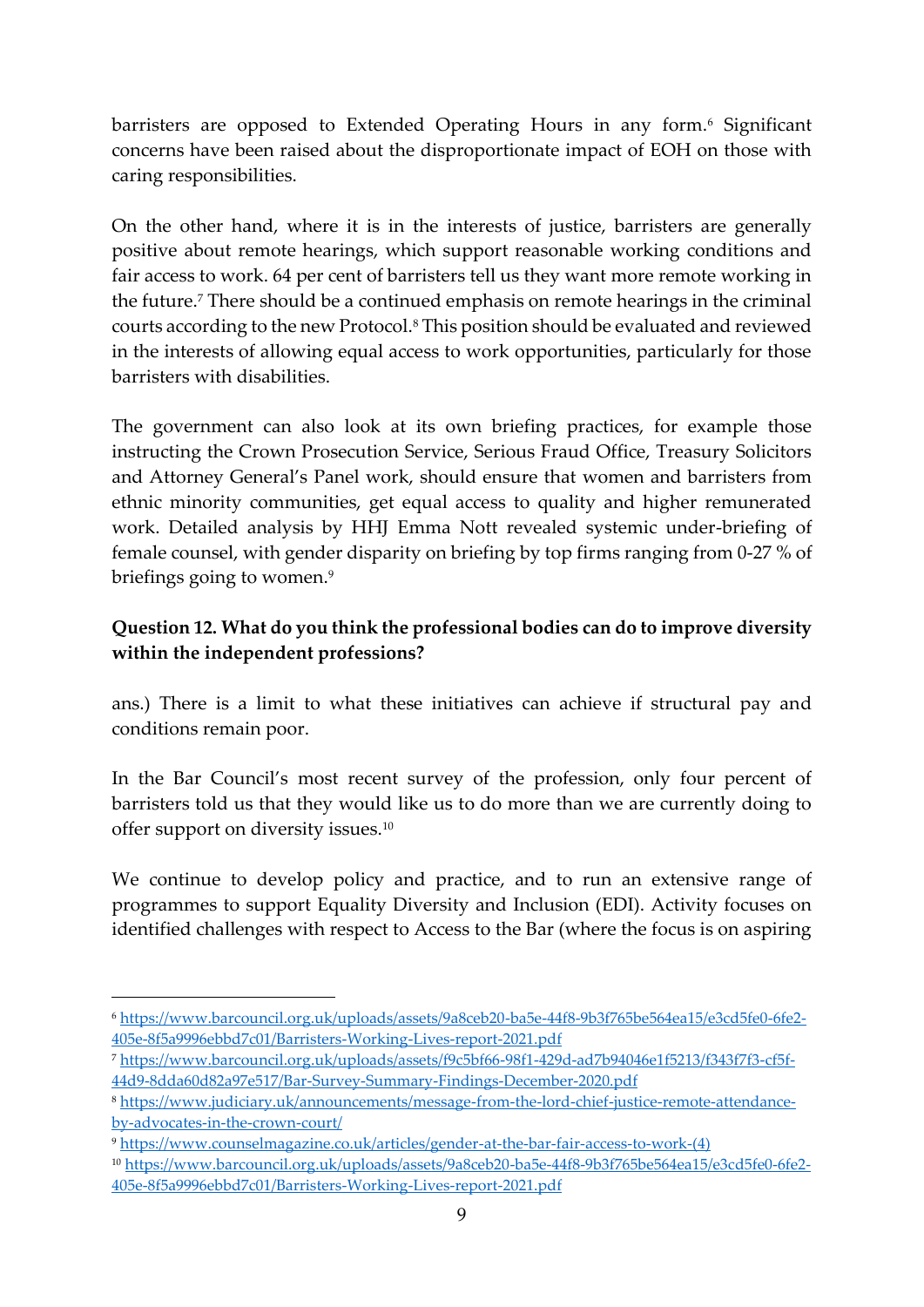barristers from ethnic minority and intermediate and working class<sup>11</sup> backgrounds), Retention and Progression (where the focus is on women and barristers from an ethnic minority background). Specific interventions introduced by the Bar Council to tackle income disparity include practical support for chambers to conduct their own internal income monitoring and training for chambers on ensuring fair distribution of work and monitoring income. (In May 2022 we set out our current and planned activities in more detail to the Justice Select Committee.12) More generally, the Bar Council continues to promote an inclusive culture, and the modernisation of working practices which support diversity.

But criminal barristers do consistently tell us that they are dissatisfied with their poor remuneration and working conditions. Barristers working in the criminal Bar report significantly lower overall wellbeing than all other practice areas at the Bar, with just under 50 per cent reporting they feel down or in low spirits and only 40 per cent reporting they find their workload manageable.<sup>13</sup>

In our last survey, 89 per cent of criminal barristers wanted to make changes to their working practices. It should be of real concern to the sustainability of the sector that – after more remote and flexible working - doing less legal aid work was the third most mentioned desired change by criminal barristers (mentioned by 36 per cent of those who wanted to make changes).<sup>14</sup>

## **Question 13. What evidence do you have of barriers different groups face in forging careers in criminal defence work generally?**

ans.) The clearest and starkest metric is remuneration, and the evidence on this is incontrovertible.

As we stated in our 2021 consultation response, analysis of the Data Compendium dataset revealed, "Profit and fees between groups of barristers is not equitable, and women from ethnic minority backgrounds earn the least of all".<sup>15</sup>

The key findings from that multiple regression analysis are worth repeating:

<sup>&</sup>lt;sup>11</sup> Based on the [Social Mobility Commission's scorecard](https://socialmobilityworks.org/toolkit/measurement/)

<sup>&</sup>lt;sup>12</sup> Letter from the Bar Council to Laura Farris and the Justice Select Committee, 24 May 2022 <https://committees.parliament.uk/publications/22437/documents/165437/default/>

**<sup>13</sup>** The Bar Council (November 2021) "Working Lives 2021 wellbeing analysis"

[https://www.barcouncil.org.uk/resource/working-lives-2021-wellbeing-analysis.html.](https://www.barcouncil.org.uk/resource/working-lives-2021-wellbeing-analysis.html)

<sup>14</sup> [https://www.barcouncil.org.uk/uploads/assets/9a8ceb20-ba5e-44f8-9b3f765be564ea15/e3cd5fe0-](https://www.barcouncil.org.uk/uploads/assets/9a8ceb20-ba5e-44f8-9b3f765be564ea15/e3cd5fe0-6fe2-405e-8f5a9996ebbd7c01/Barristers-Working-Lives-report-2021.pdf) [6fe2-405e-8f5a9996ebbd7c01/Barristers-Working-Lives-report-2021.pdf](https://www.barcouncil.org.uk/uploads/assets/9a8ceb20-ba5e-44f8-9b3f765be564ea15/e3cd5fe0-6fe2-405e-8f5a9996ebbd7c01/Barristers-Working-Lives-report-2021.pdf)

<sup>&</sup>lt;sup>15</sup> "Bar Council Response to the Criminal Legal Aid Review Call for Evidence" May 2021, page 5. [https://www.barcouncil.org.uk/uploads/assets/7bb32f9d-ffce-4ce0-aa50239091e2713f/CLAR-Bar-](https://www.barcouncil.org.uk/uploads/assets/7bb32f9d-ffce-4ce0-aa50239091e2713f/CLAR-Bar-Council-submission-final.pdf)[Council-submission-final.pdf](https://www.barcouncil.org.uk/uploads/assets/7bb32f9d-ffce-4ce0-aa50239091e2713f/CLAR-Bar-Council-submission-final.pdf)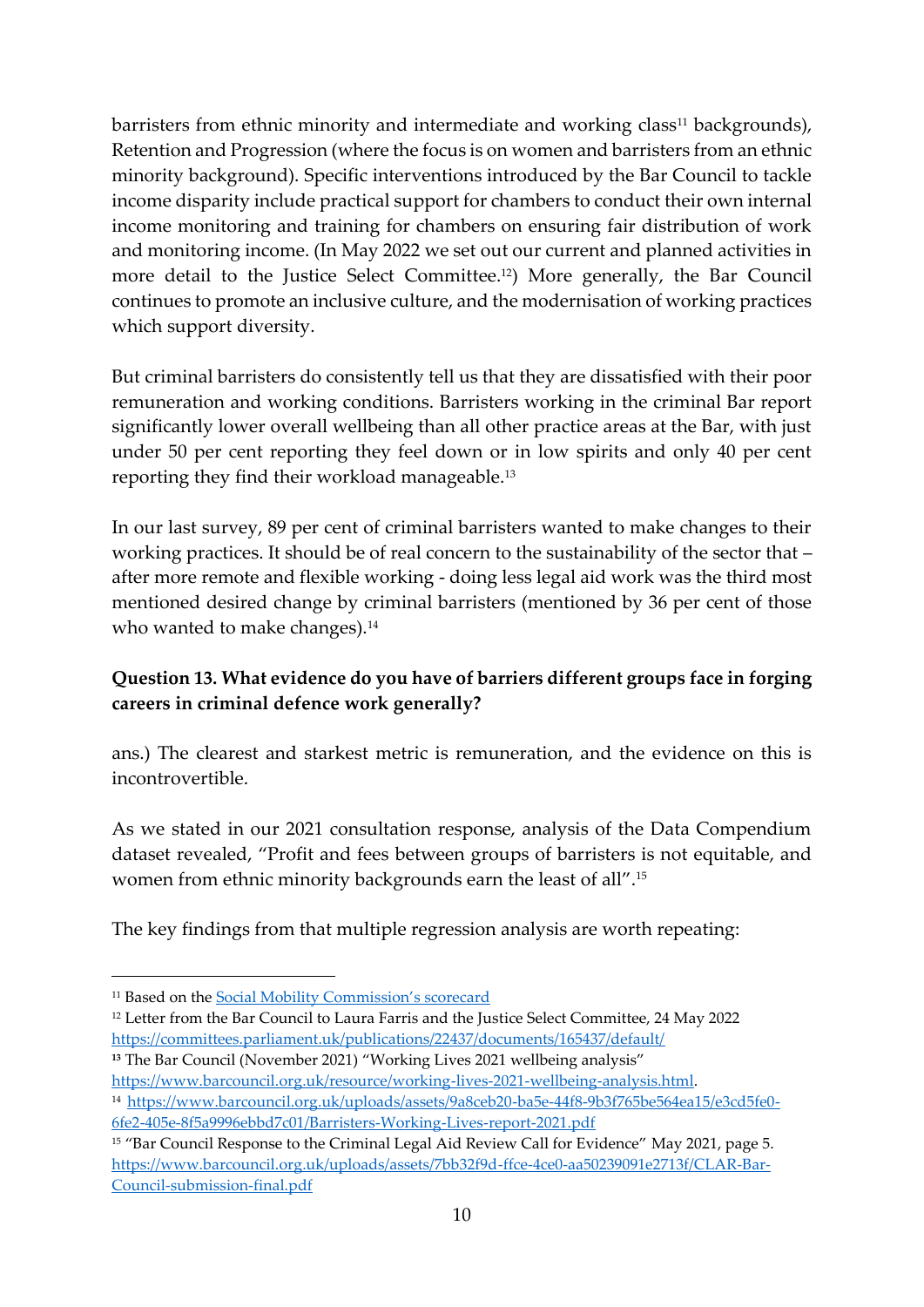The starting point used was a junior White male barrister at 13-17 years of practice. By changing the sex to female, we observe a lowering of pre-tax profit of £12,600. This is the pure effect that being a White woman has on a barrister's profit, keeping all other factors constant.

This reduction in pre-tax profit according to sex cannot be accounted for by differing work volumes. The 'volume adjusted' difference in pre-tax profit between White men and White women is £11,400 rather than £12,600, so volume adjustment accounts for only 10.5% of the total difference in pre-tax profit.

Making the comparison by ethnicity instead of sex, we observe a £15,300 lower pretax profit for Black men relative to White men, and a £9,000 lower pre-tax profit for men of Mixed/Multiple Ethnicity. There is no differential for Asian men relative to White men, whilst men from other ethnicities have £5,100 lower pre-tax profit than their White counterparts.

By altering both race and sex, we observe a lower pre-tax profit of £18,700 for a Black woman relative to a White man, and a lower pre-tax profit of £15,200 for a woman of Mixed/Multiple Ethnicity. Asian women (in contrast to Asian men) have lower pretax profit relative to their White counterparts so that they have £16,400 lower pre-tax profit compared to a White man.

Crime is also an outlier at the Bar. It is the only area of practice at the Bar of England and Wales in which there has been a real terms decrease in income in the last 20 years. Adjusted for inflation, male criminal barristers have experienced a 33 per cent decrease in earnings since their peak in 2006. Women have experienced a 22 per cent decrease since their peak in 2005.<sup>16</sup>

Criminal barristers are all paid under the same government-set fee schemes, so we consider that these stark disparities indicate there are systemic issues with the fee schemes, with panel selection (which provides lucrative and regular work) and briefing practices within government departments that would fall within the responsibility of this Review to review and address, in addition to the Bar's own internal and ongoing responsibility around improving briefing practices within chambers.

<sup>16</sup> The Bar Council (September 2021) "Barrister earnings data by sex and practice area report 2021" [https://www.barcouncil.org.uk/uploads/assets/814f8208-6eab-4564-b6da9f85d49a1ce9/c39f111a-0a40-](https://www.barcouncil.org.uk/uploads/assets/814f8208-6eab-4564-b6da9f85d49a1ce9/c39f111a-0a40-4781-a3bea6a8ac961241/earnings-data-report-2021-appendix.pdf) [4781-a3bea6a8ac961241/earnings-data-report-2021-appendix.pdf.](https://www.barcouncil.org.uk/uploads/assets/814f8208-6eab-4564-b6da9f85d49a1ce9/c39f111a-0a40-4781-a3bea6a8ac961241/earnings-data-report-2021-appendix.pdf) These figures are guideline amounts only, as they simply account for the total fee income from an area of practice by the total number of barristers working in that area of practice. As such, they do not allow us to look at factors such work volume.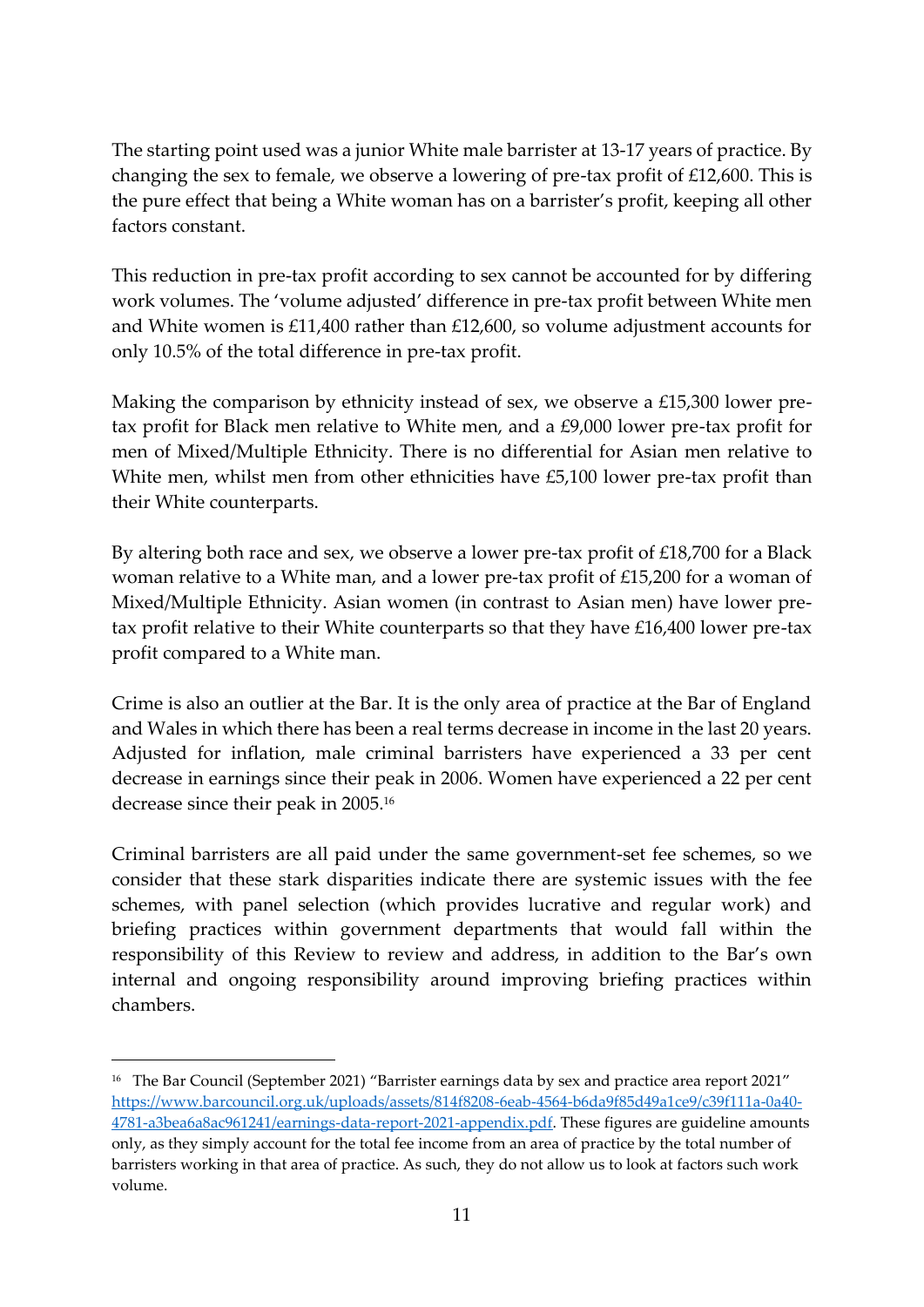**Question 14. What evidence do you have of other barriers women face in working within duty schemes beyond those identified? How much of a difference would an increase in remote provision of advice make to improving the sex balance? Is there anything else we should be trialling to address this?**

ans.) We defer to our colleagues at the Law Society to answer this question.

## **Question 15. What do you think might be driving the disparities in income in the criminal Bar noted by the review? What evidence do you have to support this?**

ans.) See answer to Q.13.

## **Question 16. What more in your view could solicitor firms and chambers do to support those from diverse backgrounds embarking on careers in criminal defence?**

ans.) See answer to Q.12. The fundamental issue is that legal aid fees need to be at a level that enables someone to have a financially sustainable career in law regardless of their background and personal circumstances.

### **Quality Issues**

## **Question 17. How can the Government assist the professions to review the balance between the various quality measures to minimise the administrative cost while ensuring quality is not compromised? Do you have any views on this?**

ans.) Our colleagues at the Law Society are best placed to answer with examples of the unnecessary administrative burdens placed on law firms by the LAA. The Bar Council would support a reduction in overbearing and unnecessary bureaucracy.

## **Question 18. How can the Government best design the qualification criteria for any Lord Chancellor's lists of criminal defence advocates to ensure that listed advocates are incentivised toward quality control, professional development and consistent availability for work?**

ans.) No detail is given regarding the idea of "Lord Chancellor's lists", other than that it would only apply to "independent advocates" (pages 22-23). The proposal appears to be an additional system of quality control on self-employed barristers, but not on employed barristers or on solicitor advocates (who themselves of course provide independent legal advice irrespective of their employment status). This would not be a level playing field. We are not aware of any evidence that there is any problem with the quality of advocacy of barristers (self-employed or otherwise) that might be usefully addressed by such a proposal.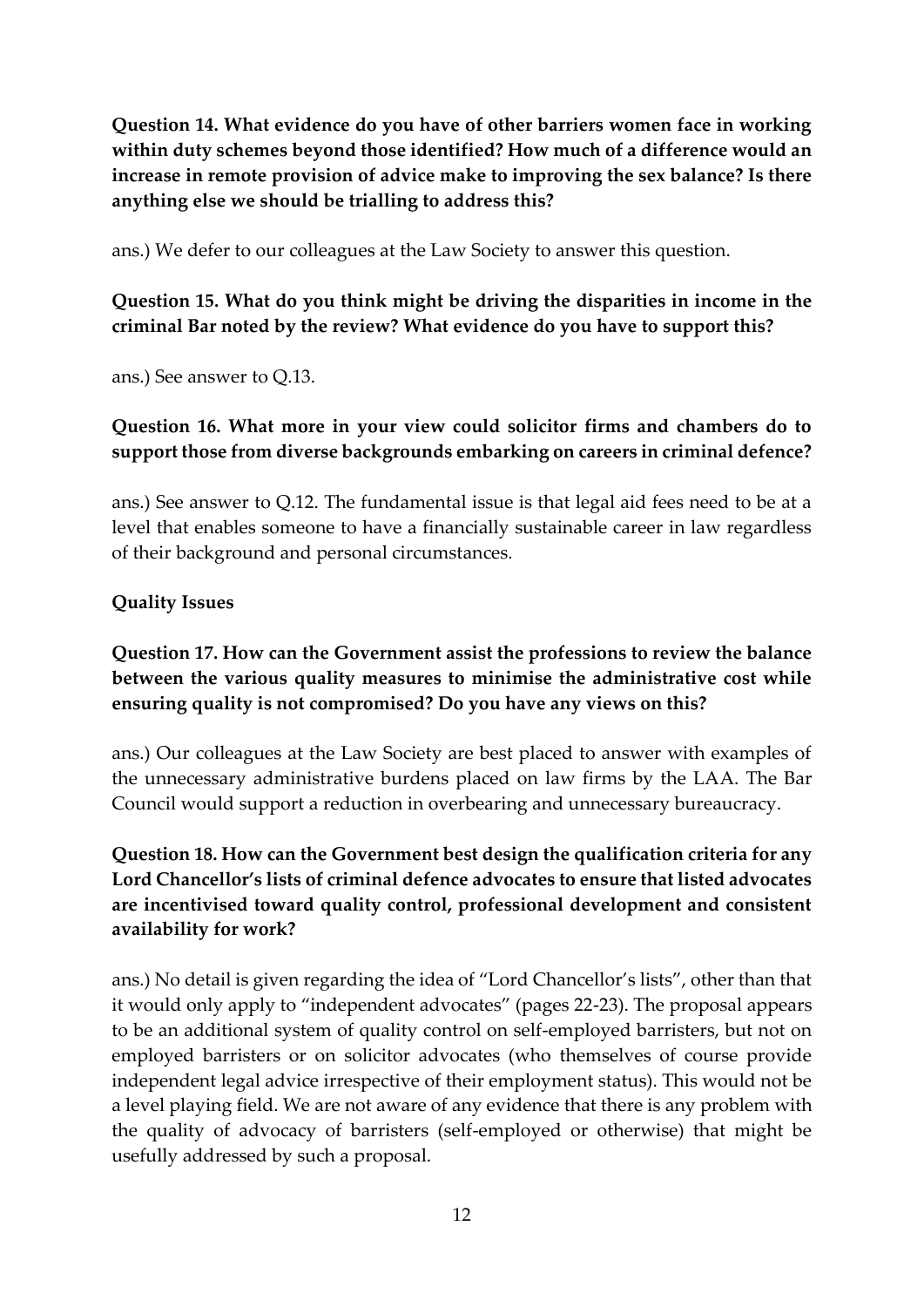#### **Technology**

## **Question 19. How and to what extent does technology, including remote technology, support efficient and effective ways of working in the criminal justice system?**

ans.) Technological innovation can, when properly used, significantly enhance the efficiency of the Criminal Justice System. In particular, the use of Cloud Video Platform (CVP) for administrative hearings and prison visits greatly increases the likelihood of continuity of representation and case ownership. The Crown Court Digital Case System (CCDCS) has undoubtedly made the service of case papers and other documents far more straightforward. However, the direction of travel is not one way. Early signs were that the Common Platform was slow, cumbersome and represented a step backwards from the CCDCS for all users, from court staff to both barristers and clerks. If rolled out without significant improvements, there is every chance any efficiency savings made thus far will be lost.

#### **Pre-charge engagement: preparatory work**

**Question 20. Do you agree that the proposal under scenario 1 would allow preparatory work to be paid fairly? Please explain the reasons for your answer.**

ans.) The Bar Council supports investment in the fee schemes to enable early advice and engagement. With regards to this specific question we defer to our colleagues at the Law Society who are better placed to answer.

## **Question 21. Do you agree that the proposal under scenario 2 would allow preparatory work to be paid fairly? Please explain the reasons for your answer.**

ans.) See answer to Q.20.

**Question 22. Are there any other factors, beside remuneration that limit practitioners from carrying out PCE? Please explain the reasons for your answer.**

ans.) See answer to Q.20.

**Question 23. In our Impact Assessment we have indicatively assumed that preparatory work would be paid at an average of two hours per case with an uptake of up to 6% (or up to 32k cases). Do you agree that these are reasonable assumptions? Please explain the reasons for your answer.**

ans.) See answer to Q.20.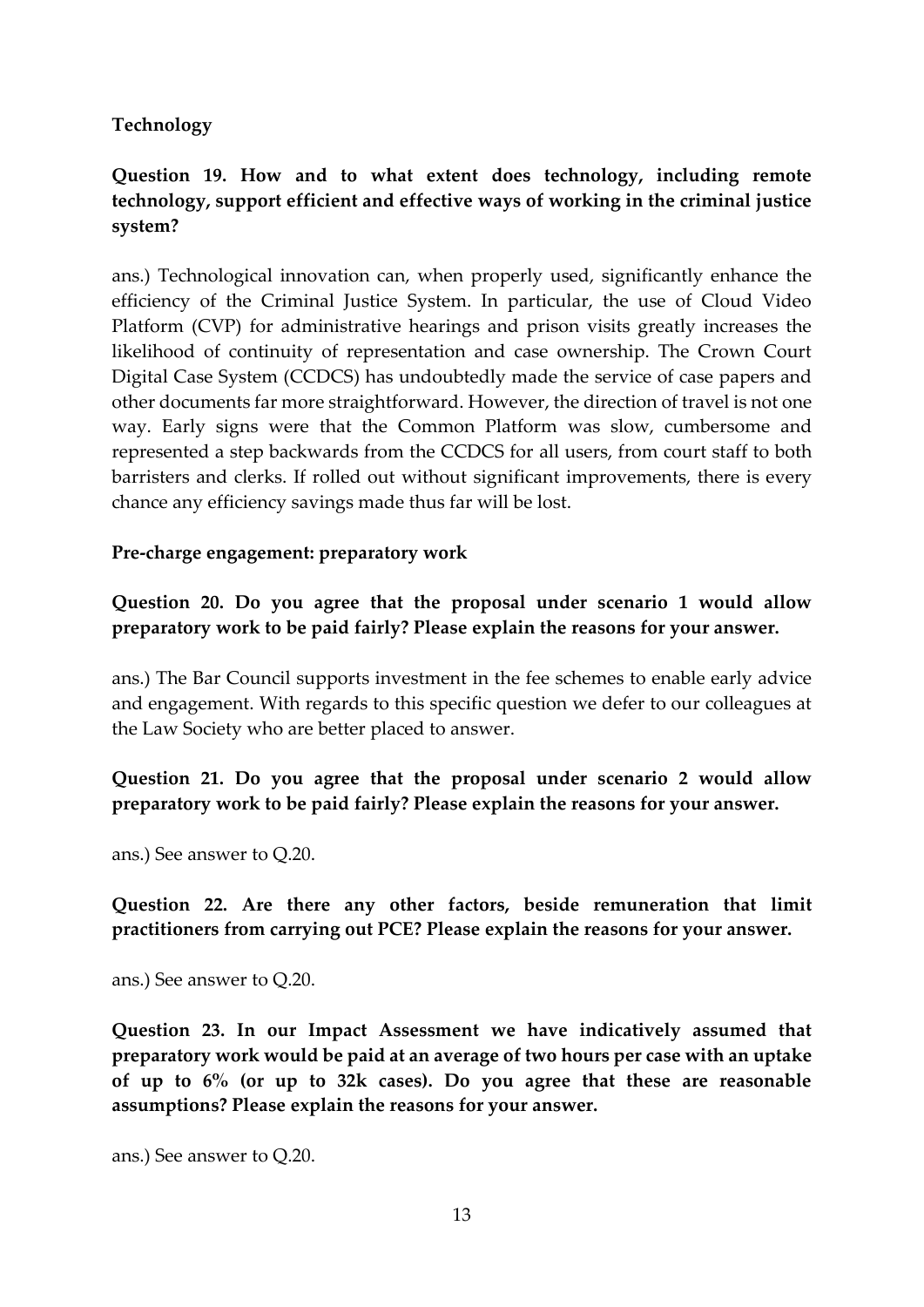**Pre-charge engagement: sufficient benefits test**

## **Question 24. Do you agree with the proposed amendments to the 'Sufficient Benefits Test'? Please explain the reasons for your answer.**

ans.) The Bar Council supports proper remuneration for quality pre-charge engagement advice. We do not support excessive bureaucracy by the LAA, where so much unpaid time is spent providing evidence of work done and answering queries, that it becomes financially unviable to undertake the work itself. As to the details of this particular question, we defer to our colleagues at the Law Society who are best placed to answer.

### **Question 25. Do you have alternative proposals for amending the 'Sufficient Benefits Test' under scenario 2?**

ans.) See answer to Q.24.

**Question 26. Do you think paragraph 4 of Annex B of the Attorney General's 'Guidelines on Disclosure' also reflects the type of preparatory work likely to be undertaken ahead of a PCE agreement?**

ans.) We defer to the Law Society who are best placed to answer.

#### **Question 27. Are there any other type**

ans.) We defer to the Law Society who are best placed to answer.

#### **Investment in police station fees**

### **Question 28. Do you have any views on our proposal to increase police station fees by 15%?**

ans.) The Bar Council welcomes the proposed fee increase of 15%, but more investment is urgently needed. Sir Christopher Bellamy's report states:

*"1.38 I would emphasise that the sum of £135 million is in my view the minimum necessary as the first step in nursing the system of criminal legal aid back to health after years of neglect. If I may say so, I do not see that sum as "an opening bid" but rather what is needed, as soon as practicable, to enable the defence side, and thus the whole CJS to function effectively, to respond to forecast increased demand, and to reduce the back-log. I by no means exclude that further sums may be necessary in the future to meet these public interest objectives."*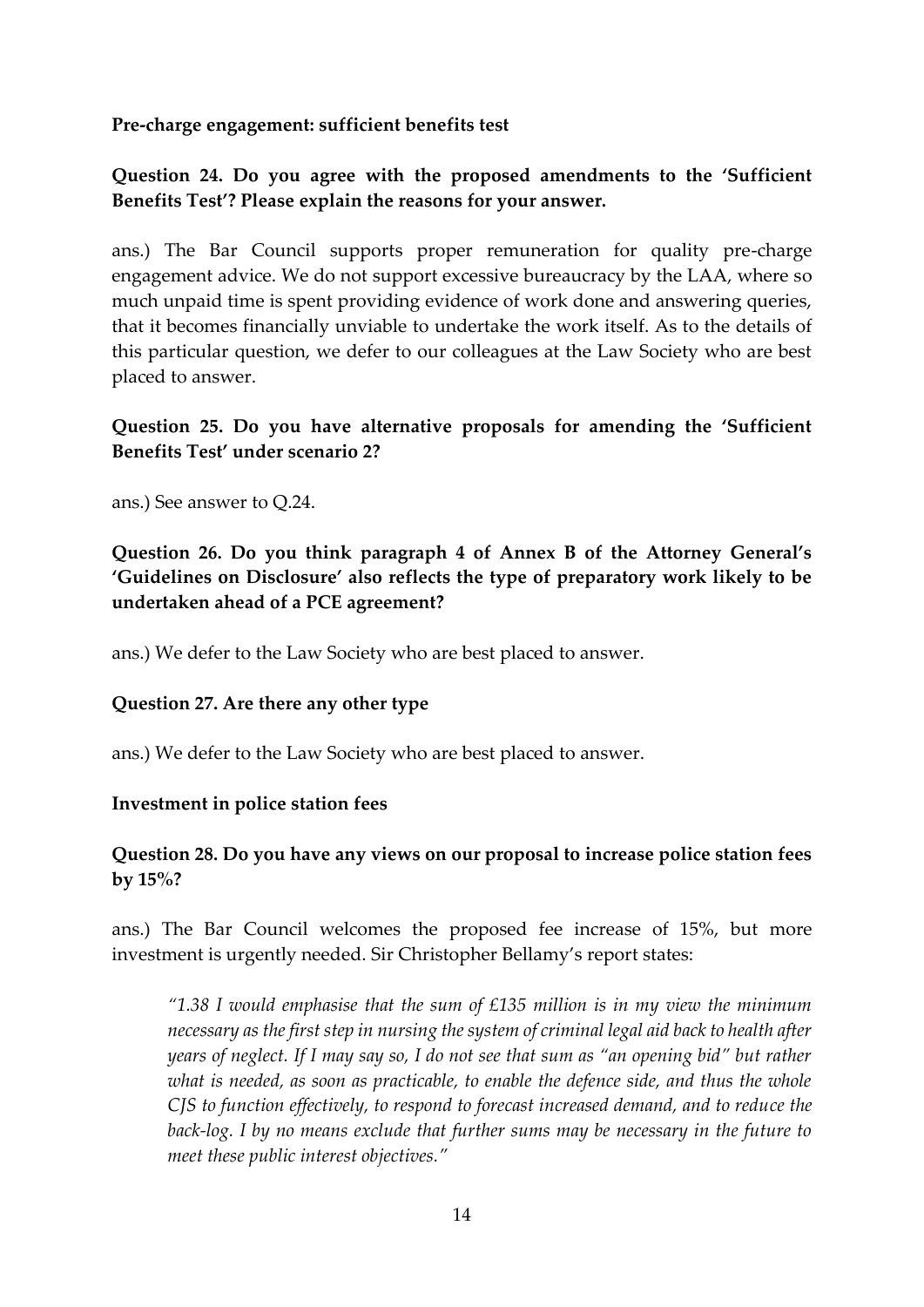We support investment that is evidence-based. Sir Christopher recommended that the 15% was to be the first step. For the Government to state that further changes must be cost-neutral is saying that the Government will ignore the evidence.

### **Standardised police station fees**

**Question 29. If we were to pursue option 1, what features of a case do you think should be used as an indicator of complexity: (a) time spent; (b) case type – e.g. theft, murder; (c) case type – e.g. summary only, either way; indictable; (d) anomalous complexities – e.g. vulnerable client,** *drugs problems; (e) a combination of the prior; (f) other? Why?*

ans.) We defer to the Law Society who are best placed to answer.

**Question 30. Would you need to change your current recording and billing processes in order to claim for standardised fees which are determined by reaching a threshold of 'time spent' on a case?**

ans.) We defer to the Law Society who are best placed to answer.

### **Both options for police station structural reform**

**Question 31. Do you agree we should explore the types of structural reform proposed above, within the same cost envelope, in order to more accurately remunerate work done in the police station?**

ans.) No. We repeat that Sir Christopher Bellamy's report states:

*"1.38 I would emphasise that the sum of £135 million is in my view the minimum necessary as the first step in nursing the system of criminal legal aid back to health after years of neglect. If I may say so, I do not see that sum as "an opening bid" but rather what is needed, as soon as practicable, to enable the defence side, and thus the whole CJS to function effectively, to respond to forecast increased demand, and to reduce the back-log. I by no means exclude that further sums may be necessary in the future to meet these public interest objectives."*

We support investment that is evidence-based. Sir Christopher recommended that the 15% was to be the first step. For the Government to state that further changes must be cost-neutral is saying that the Government will ignore the evidence.

**Question 32. If you agree we should explore this reform, which option (1 or 2) do you think would better achieve the aims of better remunerating work done by**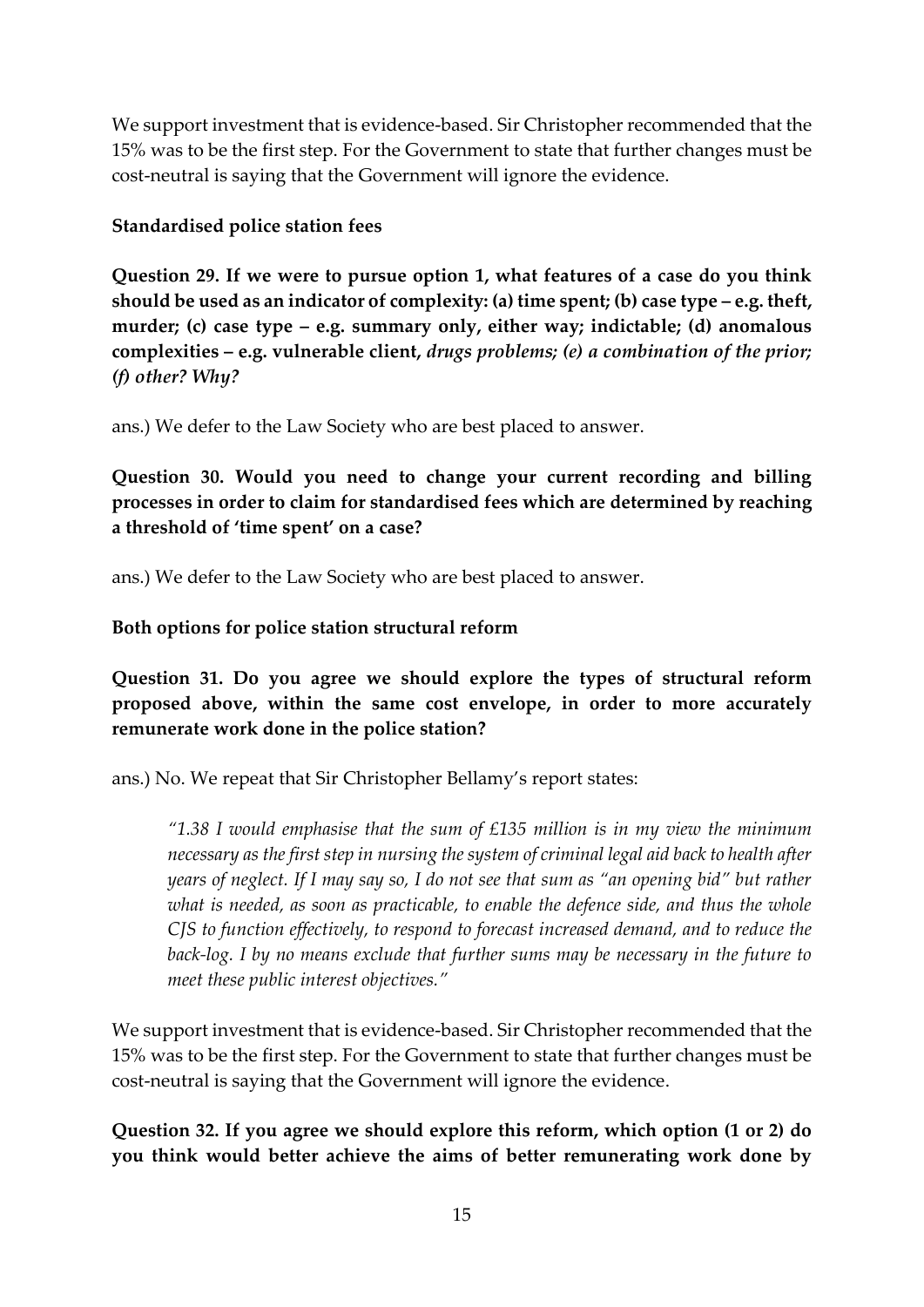### **differentiating case complexity, while reducing administrative burden? Why? Do you have any other ideas for reform?**

ans.) We defer to the Law Society who are best placed to answer.

**Question 33. To enable any structural reforms, we would need to collect a substantial amount of information from providers about time spent and other case features. As a provider, would you be able to provide this information from your existing systems, or by adapting your record keeping? Are there any particular barriers you foresee in providing this information reliably?**

ans.) We defer to the Law Society who are best placed to answer.

## **Question 34. Do you think that the lower fee (under either option 1 or 2, either the lower standard fee or the fixed fee respectively) should account for 80% of cases? Why?**

ans.) We defer to the Law Society who are best placed to answer. The Bar Council does however have experience of undue bureaucratic burdens imposed by the LAA when it comes to demanding evidence to support a claim above a set threshold. Therefore, there is a benefit to having a high proportion of cases that can be simply approved. The fees in those cases need to be set at a level to sustain a high-quality criminal practice.

#### **Practitioner seniority and harmonisation of fees at police stations**

**Question 35. How could the police station fee scheme be reformed to ensure complex cases get the right level of input by an adequately experienced practitioner?**

ans.) We defer to the Law Society who are best placed to answer.

### **Question 36. Should there be more incentives for a senior practitioner to undertake complex cases in the police station? Why? What impacts would this have?**

ans.) We defer to the Law Society who are best placed to answer.

**Question 37. Do you agree that the reformed scheme should be designed at harmonised rates, rather than existing local rates? This may be at national level or London/non-London rates. Please also provide reasons why.**

ans.) We defer to the Law Society who are best placed to answer.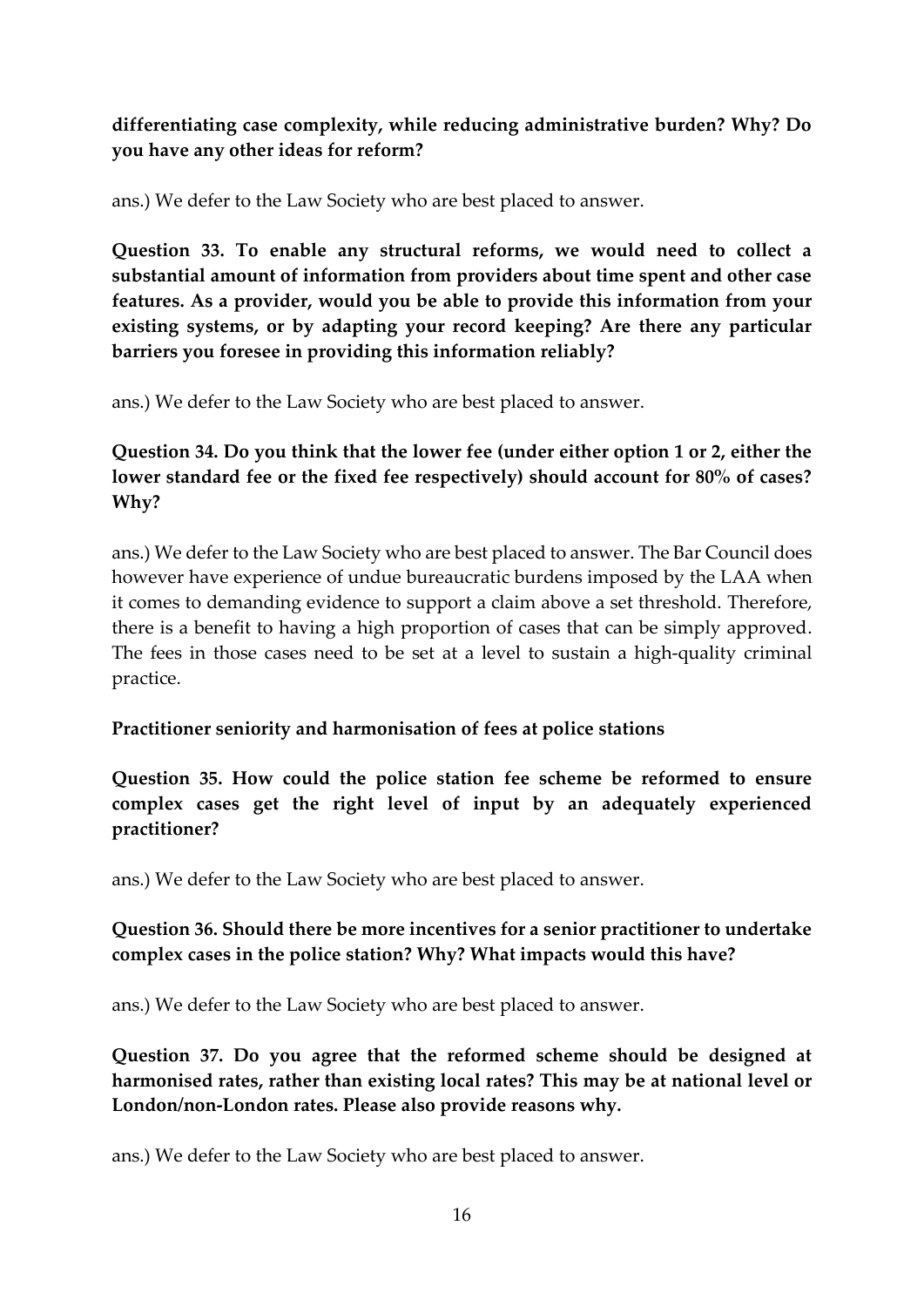**Longer-term reform for early engagement - Subsuming PCE into the Police Station Fee Scheme**

**Question 38. Do you agree that in the longer-term, PCE should be remunerated under the police station fee scheme as a specific element of police station work? Please explain the reasons for your answer.**

ans.) We defer to the Law Society who are best placed to answer.

**Question 39. How do you think PCE could best function within the police station fee scheme for example as an in-built or separate fee, and based on hours spent or not, noting our options for broader reform?**

ans.) We defer to the Law Society who are best placed to answer.

#### **Improving the uptake of legal advice in custody**

**Question 40. Which cohorts of users would benefit most from being part of an extended roll out of the trial / what should we prioritise?**

ans.) The Bar Council welcomes the statement in paragraph 114 that *"We will work with the LAA, Law Society, BC, and others to ensure the defence community fully engage with the development of this work."* The Bar Council looks forward to that engagement. We do not currently have sufficient information to respond to this particular question.

#### **CILEX members as duty solicitors**

**Question 41. Do you agree CILEX professionals should be able to participate in the duty solicitor scheme without the need to obtain Law Society accreditation? If not, why not? If yes, what, if any, accreditation should they require to act as a duty solicitor?**

ans.) The Bar Council does not have sufficient direct experience of the operation of the accreditation scheme to give a fully informed opinion. We defer to our colleagues at CILEX and the Law Society.

#### **Defence Solicitor Call Centre**

### **Question 42. How else could we improve the DSCC, for example would greater digitisation and automation of LAA processes increase the quality of service?**

ans.) The Bar Council is represented on the LAA's Criminal Contracts Consultative Group at which we heard of the many problems that solicitors were experiencing from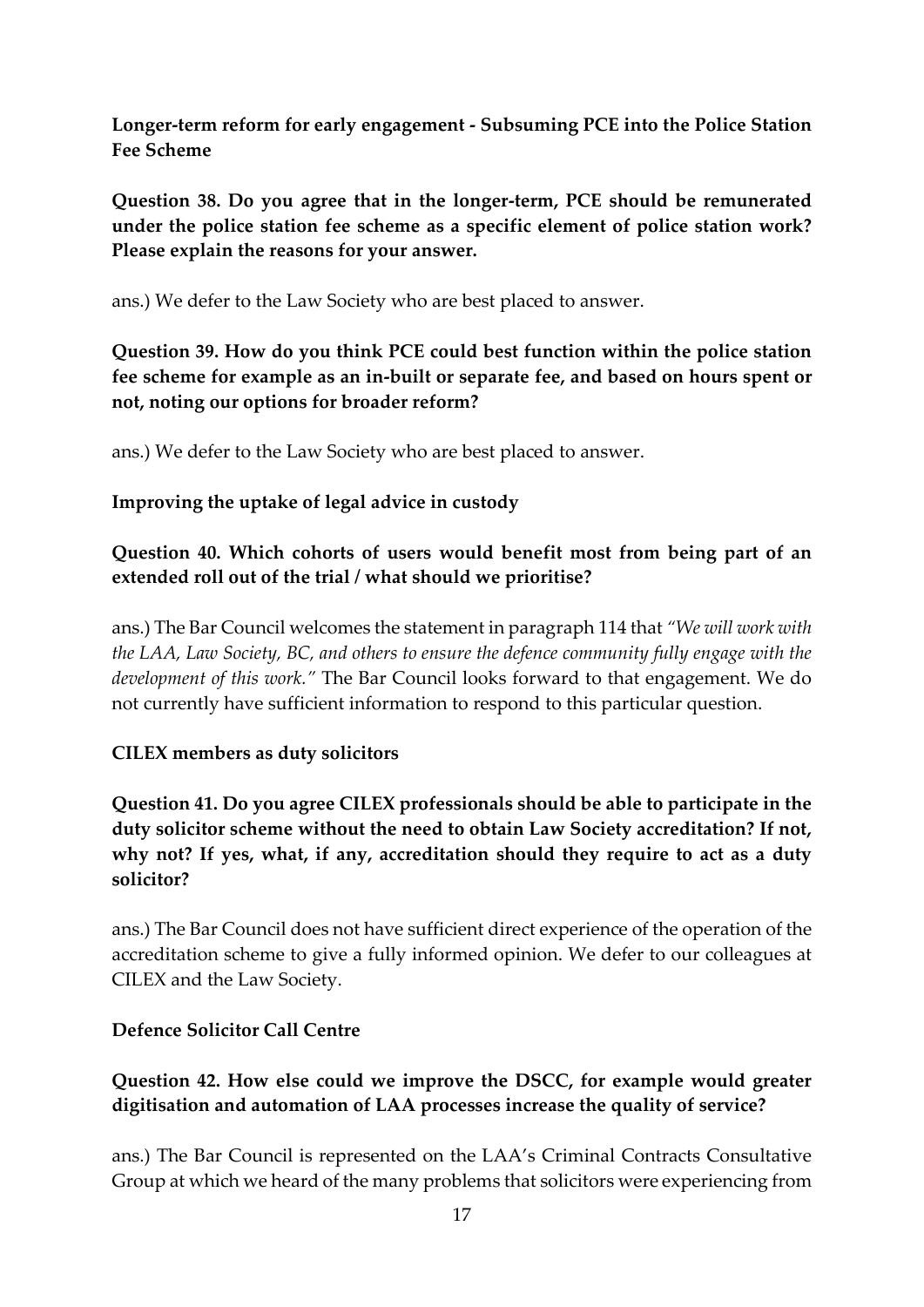the DSCC, particularly with the change in the contract, where new staff were struggling with unfamiliar computer systems with the consequence that they were, for example, sending duty solicitors to the wrong police stations. The solution is not just in IT improvements, but for the staff who operate the IT to be properly paid and well trained.

#### **Post-charge engagement**

**Question 43. Do you think changes need to be made to the way work is remunerated between the period after charge and the first hearing at the Magistrates' Court? Please explain the reasons for your answer.**

ans.) We defer to the Law Society who are best placed to answer.

### **Question 44. Do you routinely carry out post-charge engagement? Do you record this work in order to claim for a fee under the Magistrates' Court scheme?**

ans.) We defer to the Law Society who are best placed to answer.

**Question 45. Do you face any issues which limit you from carrying out post-charge engagement ahead of the first hearing at the Magistrates' Court? Please elaborate on the kind of issues.**

ans.) We defer to the Law Society who are best placed to answer.

**Question 46. If you have experienced issues with PCE, what kind of solutions do you think could be put in place? What changes do you think needs to be made and by whom?**

ans.) We defer to the Law Society who are best placed to answer.

#### **Investment in Magistrates' Courts fees**

**Question 47. We are proposing to increase Magistrates' Court fees by 15%. Do you have any views?**

ans.) We repeat that the Bar Council welcomes the 15% fee increase, but more investment is urgently needed. Sir Christopher Bellamy's report states:

*"1.38 I would emphasise that the sum of £135 million is in my view the minimum necessary as the first step in nursing the system of criminal legal aid back to health after years of neglect. If I may say so, I do not see that sum as "an opening bid" but rather what is needed, as soon as practicable, to enable the defence side, and thus the whole*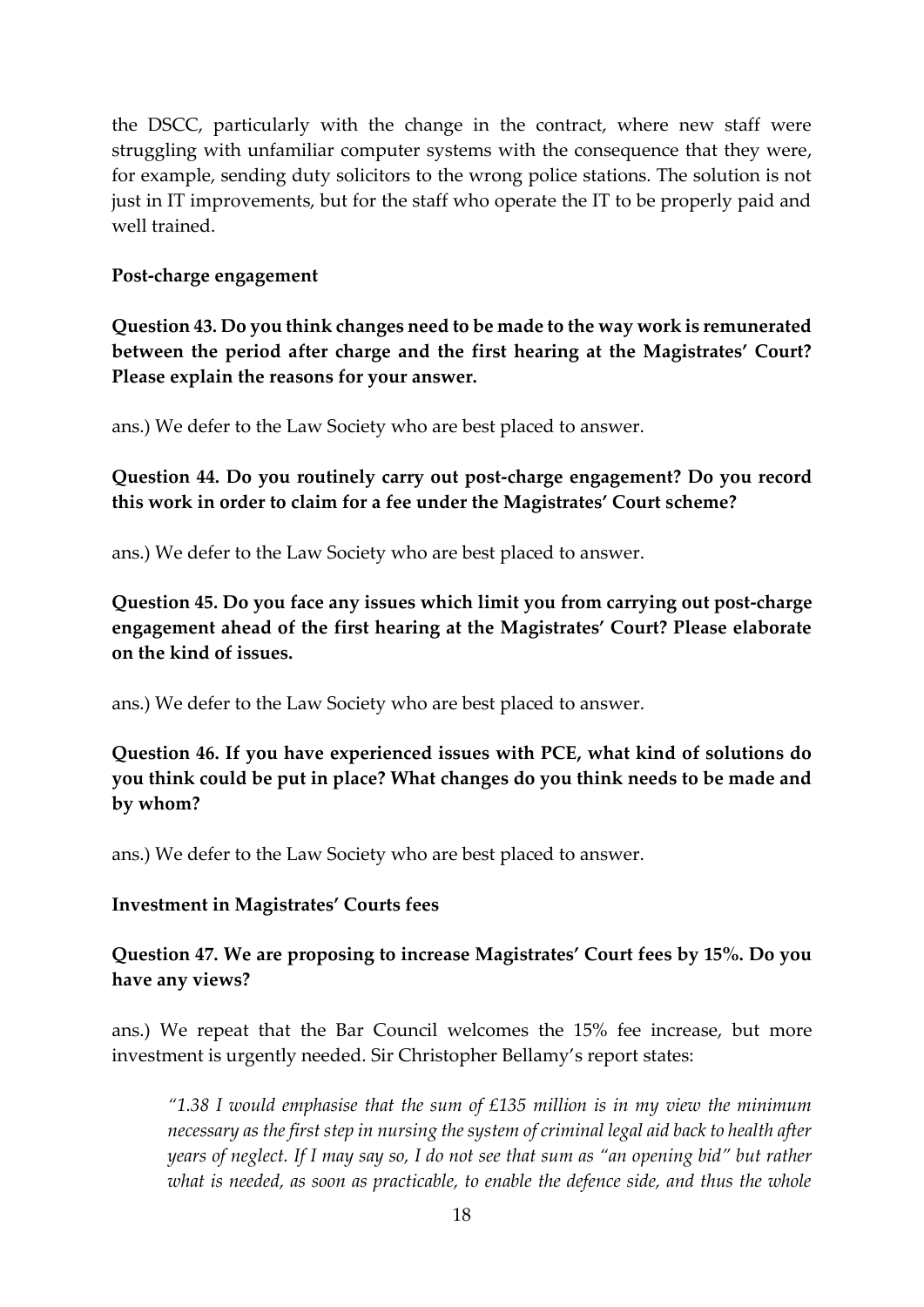*CJS to function effectively, to respond to forecast increased demand, and to reduce the back-log. I by no means exclude that further sums may be necessary in the future to meet these public interest objectives."*

We support investment that is evidence-based. Sir Christopher recommended that the 15% was to be the first step. For the Government to state that further changes must be cost-neutral is saying that the Government will ignore the evidence.

Furthermore, there is presently a service-level feel agreement between barristers and solicitors<sup>17</sup> by which counsel are to be paid, as a minimum, £75 for half-day trials and £150 for full-day trials in the magistrates' court. In practice, these are generally the fees paid, rather than merely representing a minimum, and are not commensurate with the work required properly to prepare for and conduct a magistrates' court trial. The present CPS agent (counsel) rates for the magistrates' (and youth) courts are £150 and £300 for a half-day and full-day trial list respectively, having been increased from £125 and £200 in February 2020.<sup>18</sup> There should at the very least be parity between prosecution and defence fees for magistrates' court work – an increase of well over the minimum 15% recommended by Sir Christopher Bellamy QC. Although the work conducted by the advocates is different, it is not right for defence counsel to be remunerated on the basis, in effect, that they are doing half as much work.

#### **Structural reform of Magistrates' Court fee scheme**

### **Question 48. Do you agree that the Magistrates' Court fee scheme does not require structural reform at the current time? Please give reasons for your answer.**

ans.) The Bar Council recommends one amendment to the fee scheme, the payment of an advocacy fee direct to the advocate who undertook the hearing. Sir Christopher considered the non-payment of junior barristers by solicitors in the magistrates' court in paragraphs 10.8 – 10.16 of his report. He recommended that, rather than address the problem by direct payment by the LAA to the advocate, that instead "audit by the LAA to reveal that [non payment] and appropriate action to be taken under the SCC" (Standard Crime Contract). The Bar Council have recently explored this with the LAA at the highest level, and it has proved to be impossible in practice.

The background is that in 2017 the Bar Council's Young Barristers Committee (YBC) undertook a survey of its members (barristers under seven years of practise). Half of the respondents had undertaken magistrates' court cases in which they had not been

<sup>&</sup>lt;sup>17</sup> '2019 Revised Protocol for the Instruction and Payment of Counsel in Magistrates' Courts Cases within the Greater London Area' [https://www.barcouncilethics.co.uk/documents/protocol](https://protect-eu.mimecast.com/s/VvmdCY6rKug3YBu9mj7B?domain=barcouncilethics.co.uk/)[instruction-counsel/](https://protect-eu.mimecast.com/s/VvmdCY6rKug3YBu9mj7B?domain=barcouncilethics.co.uk/)

<sup>18</sup> [https://www.cps.gov.uk/cps/cps-counsel-fee-review;](https://www.cps.gov.uk/cps/cps-counsel-fee-review) see Annex A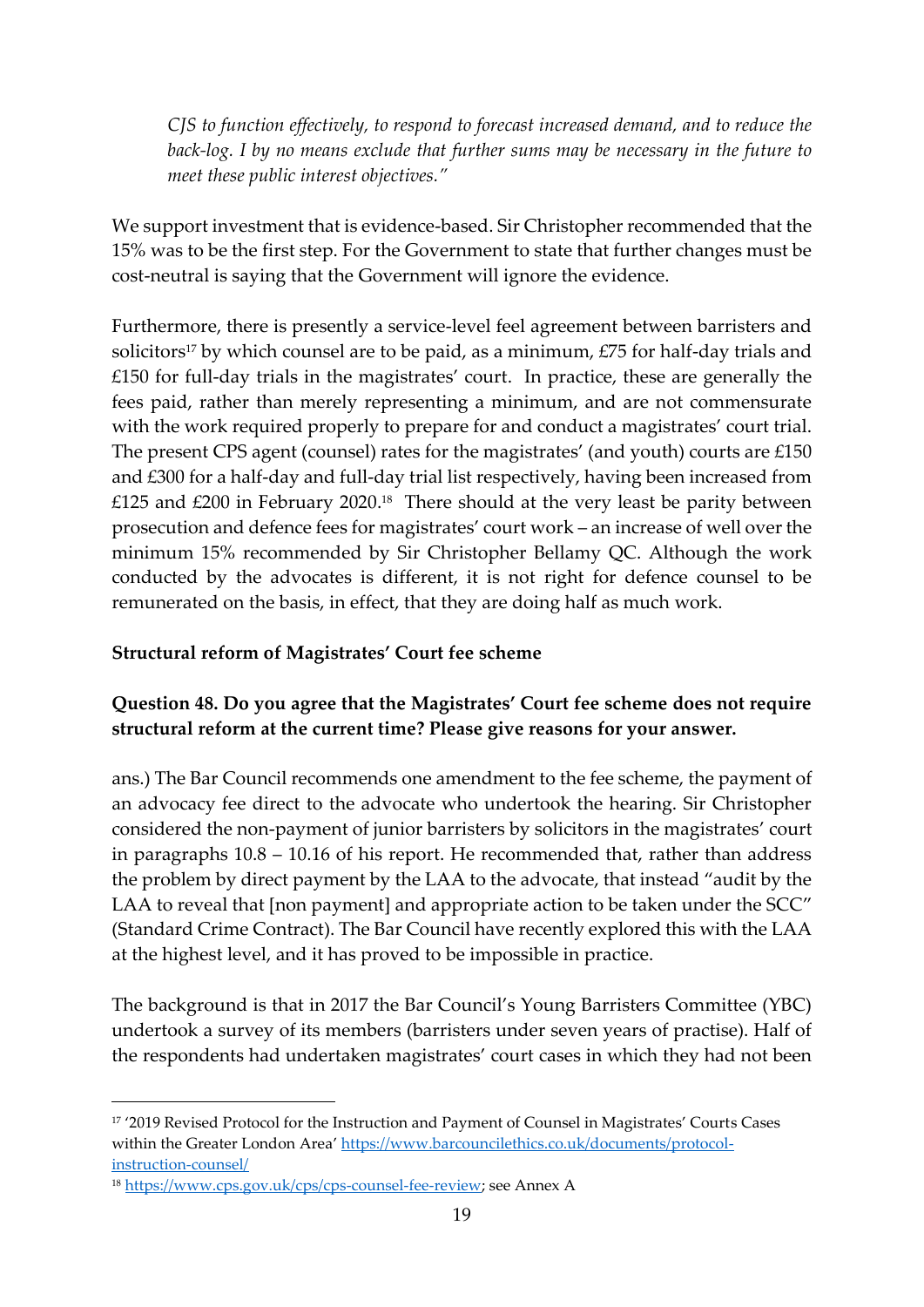paid by the instructing solicitor. Of those who were paid, most had to wait more than 3 months, and 10% had to wait more than a year to receive payment. Representatives of the YBC and the Bar Council's Remuneration Committee met the LAA to discuss the problem. The response from the LAA was that solicitors were under a contractual requirement from the LAA to pay disbursements. The minutes of the meeting record that "the first step would be to consider what could be done to enforce the current contract, and only if that was not achievable to then consider other options." Bar representatives said that junior barristers were in a weak position to report their instructing solicitor to the LAA, particularly if that solicitor instructs other members of chambers. Nevertheless, in subsequent meetings between the Bar Council and the LAA, the LAA confirmed that they would take action on non-payment if it was reported to them. Last year a situation arose with a chambers where the instructing solicitor firm had not paid any member of chambers for the advocacy that its members had done in the magistrates' court, and all representations from chambers to the firm had failed. The chambers therefore reported the matter to the LAA in June 2021. The LAA Contract Manager for that region contacted the firm in question and was told by the firm that no fees were owed (but provided no evidence of payments). The Contract Manager replied to chambers that the LAA could not get involved in a dispute between the firm and chambers. The chambers escalated this matter within the LAA, and provided detailed evidence of the non-payments. The LAA issued a contract notice to the firm, warning that further action may ensue, but took no further action. The chambers, with the assistance of the Bar Council, raised the matter again, the LAA replied in November 2021 that "the provider disputes how much money (if any) is actually owed […] it wouldn't be for the LAA to adjudicate". In January 2022 the Bar Council made representations to the Chief Executive of the LAA, quoting from Sir Christopher's report that the LAA should audit the firm and take action under the LAA contract for breach of that contract. The Chief Executive of the LAA replied in February 2022, "the LAA's ability to intervene, even where the regulations are breached is limited, given that the contractual relationship regarding payment of fees exists between the barrister and instructing solicitor. […] Where fees are in dispute, or where firms dispute that payment that has not be made, there is little the LAA can do".

As can be seen, the contract route has been tried and failed. The solution therefore is for there to be an advocacy element to the fee, paid direct to the advocate.

#### **Investment in criminal legal aid fee schemes**

**Question 49. Do you agree with our proposed approach of short-term investment in the LGFS and AGFS as they currently stand, followed by further consideration of longer-term reform options? Please give reasons for your answer.**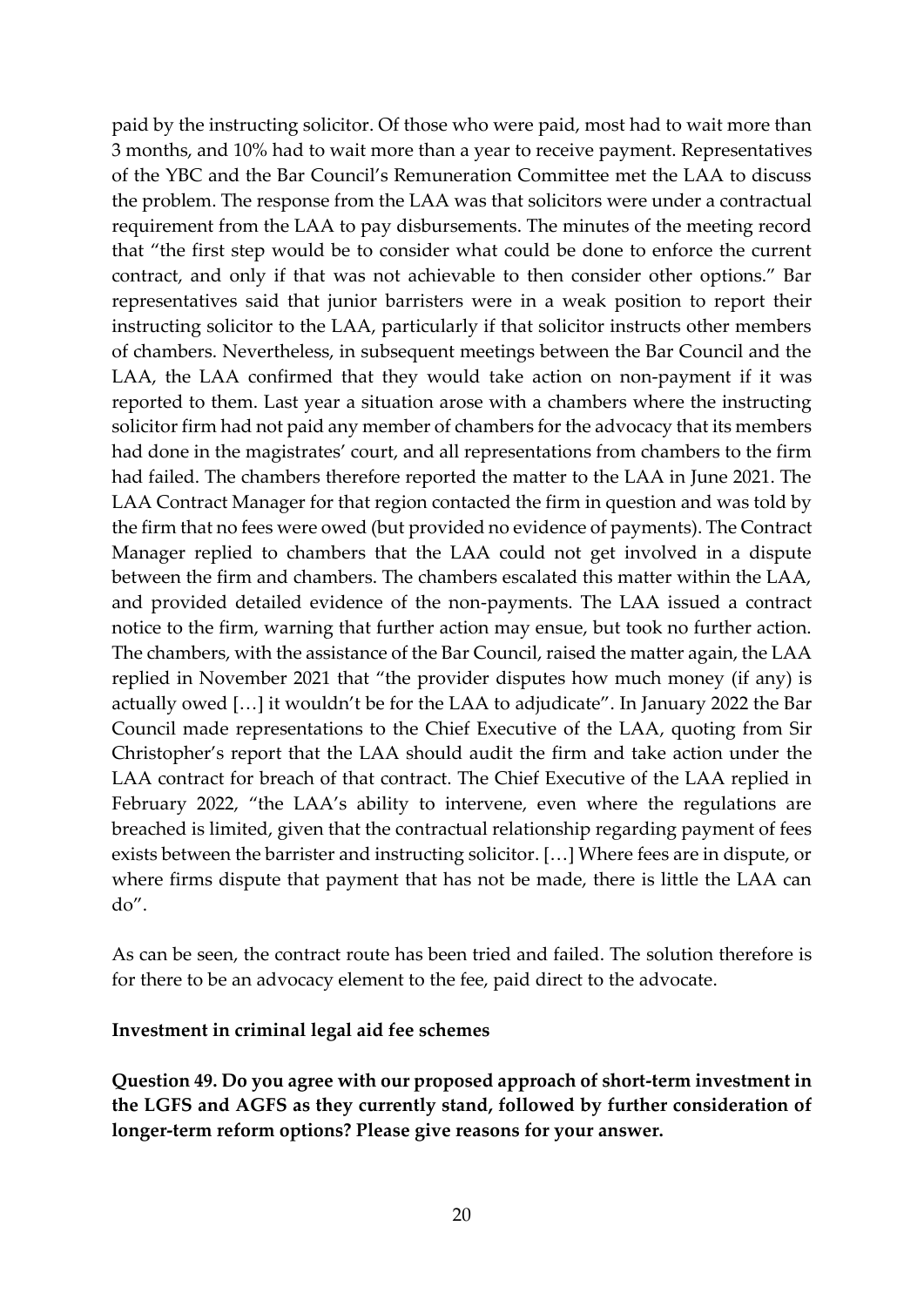ans.) Paragraph 144 of the consultation envisages that after the 15% fee increase, any subsequent restructuring of AGFS would be "cost neutral". We repeat that the Bar Council welcomes the 15% fee increase, but more investment is urgently needed. Sir Christopher Bellamy's report states:

*"1.38 I would emphasise that the sum of £135 million is in my view the minimum necessary as the first step in nursing the system of criminal legal aid back to health after years of neglect. If I may say so, I do not see that sum as "an opening bid" but rather what is needed, as soon as practicable, to enable the defence side, and thus the whole CJS to function effectively, to respond to forecast increased demand, and to reduce the back-log. I by no means exclude that further sums may be necessary in the future to meet these public interest objectives."*

We support investment that is evidence-based. For the Government to state that further changes must be cost-neutral is saying that the Government will ignore the evidence. The Bar Council is of the view that 15% is insufficient as a first step, and that additional funds are urgently required.

The fee increases should apply to all work done after the date of the Statutory Instrument. If the common practice of applying the increase only to cases with a Representation Order dated after the date of the S.I. is followed, any investment will only come to advocates many months or even years after Sir Christopher recommended it, with inflation having eroded the benefit of any increase. (See also our answer to Q.57).

**Question 50. Do you agree with our proposed 15% uplift to LGFS basic fees, fixed fees, and hourly rates, noting the further funding for LGFS reform? Please outline your reasons.**

ans.) We defer to the Law Society who are best placed to answer. Alongside Law Society colleagues we have suggested that pending LGFS reform, money must be injected into other areas (including a national police station scheme, crime lower and standard contracts) as a matter of urgency.

### **Question 51. Do you agree with Government proposals to apply a flat 15% increase to all remuneration elements covered by the AGFS? Please outline your reasons.**

ans.) See our answer to Q.49. In addition, the proportionalities within the AGFS need adjustment in some areas and the Bar Council is willing to work with the MOJ on this. Any adjustment must be on the basis of additional funding, not a cost neutral 'robbing Peter to pay Paul' situation of reducing some fees in order to increase other fees.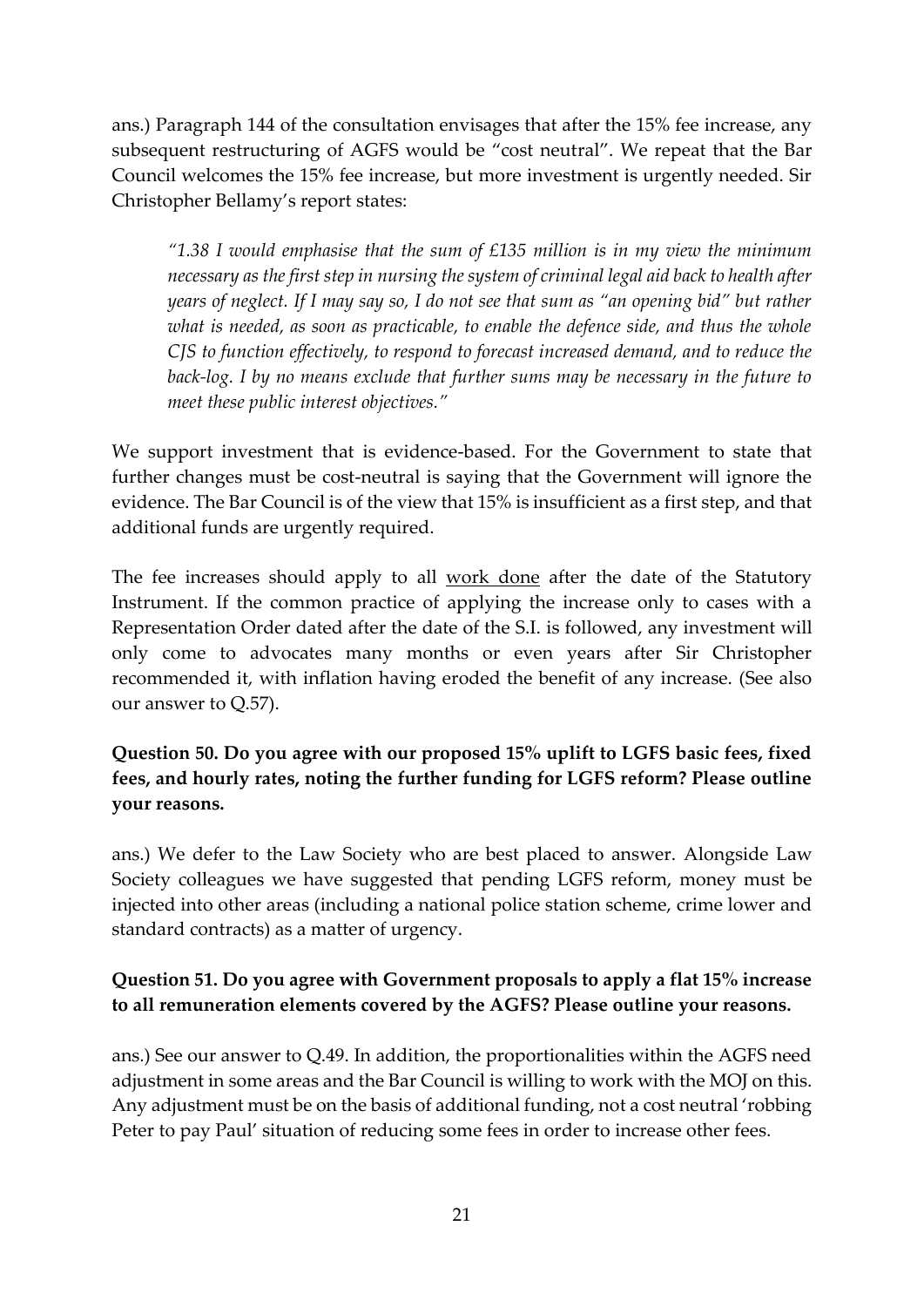The fee increase to "all remuneration elements" should be comprehensive. For example, as well as all the AGFS fees (such as guilty pleas, cracked trials, daily attendance fees, ancillary hearings, fixed fees, sentencing hearings, confiscation hearings, special and wasted preparation etc) there should also be uplifts to associated fees. For example, travel and subsistence costs. 19

## **Question 52. Do you agree that the fixed fee payable for "Elected not proceeded" cases under the LGFS and AGFS should be abolished, with the result that these cases will attract the relevant guilty plea or cracked trial payment? Please outline your reasons.**

ans.) Yes. Firstly, because in the overwhelming majority of cases the barrister will have had no previous input into the case and will not have had any impact on the lay client's choice (certainly not prior to election). The barrister should not be penalised for the client's choice.

Secondly, any case sent following election will require preparing in just the same way as any other case that comes to the Crown Court. The level of work required is no different and should be paid for.

## **Enhancing LGFS's effectiveness in remunerating substantive matters**

**Question 53. Do you consider replacement of basic fees within the LGFS with a standard fee structure, akin to the Magistrate's Court scheme, to be, in principle, a better way to reflect litigators' preparatory work and reduce reliance on the PPE proxy? Please outline the reasons for your answer.**

ans.) We defer to our colleagues in the Law Society as best placed to answer regarding the structuring of the LGFS. We do however observe that, given that the LGFS and AGFS are fee payment schemes for the same cases in the Crown Court, it would be helpful if the proxies on which the fees are calculated are in harmony, or at least not in opposition with each other.

We believe there is common ground between the professions that reform of LGFS needs to encourage and fairly reward front loading of case preparation.

## **Question 54. Do you consider that PPE requires reform and should be considered further once we have established an evidence base? Please outline your reasons.**

ans.) We defer to the Law Society who are best placed to answer.

<sup>19</sup> <https://www.gov.uk/government/publications/marine-licensing-fees/travel-and-subsistence-costs>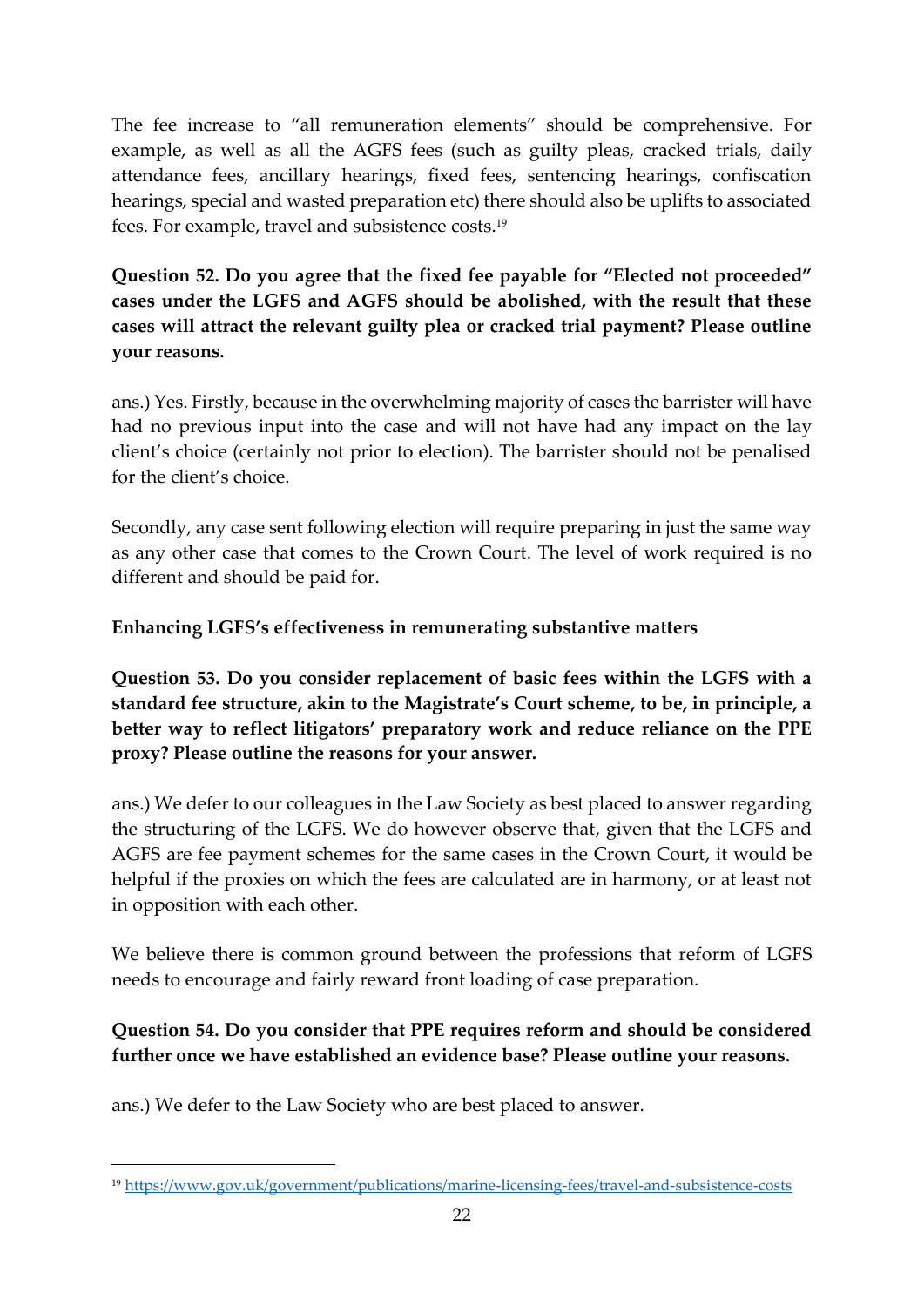**Question 55. In your view, how should the LGFS promote earlier engagement and case resolution without introducing incentives which could compromise the interests of justice?**

ans.) We defer to the Law Society who are best placed to answer.

**Improving the service and assessment of PPE**

**Question 56. What improvements would you like to see made in relation to the way in which evidence (especially electronic) is: a) Served on the defence? b) Defined in Regulations? c) Quantified at assessment?**

ans.) This question is within the section dealing with the LGFS, so we defer to the Law Society who are best placed to answer. If, however the MOJ also intends to address PPE in relation to the AGFS, the Bar Council would want to be involved in detailed discussions on that subject.

### **Confiscation work**

### **Question 57. Do you agree with our proposal to increase confiscation fees by 15%?**

ans.) We repeat that the Bar Council welcomes the proposed fee increase of 15%, but more investment is urgently needed. Sir Christopher Bellamy's report states:

*"1.38 I would emphasise that the sum of £135 million is in my view the minimum necessary as the first step in nursing the system of criminal legal aid back to health after years of neglect. If I may say so, I do not see that sum as "an opening bid" but rather what is needed, as soon as practicable, to enable the defence side, and thus the whole CJS to function effectively, to respond to forecast increased demand, and to reduce the back-log. I by no means exclude that further sums may be necessary in the future to meet these public interest objectives."*

We support investment that is evidence-based. Sir Christopher recommended that the 15% was to be the first step. For the Government to state that further changes must be cost-neutral is saying that the Government will ignore the evidence.

We repeat that the fee increase should apply to work done after the date of the Statutory Instrument that brings in the new rate, rather than only to cases with a legal aid Representation Order from that date. In the matter of confiscation hearings, the Government has precedence for doing this. The Criminal Defence Service (Funding) (Amendment No. 2) Order 2009. S.I. 2009 No. 2086 was laid on 29 July 2009 and came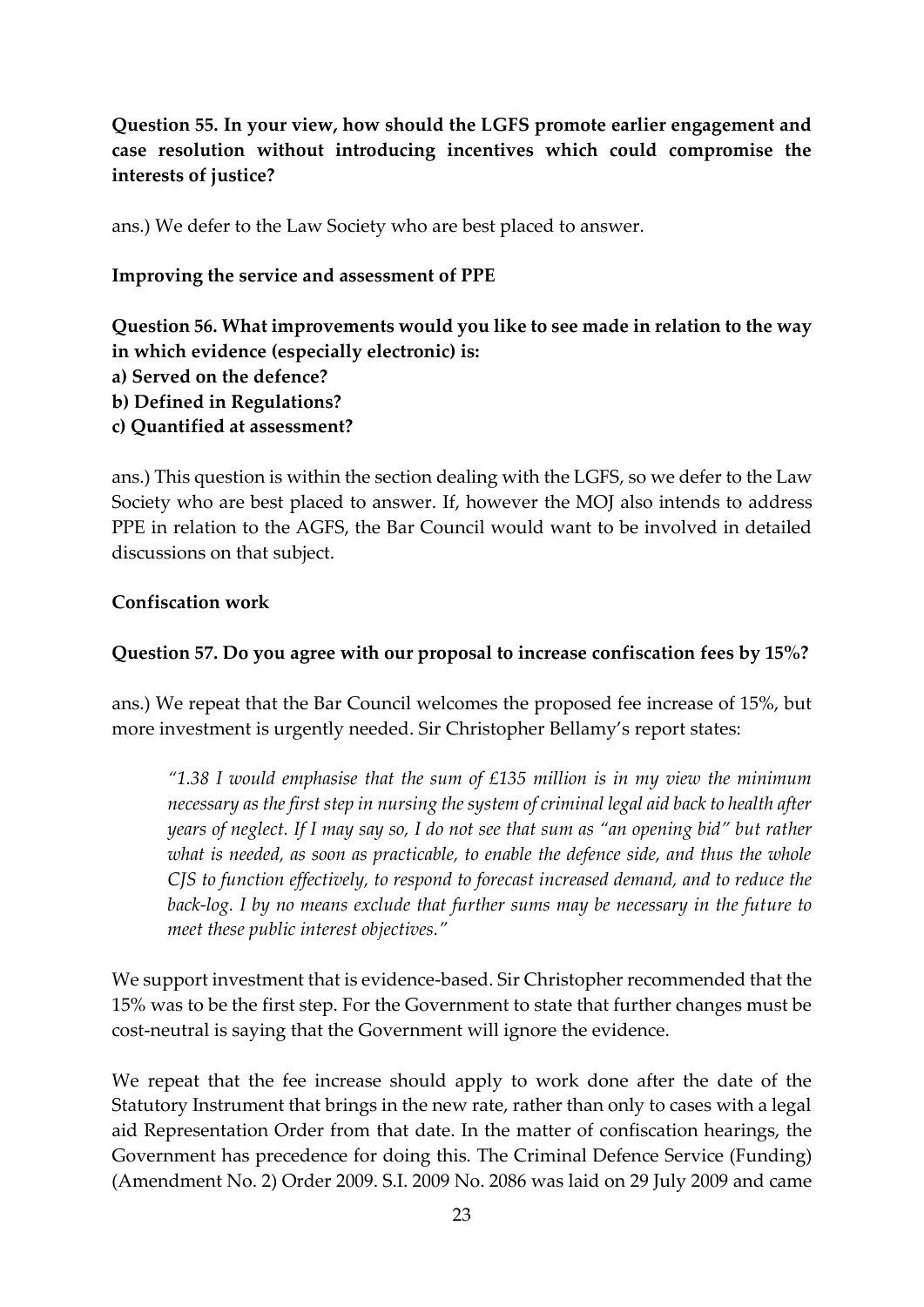into force on 21 August 2009. It increased fees for Crown Court confiscation hearings. The fee increase was not to Representation Orders made from the date of the S.I., it applied to all cases where the confiscation hearing took place from the date of the S.I. Clause 1(3) states: "This Order applies to hearings to which paragraph 11 of Schedule 1 to the 2007 Order applies and which are concluded on or after 21st August 2009."

#### **Standard fees for appeals to Crown Court and committals for sentence**

**Question 58. Would you welcome replacement of LGFS fixed fees for appeals to the Crown Court and committals for sentence with a standard fee arrangement, akin to the Magistrates' Court scheme? Please give your reasons.**

ans.) We defer to the Law Society who are best placed to answer.

#### **Understanding Crown Court litigator work**

**Question 59. What new data would you recommend the MOJ should gather to build a picture of the tasks and time required of litigators in preparing Crown Court cases and facilitate refinement of the LGFS? Do you record this data, and would you be willing to share it with us?**

ans.) We defer to the Law Society who are best placed to answer.

**Question 60. Which factors influence the time you spend preparing for substantive Crown Court proceedings, appeals to the Crown Court, and committals for sentence?**

ans.) For committals for sentence there is usually the same level of work required as for a sentence following a guilty plea in the Crown Court. This should be reflected in the fee paid.

For appeals these are fresh trials and should be paid the same as trials for those offences that are committed for trial in the Crown Court.

#### **Fundamental AGFS structure**

**Question 61. Do you consider the current AGFS model to be optimal for remunerating Crown Court advocacy? What changes would you like to see? Please outline your reasons.**

ans.) Sir Christopher's report identified in AGFS "Structural issues that need correction" (paras 13.80 onwards) and the Bar Council are willing to work with the MOJ to work through the details to make amendments to the AGFS. We agree with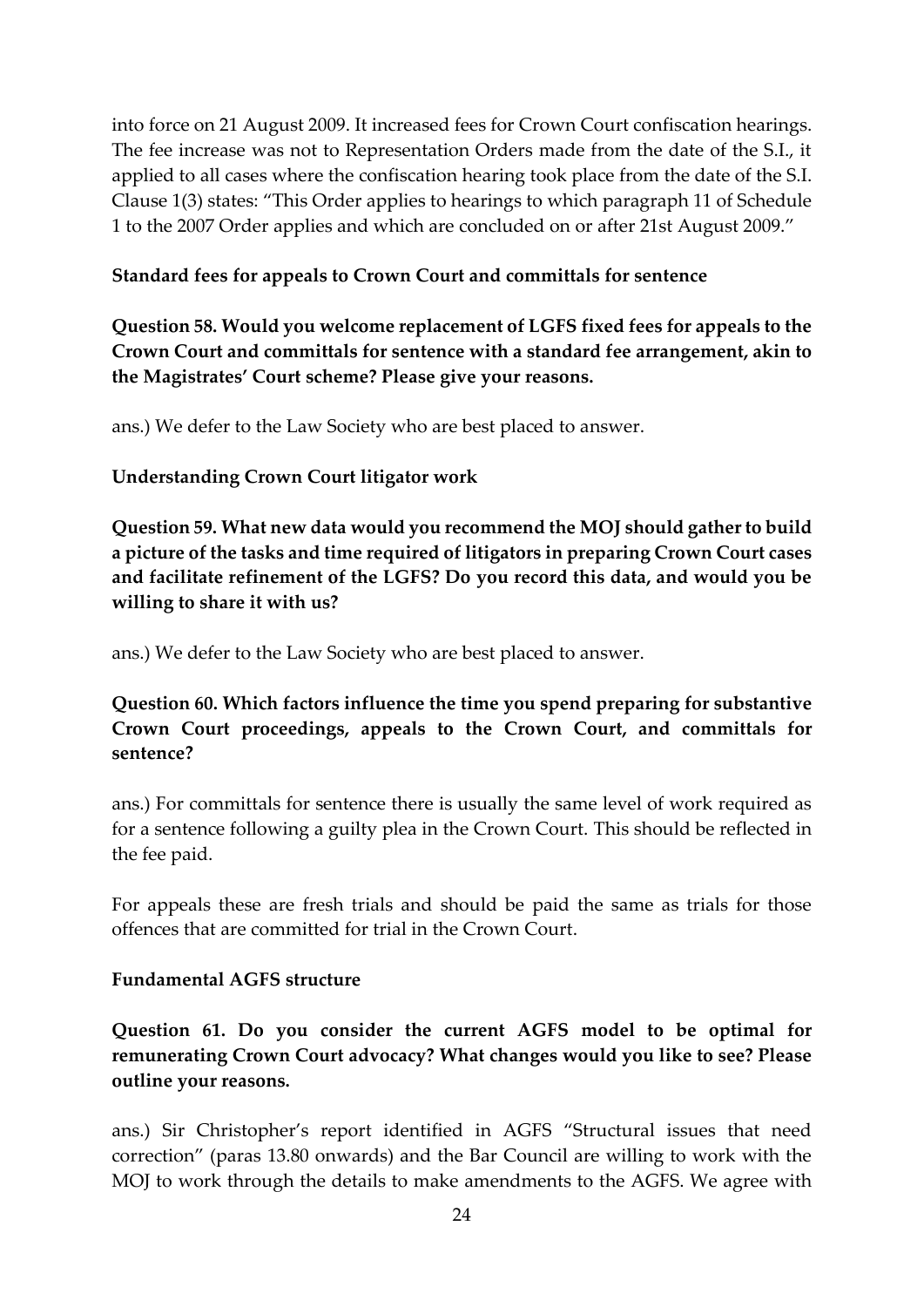the MOJ in paragraph 163 of the consultation that the task is to make improvements to the AGFS rather than replacing it with an entirely new scheme. Such improvements must involve, but not be limited to, detailed consideration of the proposals made by the Bellamy Review in relation to written work, special preparation and wasted preparation.

We fundamentally disagree with paragraph 161 of the consultation that any changes must "be within the same cost envelope." We repeat that, Sir Christopher Bellamy's report states:

*"1.38 I would emphasise that the sum of £135 million is in my view the minimum necessary as the first step in nursing the system of criminal legal aid back to health after years of neglect. If I may say so, I do not see that sum as "an opening bid" but rather what is needed, as soon as practicable, to enable the defence side, and thus the whole CJS to function effectively, to respond to forecast increased demand, and to reduce the back-log. I by no means exclude that further sums may be necessary in the future to meet these public interest objectives."*

We support investment that is evidence-based. Sir Christopher recommended that the 15% was to be the first step. For the Government to state that further changes must be cost-neutral is saying that the Government will ignore the evidence.

**Question 62. We propose to deliver reform within the existing cost envelope. To ensure we achieve our objectives, we would welcome views on which elements or tasks within Crown Court advocacy should be prioritised for funding.**

ans.) See answer to Q.61.

**Supplementing the basic or hearing fee where preparatory work required exceeds the norm**

**Question 63. Do you consider broadening the availability of Special Preparation payments to be the best method of remunerating cases (or hearings within cases) where preparation required of the advocate exceeds the norm? Please tell us the reasons for your answer.**

ans.) The Bar Council agrees with Sir Christopher's findings, that a lot of necessary work undertaken by advocates is not currently remunerated by the AGFS. Therefore, broadening the Special Preparation mechanism is one way to capture that. We agree with paragraph 166 that there is a risk that "increasing the availability of Special Preparation payments would create a significant administrative burden for both practitioners and the LAA, and a proliferation of billing disputes." The solution would be that this work should no longer be called "special" preparation because it is work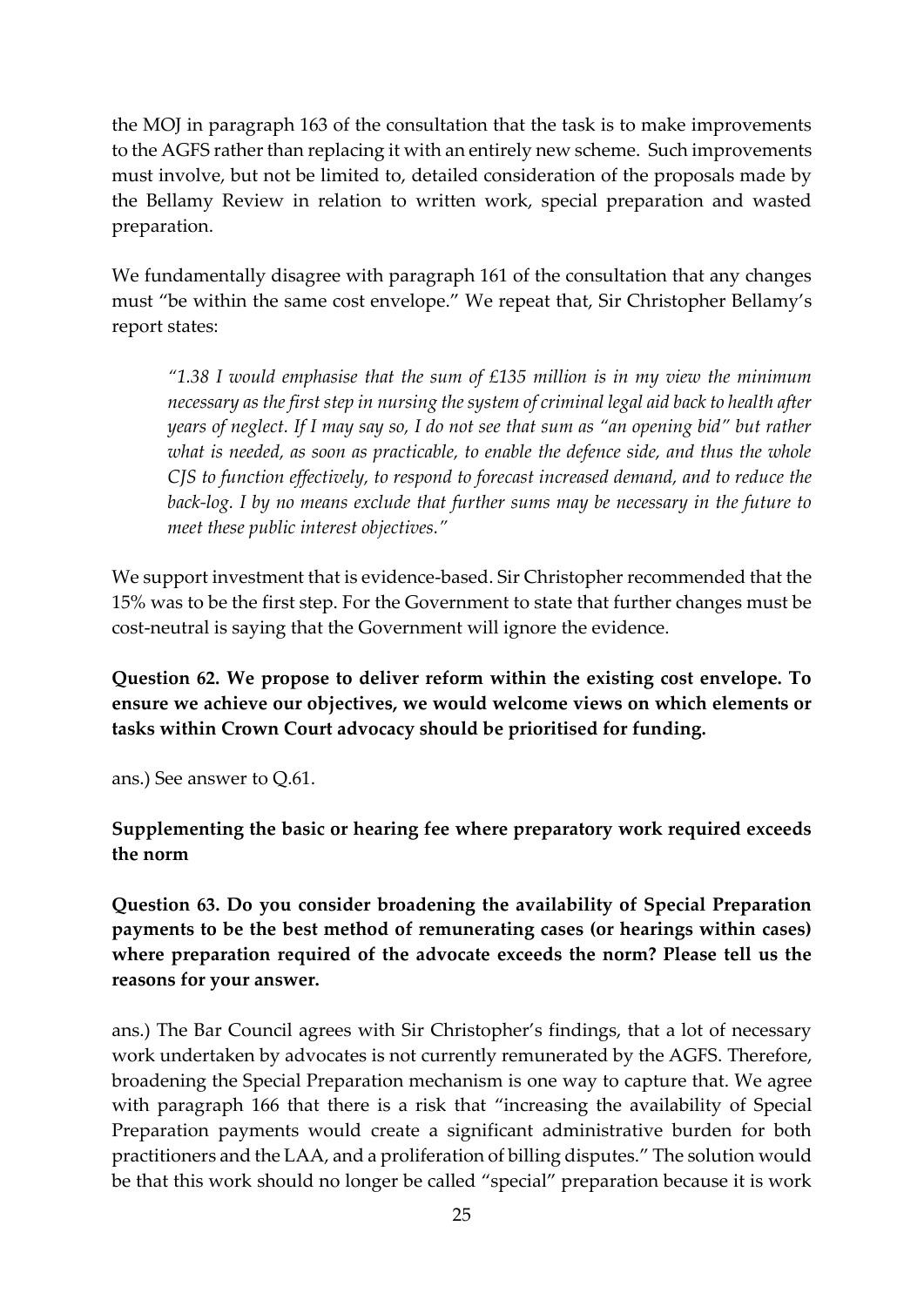that is necessarily required in many cases, and the bureaucratic burden that currently surrounds the claiming of that fee should be removed. For example, rather than be required to justify to the LAA the number of hours worked, there may be an opportunity in some areas for a fixed fee to be paid for particular work without the need to supply work logs. There also needs to be a change of culture at the LAA to have some level of trust in its providers, with for example dip sampling, rather than detailed assessment of every claim. The Bar Council would be happy to engage with the MOJ to work out the details. As stated above, these changes must not be on a 'cost neutral' basis.

## **Question 64. Do you agree with the recommendation that fixed fee payments for interlocutory hearings should benefit from the possibility of enhancement? If so, under what circumstances should an enhancement be applicable?**

ans.) It is not clear precisely what is being envisaged. Sir Christopher's report states:

*"13.85 […] The PTPH fee itself at £126 per day does not vary, whether what is achieved is little more than some box-ticking and a further adjournment to another day, while in other cases the PTPH may involve serious consideration of the real issues and bringing the parties together to consider seriously pre-trial resolution. In my view the AGFS should incentivise pre-trial resolution in appropriate cases. […] 13.101 To encourage better preparation for trial, and case ownership, I would recommend a review of the fixed fee of £126 per day for the PTPH set out in paragraph 24 of Schedule 1 to the Regulations. In order to incentivise better engagement and pre-trial disposal, I would recommend an enhanced fee for a substantive PTPH, or a further case management hearing, which deals in detail with the issues in the case, and its possible disposal. Again, this would need further definition – and possibly a certificate by the judge, but I trust the underlying idea is clear enough."*

The Bar Council supports this proposal on the basis that any enhanced fee does not require a lot of bureaucratic justification to the LAA by the advocate, and the fee increase is not on a "cost neutral" basis. Such a proposal would be consistent with the consensus that early case preparation must be better rewarded.

**Question 65. Would you welcome introduction of a fee scheme for advocacy which reduces the weighting accorded to basic fees in favour of remuneration where complexity criteria are satisfied and/or discrete procedural tasks have been completed? Please outline your reasons.**

ans.) The restructuring of AGFS in 2018 largely replaced the complexity proxy of page count with a more detailed banding of cases based upon objective elements in the case. Identifying those complexity criteria in order to produce the bandings was no easy task. Additional complexity factors are likely to be difficult to quantify: for example,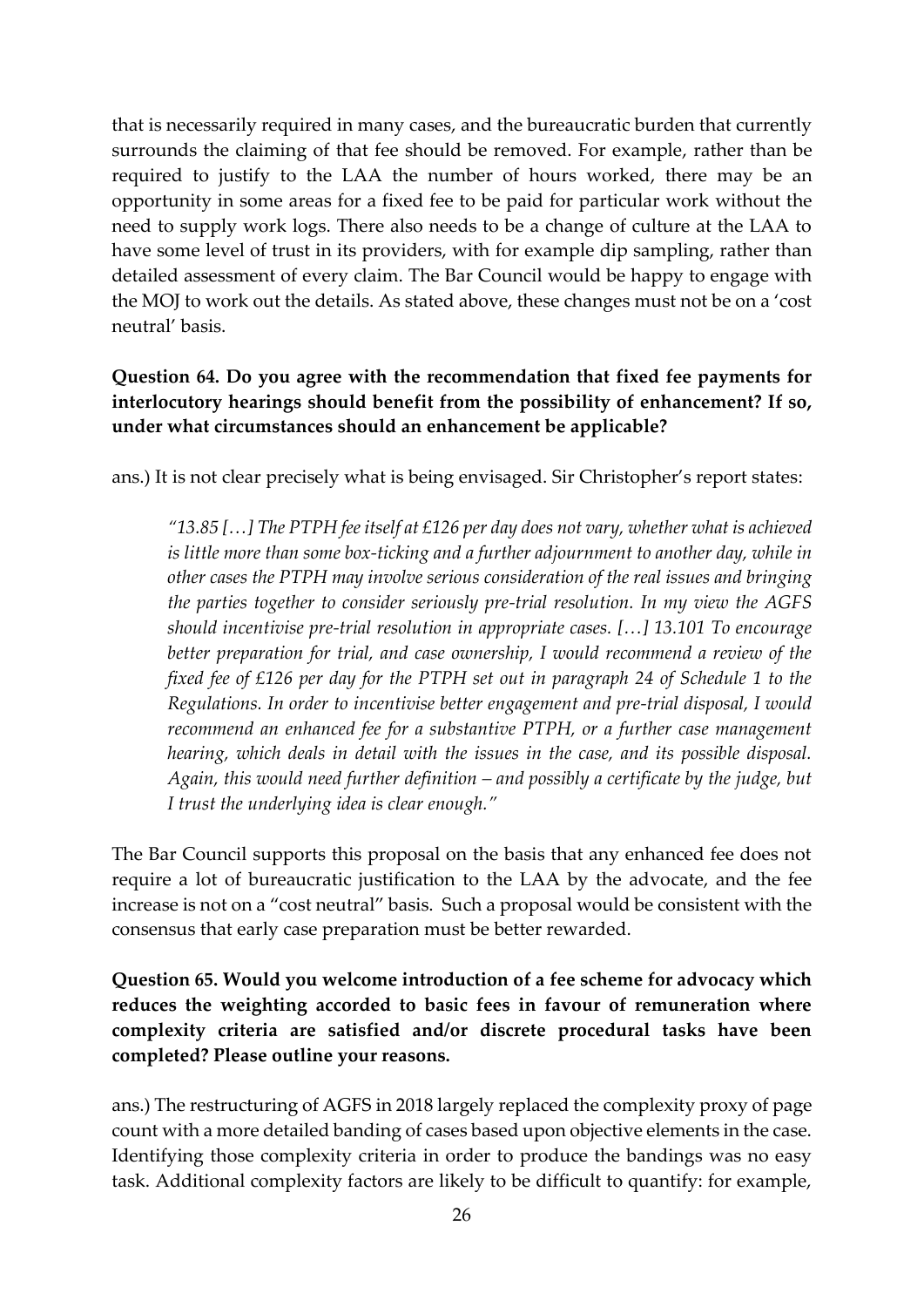leaving aside the technical complexities of their cases, some clients require greater time and care owing to their individual vulnerabilities and needs. Unfortunately, the existing scheme does not place much value on client care and the time that that involves. The system of remuneration for legal aid work should not be pegged according to the lowest common denominator, but should assume a degree of complexity above the minimum of the single defendant/simple legal and factual scenario as the standard. The Bar Council would be willing to explore this with the MOJ, on the understanding that any changes would be on the basis of additional investment, rather than "cost neutral".

## **Question 66. Do you think that fairer remuneration of outlier cases could be achieved by way of amendments to the existing AGFS, e.g. adjustment to PPE thresholds beyond which Special Preparation can be claimed or the relative level of basic fees? If so, for which offence classes do you consider current provisions to be anomalous?**

ans.) There was some amendment to the PPE thresholds as part of the "Accelerated Areas" changes. The Bar Council would be willing to explore this further with the MOJ, on the understanding that any changes would be funded by additional investment rather than from cuts elsewhere in the Scheme.

## **Question 67. Are there any models for Crown Court advocate remuneration you feel we have not yet considered? Please give details.**

ans.) The Bar Council has explored this area for many years and worked cooperatively with the MOJ on the design of fee schemes. We do not have an entirely new scheme to recommend. The fundamental problem is not the structure of the AGFS, it is the underfunding of it.

Moreover, some difficulties experienced within the existing structure could be ameliorated by payment of fixed fees immediately after they are accrued, rather than awaiting the conclusion of the proceedings overall. Prompt payment of these fees would assist practitioners to maintain consistent cash flow without placing any additional quantitative burden on the system.

Timely payment of fixed fees is a particular concern to those in their early years of practice, much of whose Crown Court work involves covering early hearings for more senior members of their chambers, rather than conducting a significant number of trials themselves. There is an uneasy balance between paying for train fares to farflung courts out of one's own pocket and not receiving payment for those hearings until a year or more later. Much of the diversity that has been gained at the criminal Bar in recent years has been at the junior end; this progress is likely to be lost if junior practitioners are not able to finance the work they undertake. A general review of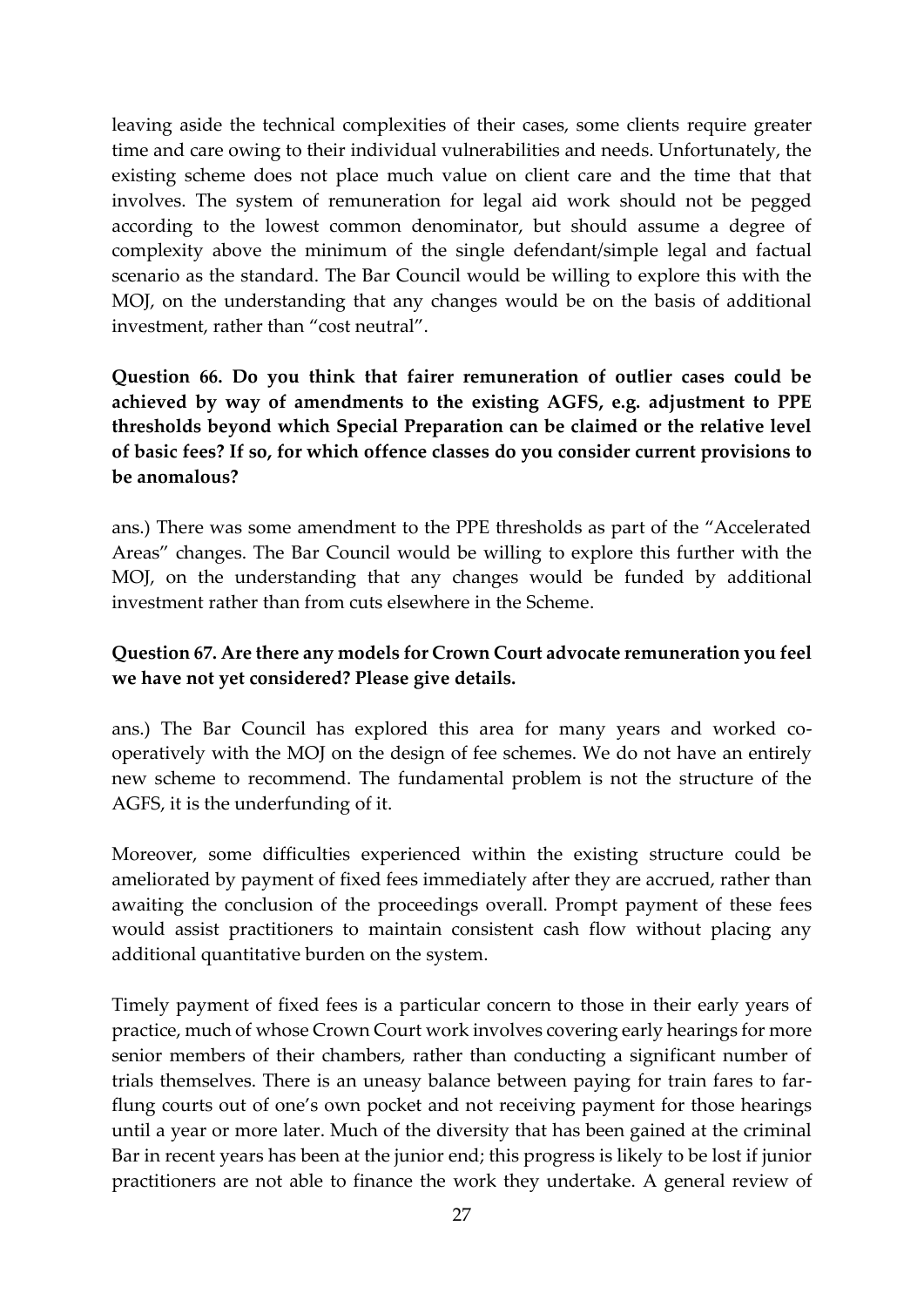travelling and accommodation expenses should be undertaken as these have become increasingly unrealistic in recent years.

#### **Further data and research**

**Question 68. What new data would you recommend the MOJ should gather to build a picture of the tasks and time required of advocates in preparing Crown Court cases, and facilitate reform of the AGFS? Do you record this data, and would you be willing to share it with us?**

ans.) The Bar Council does not have a separate source of data that is not already in the hands of the MOJ.

Prior to 1997 all advocates criminal legal aid fee claims were individually assessed and paid on an hourly rates basis. The assessment of the number of hours claimed on each case was administratively expensive. In 1997 a Graduated Fees Scheme was introduced for cases where the trial was expected to last between 1-10 days. The AGFS has over the years been expanded to now cover all cases where the trial is expected to last under 60 days. The payment of these cases by mathematical formula has saved a lot of administrative burden for the LAA in assessing claims, and to advocates in not having to record hours worked (unless when making a claim for Special Preparation). The disadvantage is that the data no longer exists on hours worked on different types of claim. Attempts have been made over the years to ask advocates to fill in survey forms to gather additional data, but busy barristers have not been enthusiastic to spend lots of time filling in forms for which there is no remuneration, and where there is little faith that such effort will result in meaningful change. What has been more effective is when the Bar Council has had small focus groups of barristers to discuss from their direct experience the relativities of cases – which types of case require more work than others – rather than the precise number of hours taken on each case. This has been used to assist in the design of fee schemes. This sort of work on the appropriate relativities between case types could be suitably taken forward by the proposed Advisory Board.

### **Question 69. Which factors increase the complexity of the advocate's work in Crown Court proceedings?**

ans.) Much of this complexity is already identifiable in the current fee scheme, such as the different categorisation of cases within the bands, and more traditional proxies such as Pages of Prosecution Evidence (PPE). As indicated in the previous answer, the Bar Council would be happy to work with the Advisory Board to explore this matter further.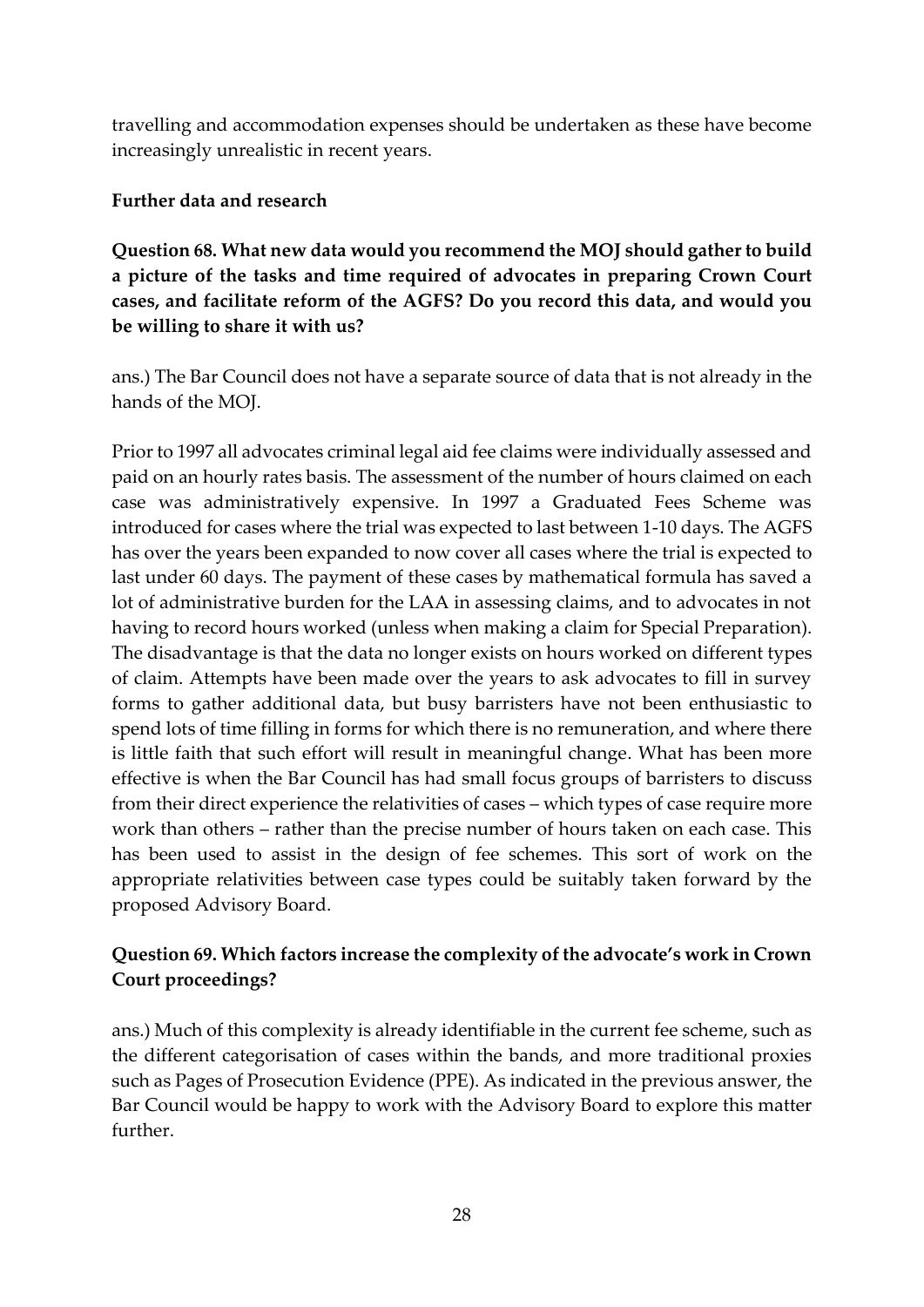## **Question 70. In your view, how should the AGFS promote earlier engagement and case resolution without introducing incentives which could compromise the interests of justice?**

ans.) See answer to Q.64. The Bar Council would be happy to work with the Advisory Board to explore this matter further.

#### **Enhanced payment for "Substantive" PTPHs/FCMHs**

**Question 71. Do you think advocates should be able to claim a higher fee for attendance at a PTPH or FCMH where meaningful case progression has been achieved? If so, what criteria, in your view, should be satisfied for this type of hearing to be considered effective? Please outline your reasons.**

ans.) All PTPH and FCMH hearings involve work and should be properly paid. The CPS should make it a high priority to serve all the material in the case at an early stage, thereby enabling the defence advocate to fully advise their client and prepare the case for PTPH. When that work is done, the inadequacy of the current PTPH fee is stark. We acknowledge the practical difficulties identified in paragraph 168 of the consultation to identify those hearings that require more work than others. There could be an 'escape' mechanism for cases that involve an exceptional amount of work, but the key is to serve the material on time, prepare the cases early and pay properly for all PTPHs. We are willing to discuss this matter further with the MOJ or Advisory Board.

#### **Wasted Preparation Payments**

**Question 72. Do you support the principle of making Wasted Preparation available in more instances? If so, under what circumstances should it be claimable? Please provide reasons.**

ans.) Yes. The Bar Council agrees with Sir Christopher when he wrote in his report:

*"13.99 […] the present system whereby an advocate does not generally get paid for preparation work that is reasonably done in anticipation of a trial that does not take place through no fault of the advocate, does not incentivise proper preparation. […] In my view claims for wasted preparation should be properly remunerated. That will also support the principles of case ownership and early preparation. I recommend that paragraph 18 of Schedule 1 of the Regulations should be amended by deleting paragraph 18(2) and in paragraph 18(3) replacing the word "eight" by (say) "two", with the intention that wasted preparation in excess of two hours should normally be remunerated."*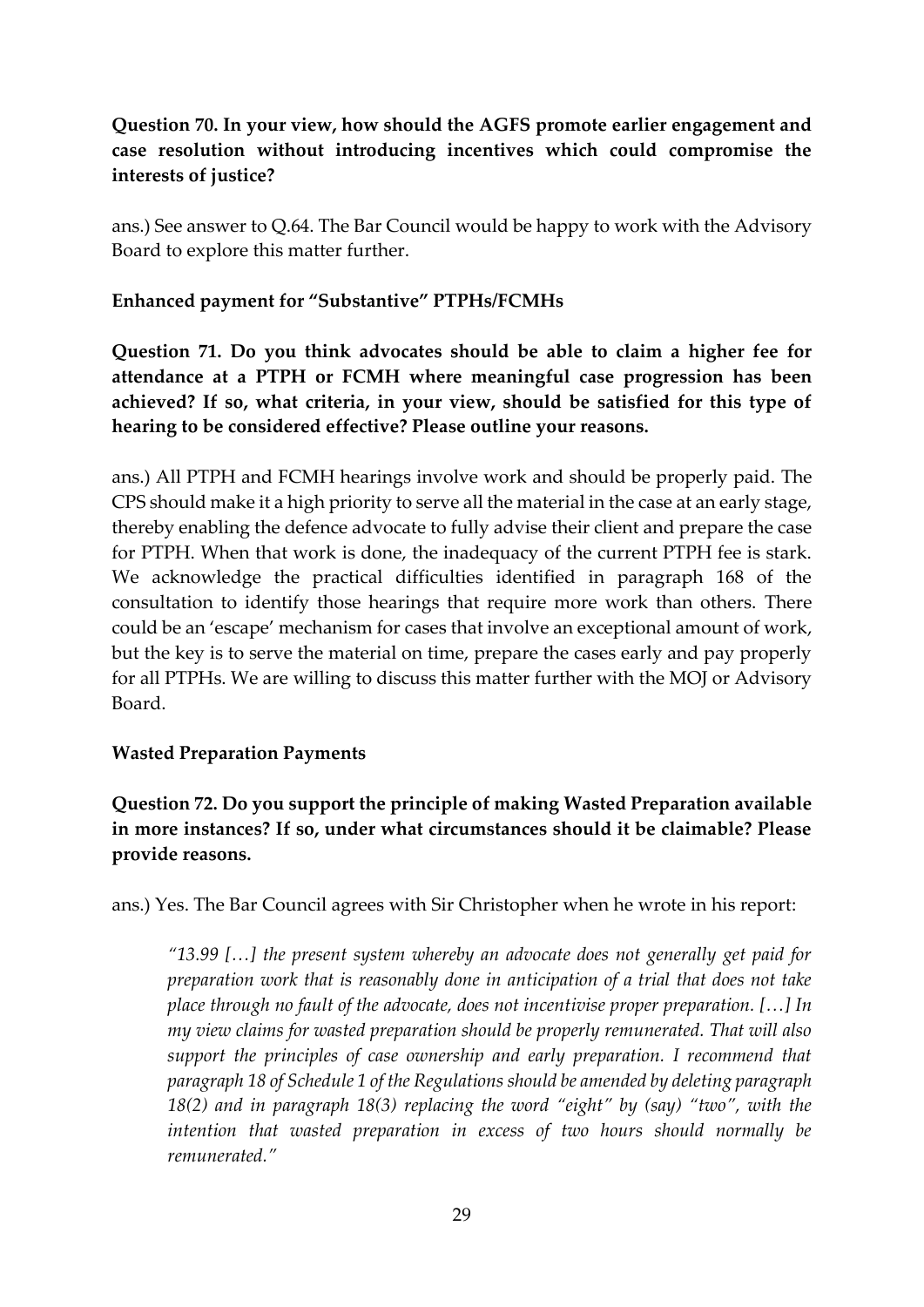We disagree with paragraph 169 of the consultation that any changes should be "within the same cost envelope".

We note the concern as to "the volume of claims which could be triggered and the risk of paying twice for the same work." That problem may largely be addressed in paragraphs 177-178 of the consultation. The Bar Council welcomes the development of the "List Assist" software. The key however is for Listing Officers to place a higher priority on the availability of the advocate when listing a case. It is not so much a computer issue, as the insufficient priority given to counsel's availability. The situation has recently been made worse by the backlog of cases where Listing Officers have been 'over listing' cases in the hope of addressing the backlog, but the over listing means cases are listed that have little or no prospect of being called, with the result that the advocate prepares the case, reserves the time in their diary and is then unpaid because the case is not called.

## **Question 73. In your view, which case criteria should be satisfied for a Wasted Preparation claim to be allowable (e.g. duration of trial, volume of PPE, hours of preparation conducted)?**

ans.) The principle should be that "preparation work that is reasonably done in anticipation of a trial that does not take place through no fault of the advocate" should be paid for. It should not be restricted to cases where the trial is more than a set number of days, or the PPE is over a set number.

#### **Section 28 pre-recorded cross-examination**

## **Question 74. Would you be willing to help us gather data on the additional work involved in a case with a s.28 hearing?**

ans.) Yes.

### **Question 75. How do you think the fee scheme should be remodelled to reflect s.28 work?**

ans.) An additional brief fee should be paid for the s.28 hearing. We disagree with paragraph 173 of the consultation that this fee should be "on a cost neutral basis". There must be sufficient scope / flexibility within any scheme to reflect what can be exceptional levels of work done, particularly where there are multiple "s28 witnesses" being cross examined prior to trial.

Anecdotal evidence received from barristers by the Bar Council strongly suggests that, in many s28 cases the additional amount of work required by counsel is not adequately reflected in the current fee. We would be very pleased to work with the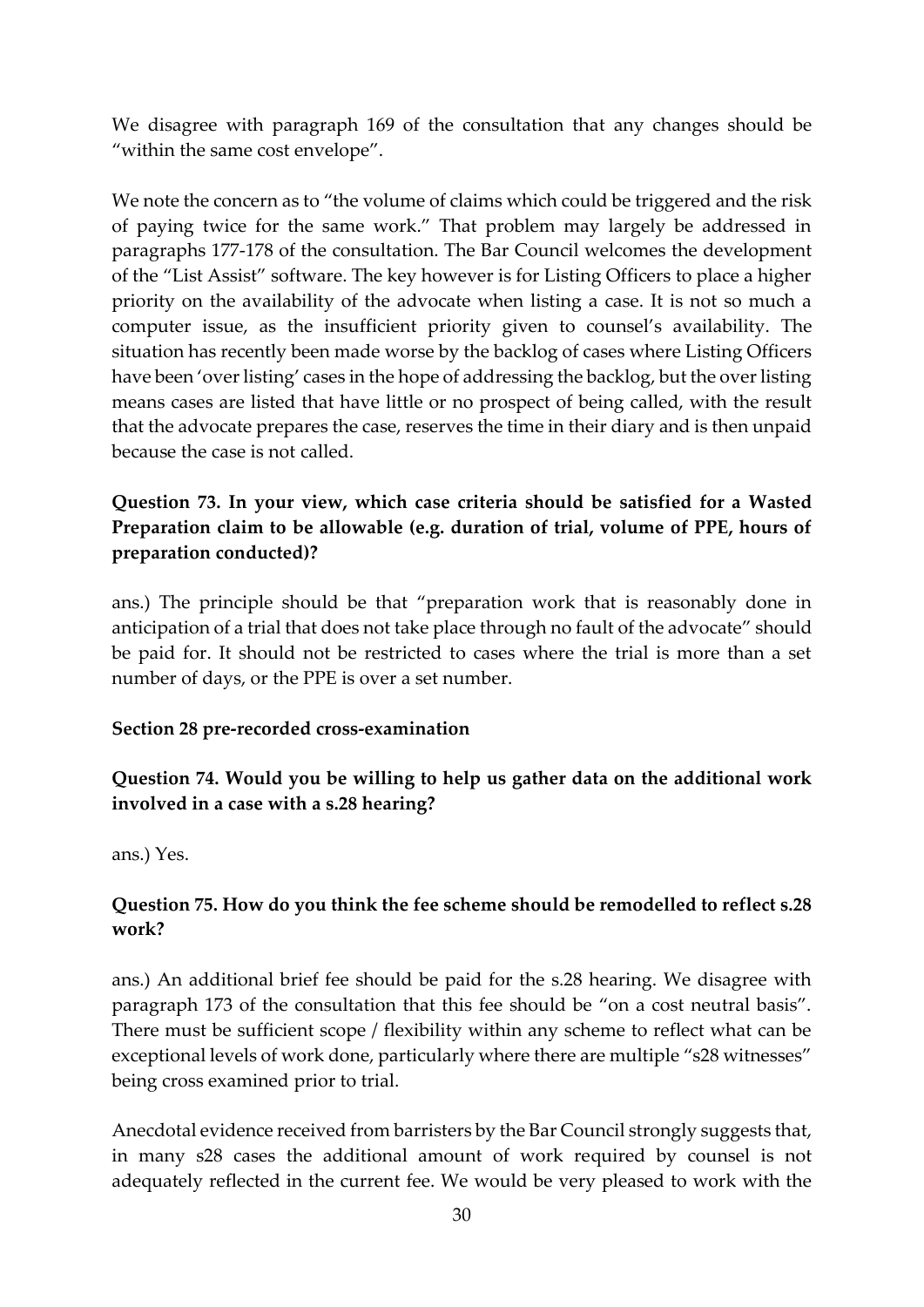MoJ to undertake a formal evidence-gathering exercise around remuneration of s28 cases. We understand that inadequate remuneration is already resulting in counsel declining to accept instructions in such cases, with an obvious damaging impact on complainants.

Considering our answer at Q9 of this consultation, in which we establish that RASSO work is a far more important part of the overall fee income of women barristers than of men, we are concerned that an expansion of s28 without adequate consideration of the additional time involved in these cases could have a disproportionate impact on women at the criminal Bar, who are already at a financial disadvantage compared to male colleagues.

### **Youth Court fees**

**Question 76. Considering the fee proposals above in paragraphs 186 to 187, which do you think would better reflect the seriousness and complexity of some Youth Court work and deliver improvements to legal advice for children, whilst ensuring good value for taxpayers?**

ans.) The Bar Council agrees with paragraph 186 that certificate for counsel should be automatically available for all indictable only offences heard in the Youth Court. We also agree with paragraph 187 that Youth Court fees should be increased.

### **Question 77. Which proposal do you think would provide better quality legal representation for children before the Youth Court?**

ans.) Both proposals should be introduced.

**Question 78. If you oppose the outlined options or want to propose an alternative, please explain your proposal, the rationale and evidence behind it, and include any unintended consequences which you think could arise.**

ans.) Not applicable.

#### **Youth work accreditation**

## **Question 79. Do you agree that accreditation should not be made a formal condition of lawyers receiving increased fees for youth work? Please explain.**

ans.) The Bar Standards Board Handbook has the following code of conduct obligation upon barristers: *"rC21. You must not accept instructions to act in a particular matter if: […] .8 you are not competent to handle the particular matter or otherwise do not have enough*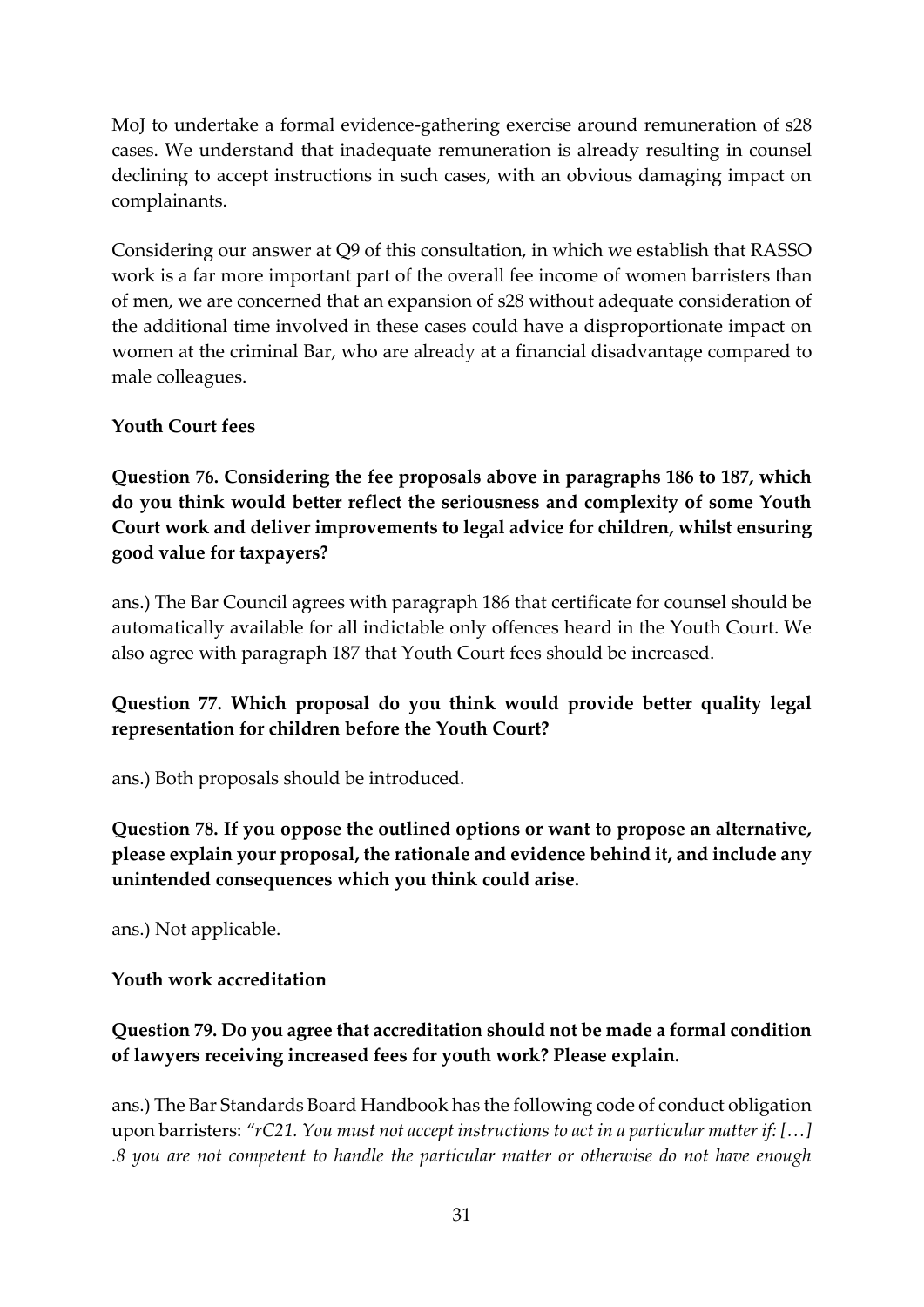*experience to handle the matter"*. Therefore, for barristers, this matter regulates itself without requiring a separate scheme.

We are not aware of any evidence that any problem has arisen such as to justify a further accreditation scheme as a proportionate or appropriate response.

#### **Investment in VHCCs**

### **Question 80. We propose increasing fees for litigators conducting VHCCs by 15%. Do you have views? Please explain your reasons.**

ans.) We defer to the Law Society who are best placed to answer.

#### **Individual Fixed Fee Offers (IFFOs): CLAIR'S Recommendation**

### **Question 81. Do you support the further clarification of IFFOs in Regulations? Why?**

ans.) First, the Bar Council does not recognise or accept the quote that "substantial fees paid to counsel under the existing IFFO arrangements" is a fair reflection of the present IFFO system. The fees paid under the IFFO arrangement are neither disproportionate nor wrong in principle. On the contrary, the number of cases and the fees paid represent a very small (and diminishing) percentage of the existing overall legal aid spend, and they are for the most complex and lengthy criminal cases which the criminal justice system has to deal with. Furthermore, the fees reflect not only payment for work done at trial but also for the advocates significant period of preparation that the case will demand before trial. Preparation periods for these cases are now frequently at least a year between initial charge and trial, and invariably longer. At present there are serious fraud cases that have taken four to five years between charge and trial, and this has been further exacerbated by the pandemic. During that substantial period of time the advocate is frequently committed to the case and cannot be instructed in other day to day court work (or such work is seriously curtailed). Thus, the IFFO fee often represents the totality of an advocate's income for a year or longer. Furthermore, the agreed IFFO fees, subject to specific additional prosecution material being served and the length of trial, remain fixed no matter how much work the advocate is required to undertake. This provides fiscal certainty to the advocate and the government.

Against that backdrop we agree that while the IFFO scheme could be further clarified within the regulations, these exceptional cases are likely to benefit from a degree of flexibility in the regulations to enable the Ministry and Counsel to agree fees that are reasonable given the extraordinary levels of work required. We would also stress: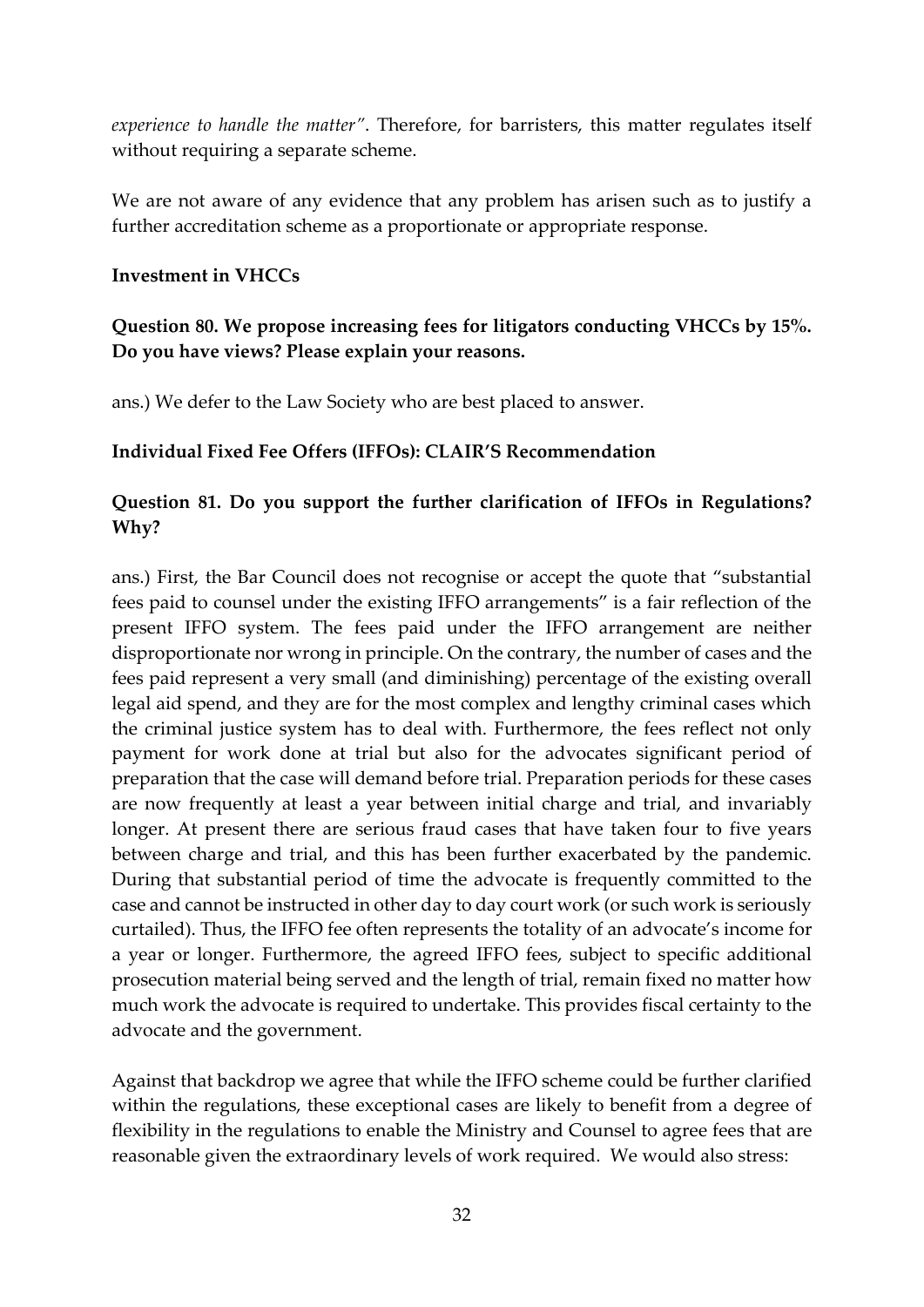(a) that clarification must not mean a return to the former VHCC scheme of the allocation of specific tasks and hours. The utility of the IFFO scheme to both the advocate and the LAA is that, once agreement is achieved, the administration is minimal to both parties, thereby saving significant administrative burden and costs to the government; and,

(b) we would strongly oppose any amendment to or erosion of the scheme which will not properly and adequately remunerate the advocate to read (i) all the served prosecution material (in all its formats) where it is served and relied on by the prosecution against a defendant and/or (ii) unused material disclosed by the prosecution under the CPIA 1996 and which is therefore recognised as either undermining the prosecution's case or assisting the accused's case.

Although these cases have high levels of digital material which can entail, for example, accounting material, documentation and emails, the scheme must properly recognise and pay for the work that this material generates. This type of material – specifically in fraud cases – is often the key evidence. As such the advocate must read it to prepare for trial. Digital material should not be seen as being additional evidence to the case (as often it presently is). The present proxy used for digital material remains its page count. Whilst that proxy has issues associated with it, we continue to regard it as being the fairest way to assess the weight and level of work that the advocate will be required to undertake. We are concerned by reference to the way the consultation is phrased that a departure away from that proxy, for example by an estimate of time or data size, might be adopted. Such an approach frequently results in a significant under estimation of the level of work that is required on the digital material in question, which leads in turn to an under remuneration for the advocate for the work that they will be required to undertake.

## **Question 82. Would you find a dispute resolution mechanism, prior to signing a contract, useful? If so, what form do you consider such a mechanism could take? Why?**

ans.) Yes. There is force in establishing a binding dispute resolution scheme that will allow an advocate to resolve any dispute about an IFFO fee before a contract is signed. This process should include the advocate being able to make representations about what can and or should be taken into account prior to the fee being determined. In addition to our response to Q81 above, the process should allow an advocate to address any specific complexity in the case as a whole, if and where there is a dispute about that matter as between the advocate and the LAA.

The present system results in advocates who are instructed in a case having to deal with the professional burdens of that case, including substantial preparation for trial and meeting court directions, all of which can be onerous, where before an IFFO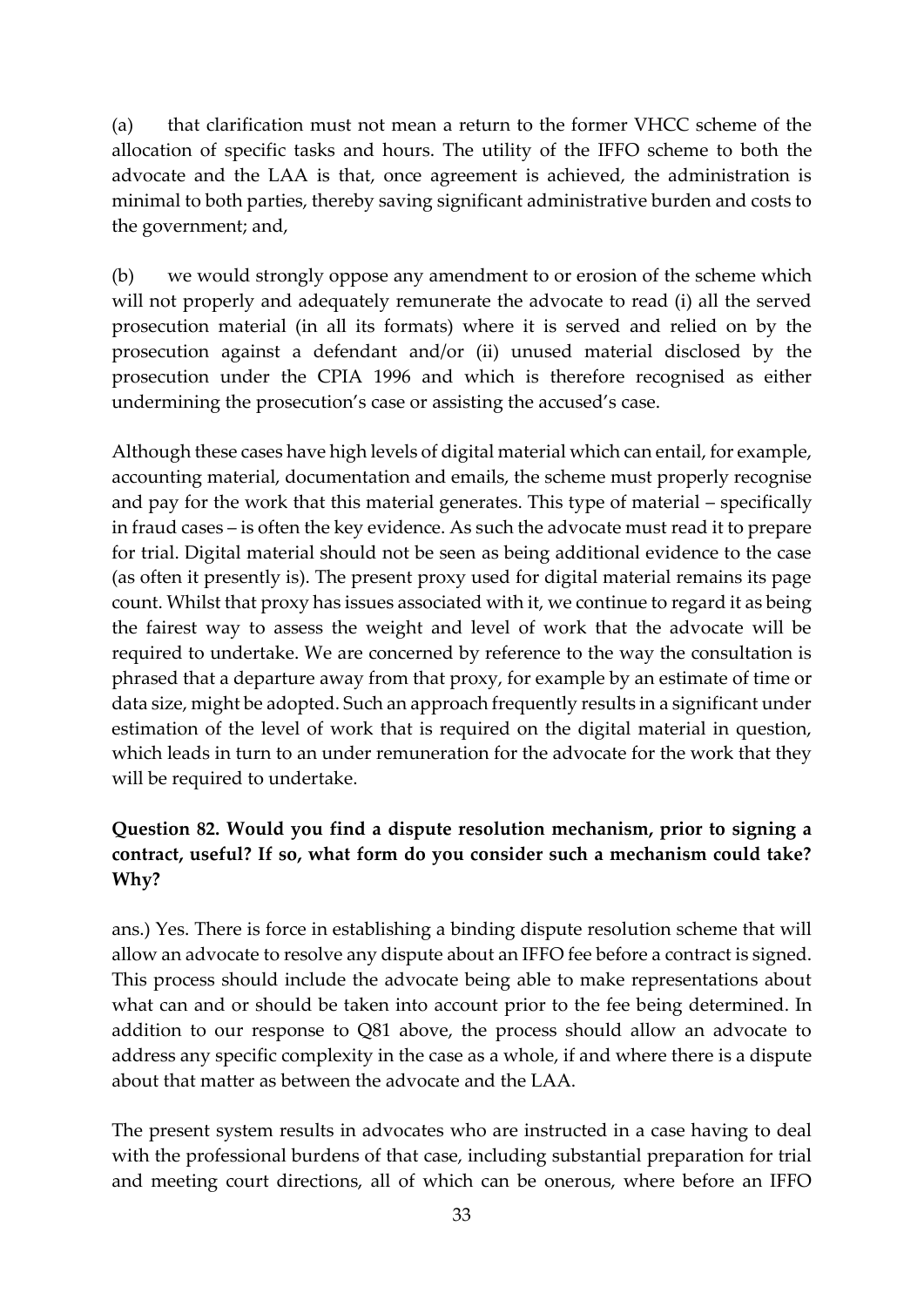agreement can be reached they remain at risk of receiving no payment at all for the work they have done. That is neither fair nor proportionate, as advocates are still working on the case and aiding its progression.

We suggest an independent appeal panel is appointed, similar to the panel used in VHCC cases for specific task assessments. The panel can consider and determine the merits of any dispute between an advocate and the LAA at any stage. Panel members can be drawn from the professions and LAA, but it should be impartial and objective.

### **Individual Fixed Fee Offers (IFFOs): Reverting to the Contractual Provision**

## **Question 83. Would you support reverting to the individual case contract provision for VHCCs, instead of the IFFO scheme? Why?**

ans.) No. The previous scheme was overly bureaucratic, with LAA members of staff reducing the numbers of hours they would allow advocates to undertake particular pieces of work. It was galling for expert barristers dealing with the details of a case to be told by non-practitioner members of staff, not dealing with the case, that the barrister could prepare the case in less time.

### **Question 84. Would returning to the contractual provision benefit the conduct and effective case management of these cases? Why?**

ans.) No. 'Case management' in this context in practice meant seeking ways to cut fees.

## **Question 85. Would you consider any changes to be required to the individual case contract provision before reverting back? If so, which changes?**

ans.) Not applicable, because the individual case contract scheme should not be reintroduced.

## **Individual Fixed Fee Offers (IFFOs): Adapting the Scheme**

### **Question 86. What principles need to be changed under the current provision in order to fairly reflect the work done?**

ans.) See answer to Question 81.

## **Question 87. If the IFFO provision is to be retained, what do you consider a reasonable approach to the negotiation and payment of fixed fees?**

ans.) As stated above, we do not accept the premise in the consultation that a departure away from the page count proxy results in payment for work that is not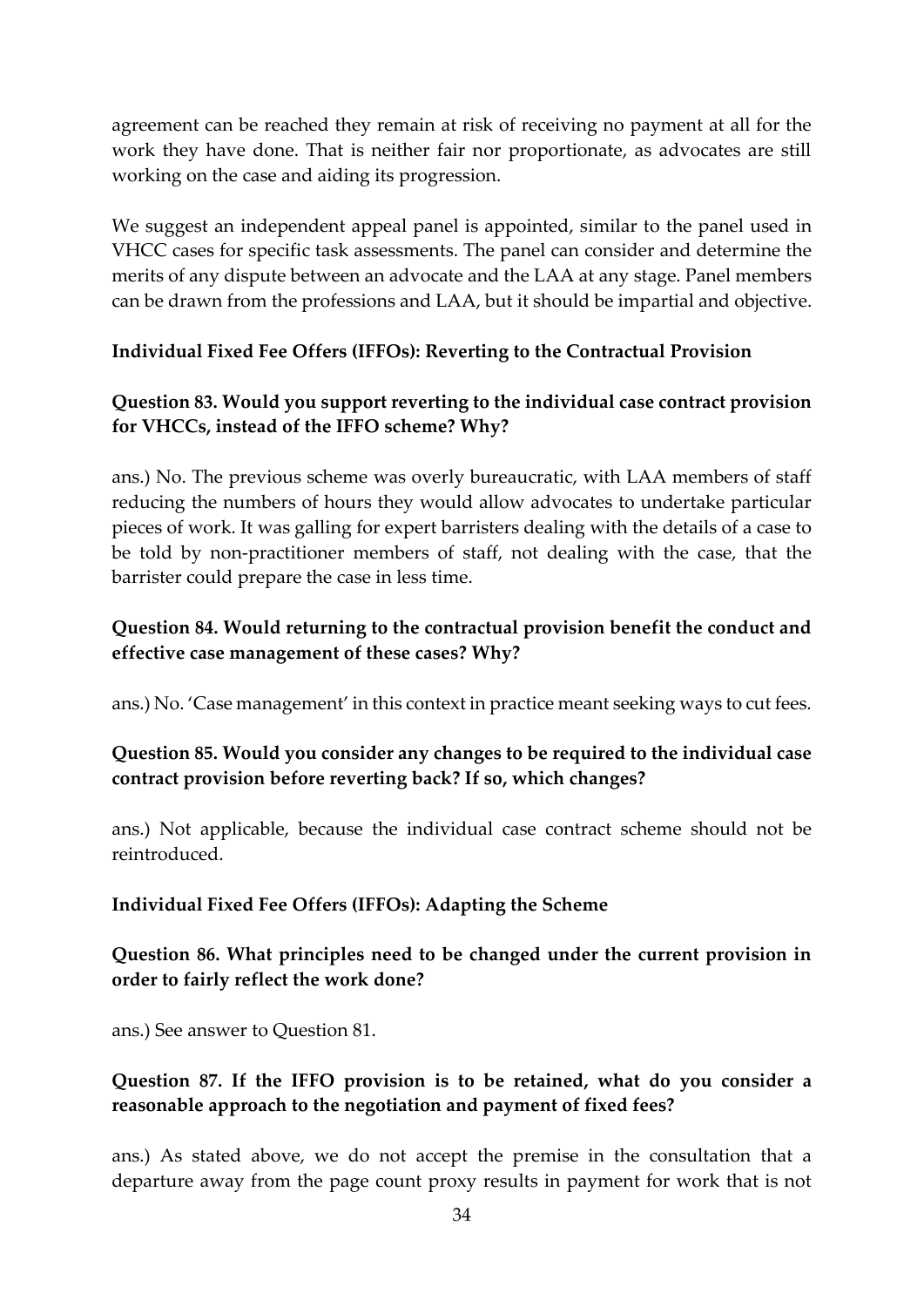being done or value for money. On the contrary, whilst page count as a proxy to determine a fee has issues, it also has significant benefits. It provides an objective identifiable and verifiable data point for fee calculation which is certain to both sides. Any alternative means of fee calculation invariably leads to a significant underestimation of the work a case will entail, and therefore under remuneration for the advocate.

The present IFFO arrangement can work provided there is some amendment to it.

(a) As set out above in response to Q82, there should be a proper, objective and fair dispute resolution mechanism between the advocate and the LAA where any dispute arises. This should not be limited to the overall fee in the IFFO contract, but a panel could, for example, consider the implication of the service of additional evidence in the life of a case (see below) where the advocate and LAA cannot reach agreement about it.

(b) The contract should be amended to allow for greater flexibility to remunerate an advocate for the service of additional material (used and unused). The present contract sets the threshold for the payment of additional material at too high a level:

"Clause 14.8E *"If following the date of this Contract but prior to the full trial of the Case concluding there is an increase in the total volume of material served in relation to the Case which is equal to or exceeds thirty percent (30%) of the total volume of material which has previously been served in relation to the Case as at the date of this Contract, then an additional sum shall be payable to you in order to reflect the additional work undertaken in relation to such material (the "Additional Material Payment")*."

Where the case is initially served the IFFO contract is agreed by reference to that page count, however that can mean that the present contractual threshold becomes illusory. For example, where the case is initially 500,000 pages the 30% uplift presently required under the contract means that a further 150,001 pages would have to be served before any additional payment falls due. Whereas if there was 149,999 additional pages served, that increased page count would result in a significantly more onerous obligation on the advocate to prepare that case for no additional remuneration. For that reason, we would support an amendment to the contract so that a threshold is reduced to 10%. This will allow for a more graduated level of remuneration in cases where page count increases.

#### **Subsuming VHCCs into fee schemes**

**Question 88. Would you support VHCCs being subsumed into the LGFS/ AGFS once reformed if based on proxies that better reflect work done in order to pay for it more fairly? Why?**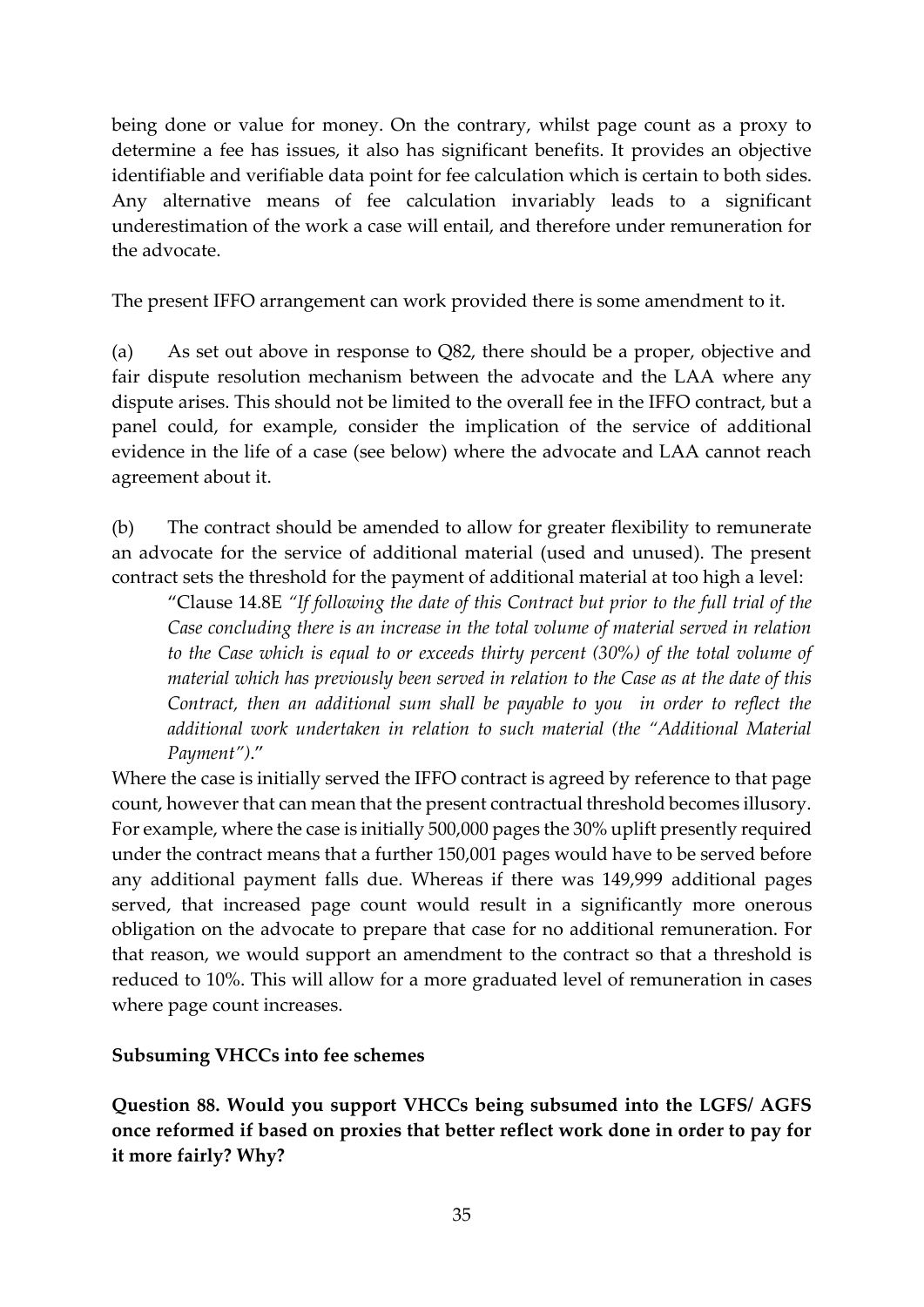ans.) In December 2009 the Legal Services Commission (LSC) published *"Very High Cost (Crime) Cases 2010. A Consultation Paper"*. At that time, VHCCs were for cases where the trial was likely to last more than 40 days, and there were a considerable number of such cases. The Bar Council's proposal was reproduced as Annex 1 of that consultation, called "GFS Plus". It proposed *"a matrix of two criteria to arrive at the appropriate category: Case Seriousness and Defendant's Role. These will be used to arrive at the appropriate Uplift Factor"*. The LSC ignored the Bar Council's proposal and instead expanded the VHCC scheme to cases likely to last more than 60 days.

The Bar Council's GFS Plus proposal stated, *"47. […] certain exceptional cases will always fall outside the fixed fee scheme we are designing."* Now that the AGFS covers cases up to 60 days and there are only a very few cases each year that fall outside it, $20$  we are in the position of those cases that remain, being truly exceptional, and unsuitable for incorporation into a graduated fee scheme.

## **Question 89. Are there specific considerations regarding VHCCs which are needed when reforming the LGFS/AGFS? Which ones?**

ans.) Not applicable given the answer to Q.88.

#### **Investment in Fees for CRRC Work**

## **Question 90. We propose increasing fees for litigators conducting CCRC work by 15%. Do you have views?**

ans.) We defer to the Law Society who are best placed to answer.

#### **Structural Reform of Fees for CRRC Work**

## **Question 91. Do you consider that the fee scheme for legal aid for applications to the CCRC needs to be reformed? Why?**

ans.) We generally defer to the Law Society who are best placed to answer for the larger part of the scheme. However, we do note that access to expert legal advice from counsel to assess the merits of a prospective application, and to provide advice that supports and informs a meritorious application being presented to the CCRC for its investigation, has been undermined by the restriction on legal aid under the legal help

<sup>20</sup> LAA published statistics show that in 2009-10 there were 447 defendants represented under a VHCC contract. By 2021-22 this had dropped to 55 defendants.

<https://www.gov.uk/government/statistics/legal-aid-statistics-quarterly-october-to-december-2021> Table 4.4.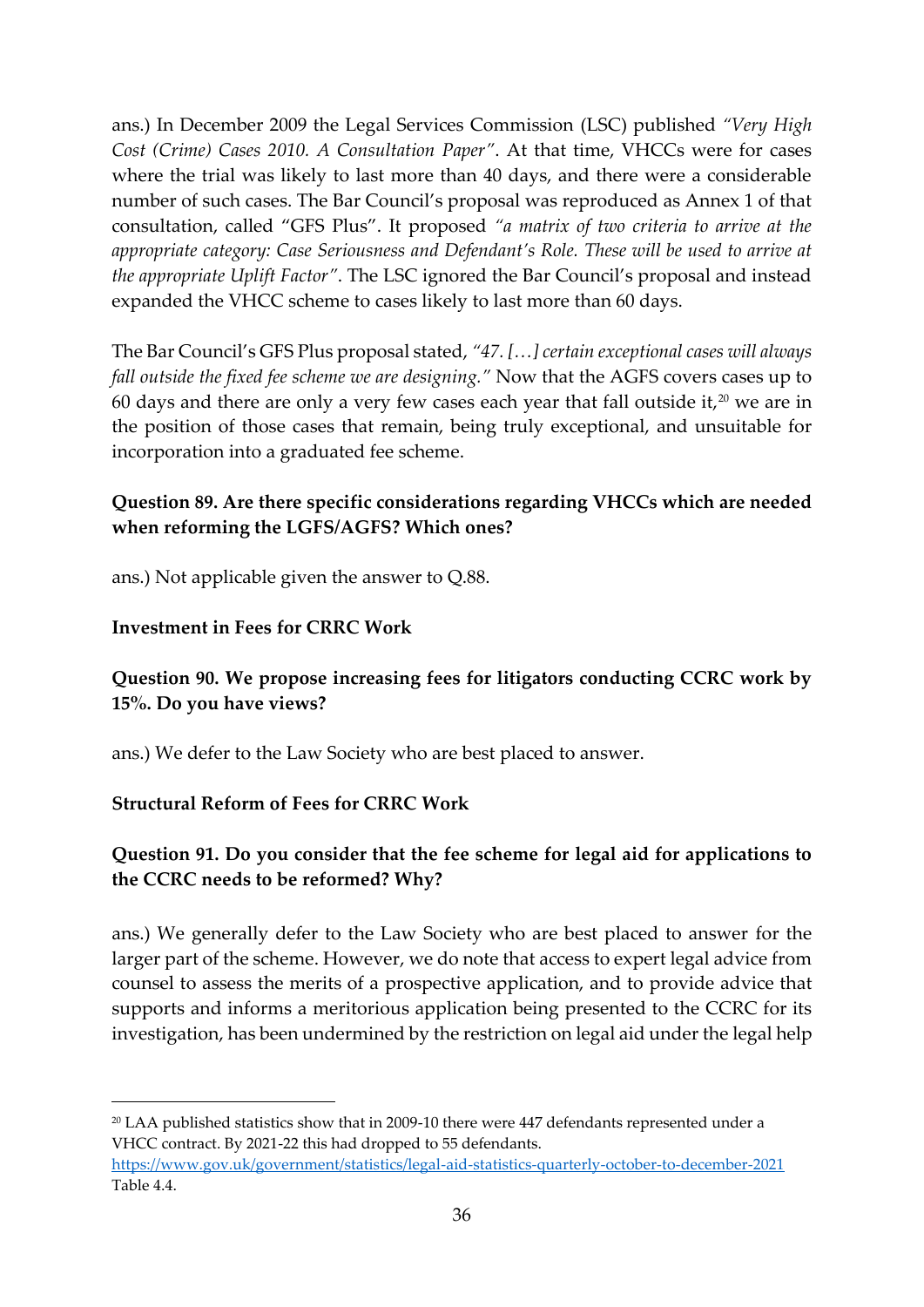scheme to remunerate counsel at a fair and sustainable rate for this complex and expert work.

We draw attention to the written evidence of the CCRC, dated 10 June 2021, submitted to the Independent Review of Criminal Legal Aid ('CLAIR'), that records particular observations that we agree with and support, that:

- (1) The current structure has led to a marked decline in the number of practitioners who are able and willing to assist with applications to the CCRC [14].
- (2) The CCRC is concerned that the scarcity of practitioners to assist applicants may prevent meritorious cases being brought to its attention [12].
- (3) Payment based on time and professional experience would seem more appropriate than a fixed fee [22].
- (4) The CCRC has seen a marked and very concerning decline in the number of applicants from England and Wales who receive legally aided representation (dropping from 34% of applicants to just 10% per annum over the past 15 years). Likewise, the number of professionals who are willing and able to undertake CCRC work has also decreased. Both trends appear linked to a decline in funding and changes to criminal legal aid [7].

We challenge the premise of the consultation that legal aid should be more restricted in accessing justice via the CCRC than would be the case for a private client to seek expert legal advice. We also question whether such an intention has been subjected to an analysis for compliance with the Public Sector Equality Duty and impact on potential CCRC applicants from ethnic minorities, or those with learning disabilities or mental disorders. The consultation refers at [207] to "Legal aid for applications to the CCRC is administered by the LAA. Advice and assistance on applications to the CCRC is intended to be an "initial screening process", primarily to screen out weak claims that do not meet the CCRC criteria. The CCRC will then determine the merits of the matter". This ignores the fact that the only time that an expert counsel may be engaged in the process is at the advice stage – thereafter a CCRC case review manager, who is not required to be a qualified lawyer, may investigate a case, if it is actually referred. Many wrongful convictions result from (i) errors of law, such as incorrect direction on the law, which has, by its nature, been misunderstood or overlooked by a trial judge and legal representatives at trial, or (ii) from an evaluation of fresh evidence in the context of serious or complex jury trials, the experience and understanding of which is greatest amongst practitioners at the Bar. These are matters that require experienced and expert counsel to evaluate or identify error or merit, and restricting legal aid so as to inhibit or preclude such expert advice is contrary to the interests of justice.

We agree with Sir Christopher's report (paragraph 14.18) that "the general interest is likely to be better served by funding a structured submission to the CCRC in an appropriate case, rather than limiting legal aid to an 'initial screening'".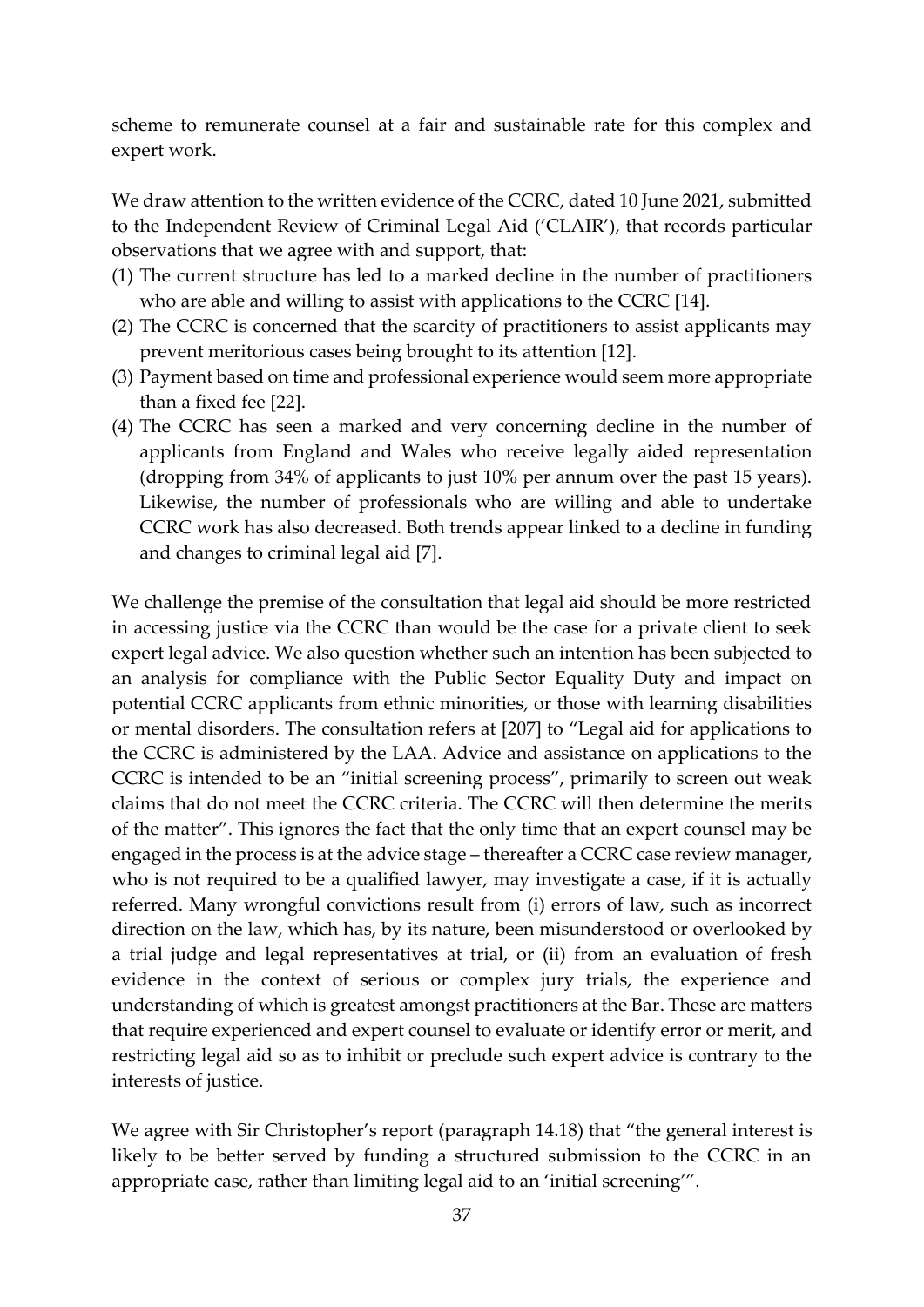Remuneration rates for advisory work provided by counsel to consider CCRC applications should be increased.

### **Question 92. If you already undertake CCRC applications work, what are some of the challenges with this work?**

ans.) We defer to the Law Society who are best placed to answer.

### **Question 93. Are there factors besides remuneration which disincentivise you from undertaking CCRC applications work? Which ones?**

ans.) We defer to the Law Society who are best placed to answer.

### **Question 94. Is there a clear demarcation of work which should be done by the provider of legally aided services and that which should be done by the CCRC?**

ans.) We defer to the Law Society who are best placed to answer. We refer also to our answer at Question 91 above.

#### **Question 95. Do you routinely and accurately record time spent on this work?**

ans.) We defer to the Law Society who are best placed to answer.

#### **CLAIR's recommendation on CRRC reform**

**Question 96. Do you support the reform into standardised fees, considering any administrative burden which would be introduced to claim those fees? Why?**

ans.) We defer to the Law Society who are best placed to answer.

### **Question 97. Do you consider that reforming the fee scheme would incentivise providers to take on this work? Why?**

ans.) We defer to the Law Society who are best placed to answer. We refer also to our answer at Question 91 above.

#### **Retain the Existing CRRC Provision with Uplifted Fees**

## **Question 98. Do you consider that retaining the existing fee scheme once the fees have been uplifted would incentivise providers to take on this work? Why?**

ans.) We defer to the Law Society who are best placed to answer. We refer also to our answer at Question 91 above.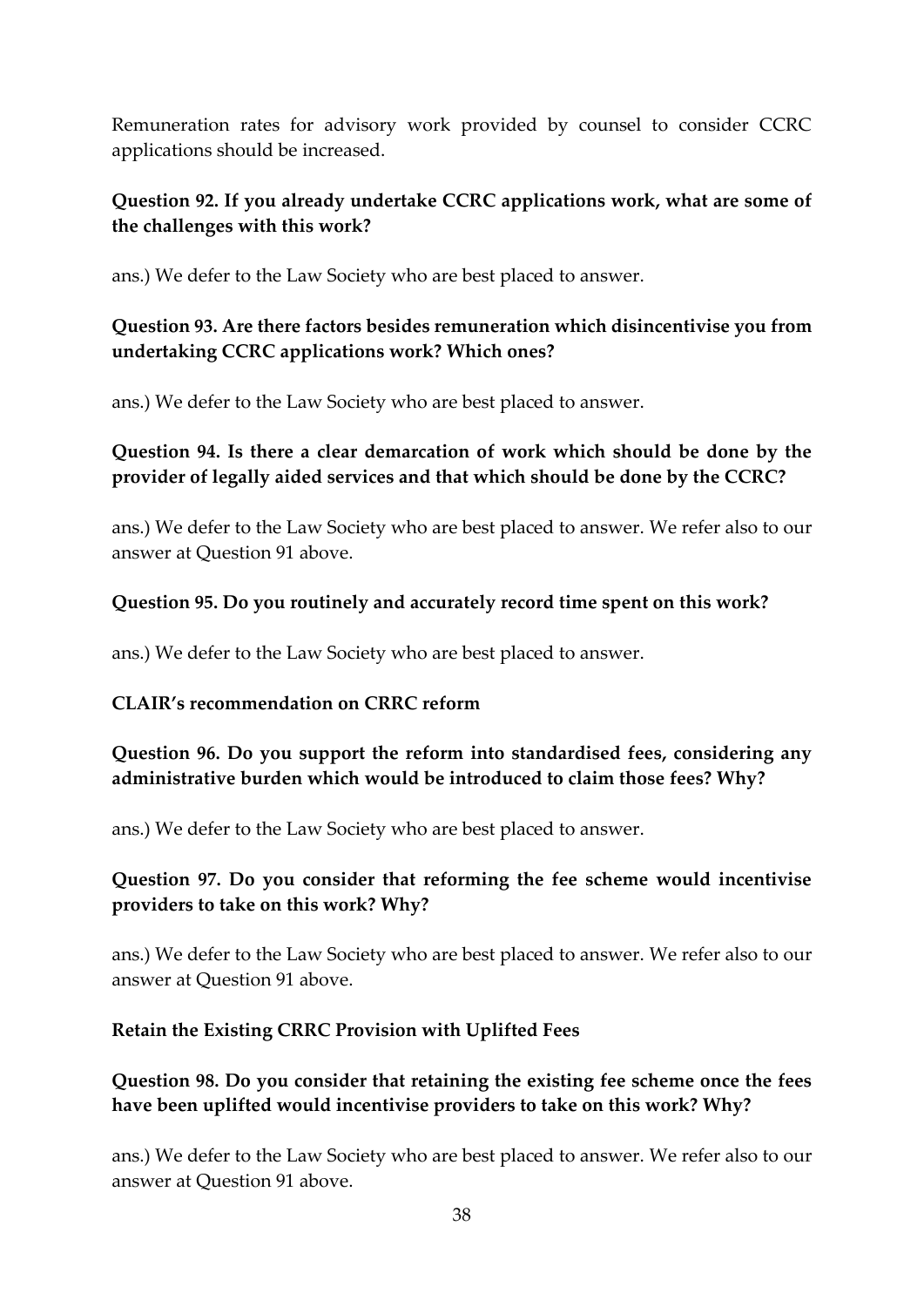#### **Investment in prison law fees**

### **Question 99. Should the Government focus on the early stages of the criminal process and not uplift prison law at this stage? Please explain your reasons.**

ans.) No. The Government should be able to do two things at once. Addressing the early stages of the criminal process should not be an excuse for failing to input investment that is urgently needed. There are three important ways in which barristers provide services under the prison law legal aid scheme:

- i. Representation at adjudications before Independent Adjudicators (usually retired District Judges) who have power to impose loss of liberty for any offence found proved to the criminal standard in the proceedings;
- ii. Representation at parole hearings where the liberty of the individual, and safety of the public, is at the heart of the proceeding;
- iii. Advice which can be on matters of sentence calculation, appeal prospects, or treatment that may contravene the law including fundamental rights and protections.

Each of these is of real importance, and frequently counsel is sought out to deal with the most challenging and complex cases and clients, many of whom have significant vulnerabilities. As a result of the previous change from hourly rates, paid at a fixed specified level for the work provided, to the current fixed fees system, experienced counsel have not been able to accept instruction in attending parole hearings and adjudications. Problems have also been created that adjournments are not catered for, so that the fixed fees payable often cannot stretch to cover the work done, and a very substantial amount of unpaid work must be completed by the solicitor before a case 'escapes' and can claim the higher fee. In most cases the legal representatives are simply left unremunerated for the work as the 'dead' area between the fees is so significant. The loss of practitioners willing to undertake legally aided criminal work is matched or exceeded by those lost to prison law work, and this also needs to be addressed by significant improvements to the remuneration levels.

We also question whether compliance with the Public Sector Equality Duty is achievable without redressing this problem and its impact on those from ethnic minorities, or those with learning disabilities or mental disorders, accessing adequate, or any, legal representation under the current scheme (see our answer to Question 101 below).

#### **Prison law work**

## **Question 100. What more could be done by the Government to address problems around access to clients in prison?**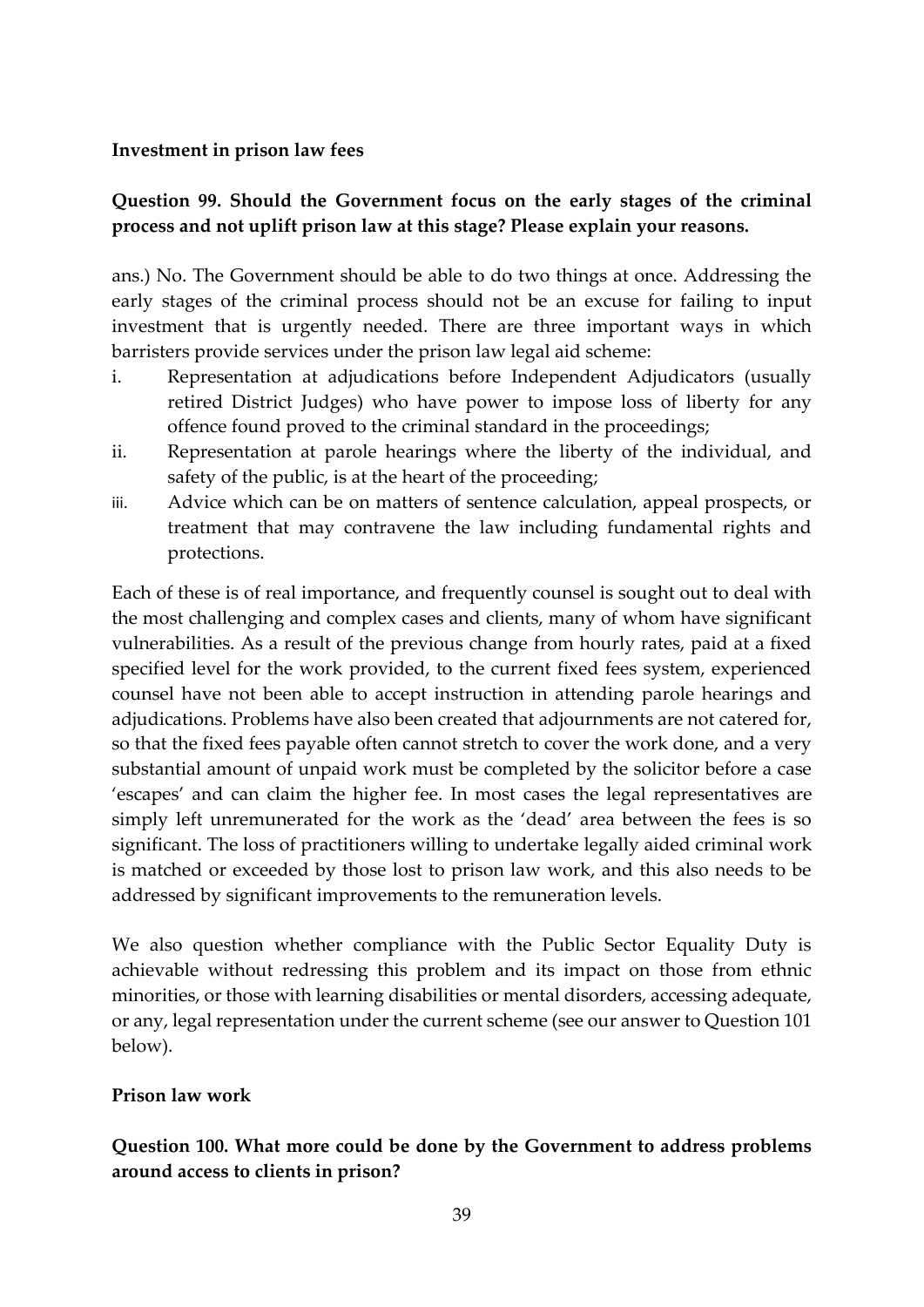ans.) The Bar Council would be happy to engage with the MOJ on detailed work in this area.

### **Question 101. Do you agree with the proposal to restructure the fee scheme for advice and assistance in prison law cases?**

ans.) The Bar Council would be happy to engage with the MOJ on detailed work in this area. However, the levels of remuneration are inadequate to incentivise work acceptance in this field, and the proposal to look at "cost neutral basis" reform (at paragraph 219) is inadequate to remedy the fundamental problem that the work is not remunerated at a rate that is sustainable for practitioners in this field to be retained. Furthermore, we agree with the concerns that the current system fails vulnerable clients and complex cases. We draw attention to the evidence taken by the CLAIR that "According to LAA figures, the number of providers doing prison law dropped by 70% between 2012/13 and 2019/20. In addition, one effect of LASPO has been to remove advice on sentencing planning and access to offending behaviour programmes from the scope of legal aid; restoring that at modest cost would have a wide public benefit, bearing in mind that the average cost of a prison place is around £44,000 and £101,000 in a young offender institution" [14.39].

We entirely agree with Sir Chirstopher's report that an urgent reform needed is to alter the scheme to as to enable "work that properly needed to be done to be carried out without the penalty of working for nothing in more difficult cases as the present escape fee mechanism requires" [14.41]. This is a major disincentive to the professions and restricts access to the services of a barrister even in complex and difficult cases, with the attendant costs to the public interest, and public purse, through poorer outcomes in the rehabilitation progression and reintegration of the prison population.

#### **Question 102. What data would need to be taken to implement this reform?**

ans.) The Bar Council would be happy to engage with the MOJ on detailed work in this area.

#### **Other criminal legal aid fees**

### **Question 103. Do you agree with our proposal to increase the fees for these other areas by 15%?**

ans.) As stated in previous answers, 15% is a welcome first step, but more investment is needed.

#### **Impact Assessment**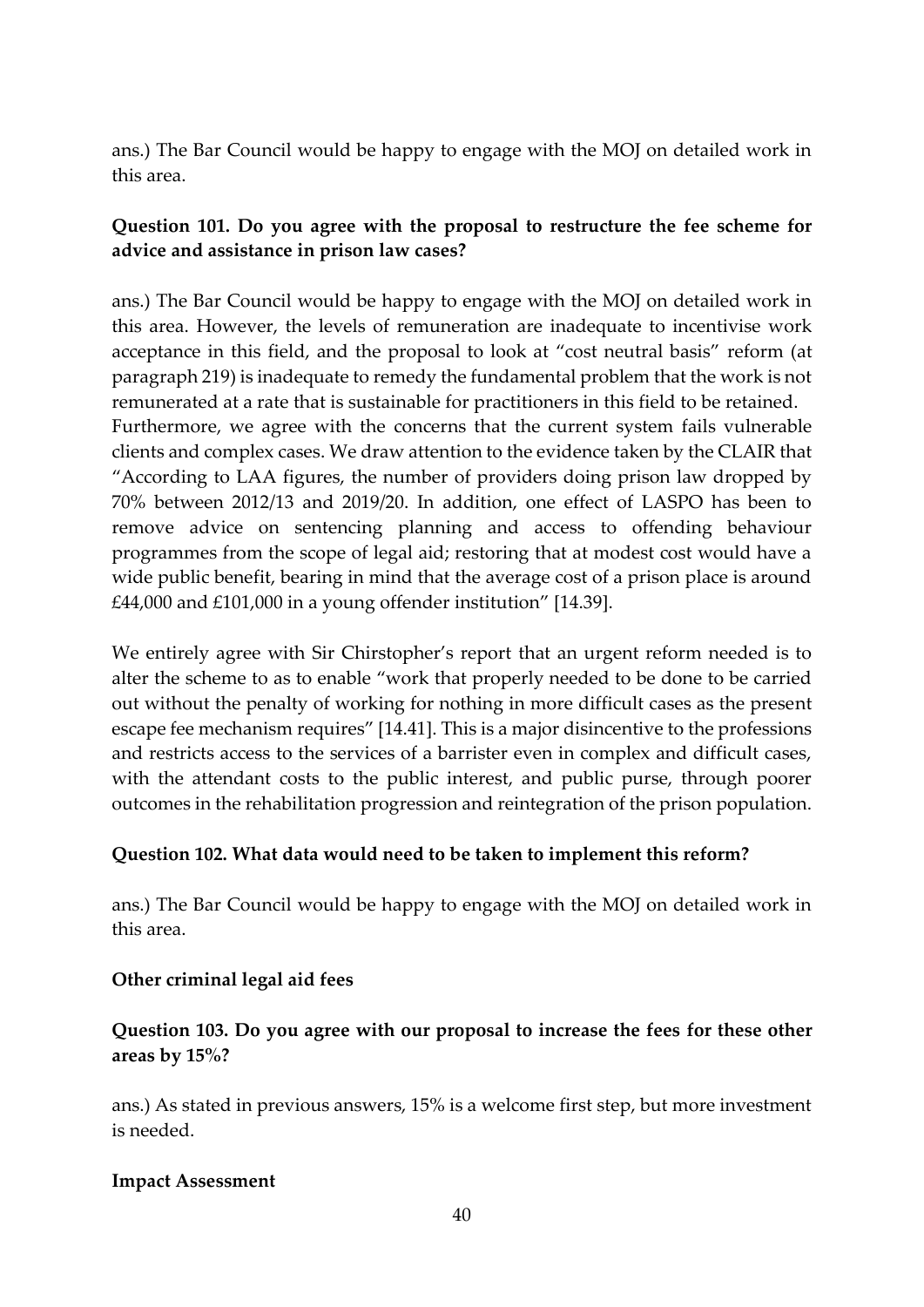**Question 104. Do you agree with the assumptions and conclusions outlined in the Impact Assessment? Please state yes/no and give reasons. Please provide any empirical evidence relating to the proposals in this document.**

ans.) Not fully – it could be improved.

The Impact Assessment modelling is based on 2019-20 data and, as such, does not take account of the impact of the pandemic. That data on barristers is available to the MOJ and it would seem advisable to take it into consideration. The MOJ is aware that the data for the year 2020-21 suggested a worsening picture and a decrease in those willing or able to do full time criminal work.<sup>21</sup> This data only reinforces the need to inject the funds recommended by Sir Christopher Bellamy as a matter of urgency and that all future investment must be evidence based.

There are additional questions about modelling. The IA states,

*"Crown and magistrates' sitting days are projected to increase beyond 2019-20 levels up to 2024-25 (by 20-29% and 7% respectively) along with legal aid police station volumes (10%), due to court recovery measures to reduce backlogs in the court and from expected increases in police officers."*

However, the National Audit Office questioned the MOJ's modelling of the recovery measures to reduce backlogs in the courts, identifying that the availability of judges and legal professionals had not been scoped by the MOJ in its modelling.<sup>22</sup>

It would seem prudent, given what we know of the impact of the pandemic on the criminal Bar, and the NAO's criticism of MOJ's modelling, to conduct some additional empirical research on the sustainability of the criminal Bar before making assumptions about the availability and willingness of the self-employed Bar to service a 20-29 per cent increase in case volume in the next three years.

## **Equalities**

**Question 105. From your experience are there any groups or individuals with protected characteristics who may be particularly affected, either positively or negatively, by the proposals in this paper? We would welcome examples, case studies, research or other types of evidence that support your views.**

<sup>21</sup> <https://www.barcouncil.org.uk/resource/bar-council-data-analysis-criminal-bar-april-2022.html>

<sup>22</sup> <https://www.nao.org.uk/report/reducing-the-backlog-in-criminal-courts/>